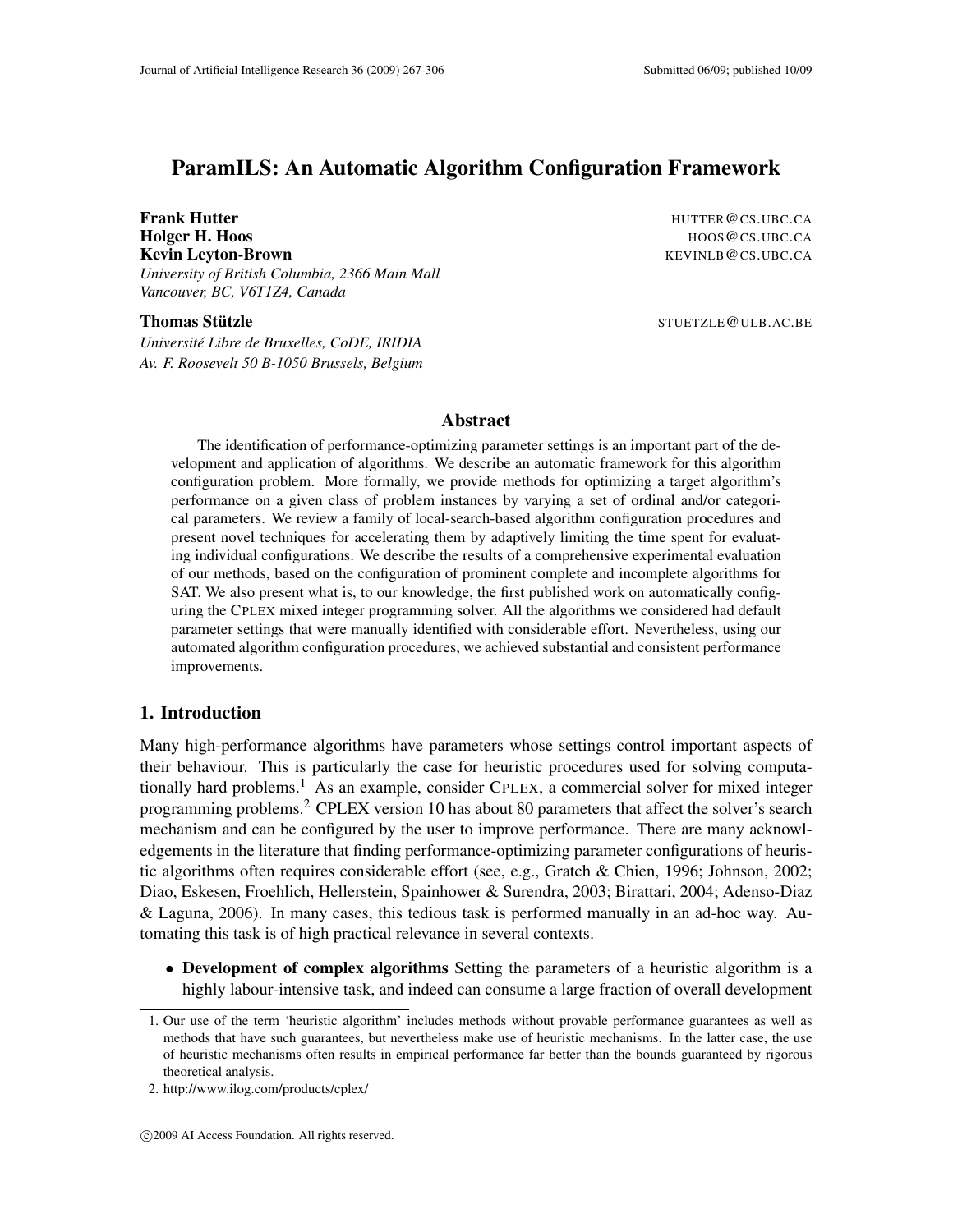time. The use of automated algorithm configuration methods can lead to significant time savings and potentially achieve better results than manual, ad-hoc methods.

- Empirical studies, evaluations, and comparisons of algorithms A central question in comparing heuristic algorithms is whether one algorithm outperforms another because it is fundamentally superior, or because its developers more successfully optimized its parameters (Johnson, 2002). Automatic algorithm configuration methods can mitigate this problem of unfair comparisons and thus facilitate more meaningful comparative studies.
- Practical use of algorithms The ability of complex heuristic algorithms to solve large and hard problem instances often depends critically on the use of suitable parameter settings. End users often have little or no knowledge about the impact of an algorithm's parameter settings on its performance, and thus simply use default settings. Even if it has been carefully optimized on a standard benchmark set, such a default configuration may not perform well on the particular problem instances encountered by a user. Automatic algorithm configuration methods can be used to improve performance in a principled and convenient way.

A wide variety of strategies for automatic algorithm configuration have been explored in the literature. Briefly, these include exhaustive enumeration, hill-climbing (Gratch & Dejong, 1992), beam search (Minton, 1993), genetic algorithms (Terashima-Marín, Ross & Valenzuela-Réndon, 1999), experimental design approaches (Coy, Golden, Runger & Wasil, 2001), sequential parameter optimization (Bartz-Beielstein, 2006), racing algorithms (Birattari, Stutzle, Paquete & Varrentrapp, ¨ 2002; Birattari, 2004; Balaprakash, Birattari & Stützle, 2007), and combinations of fractional experimental design and local search (Adenso-Diaz & Laguna, 2006). We discuss this and other related work more extensively in Section 9. Here, we note that while some other authors refer to the optimization of an algorithm's performance by setting its (typically few and numerical) parameters as *parameter tuning*, we favour the term *algorithm configuration* (or simply, *configuration*). This is motivated by the fact that we are interested in methods that can deal with a potentially large number of parameters, each of which can be numerical, ordinal (e.g., low, medium, or high) or categorical (e.g., choice of heuristic). Categorical parameters can be used to select and combine discrete building blocks of an algorithm (e.g., preprocessing and variable ordering heuristics); consequently, our general view of algorithm configuration includes the automated construction of a heuristic algorithm from such building blocks. To the best of our knowledge, the methods discussed in this article are yet the only general ones available for the configuration of algorithms with many categorical parameters.

We now give an overview of what follows and highlight our main contributions. After formally stating the algorithm configuration problem in Section 2, in Section 3 we describe ParamILS (first introduced by Hutter, Hoos  $&$  Stützle, 2007), a versatile stochastic local search approach for automated algorithm configuration, and two of its instantiations, BasicILS and FocusedILS.

We then introduce *adaptive capping* of algorithm runs, a novel technique that can be used to enhance search-based algorithm configuration procedures independently of the underlying search strategy (Section 4). Adaptive capping is based on the idea of avoiding unnecessary runs of the algorithm to be configured by developing bounds on the performance measure to be optimized. We present a trajectory-preserving variant and a heuristic extension of this technique. After discussing experimental preliminaries in Section 5, in Section 6 we present empirical evidence showing that adaptive capping speeds up both BasicILS and FocusedILS. We also show that BasicILS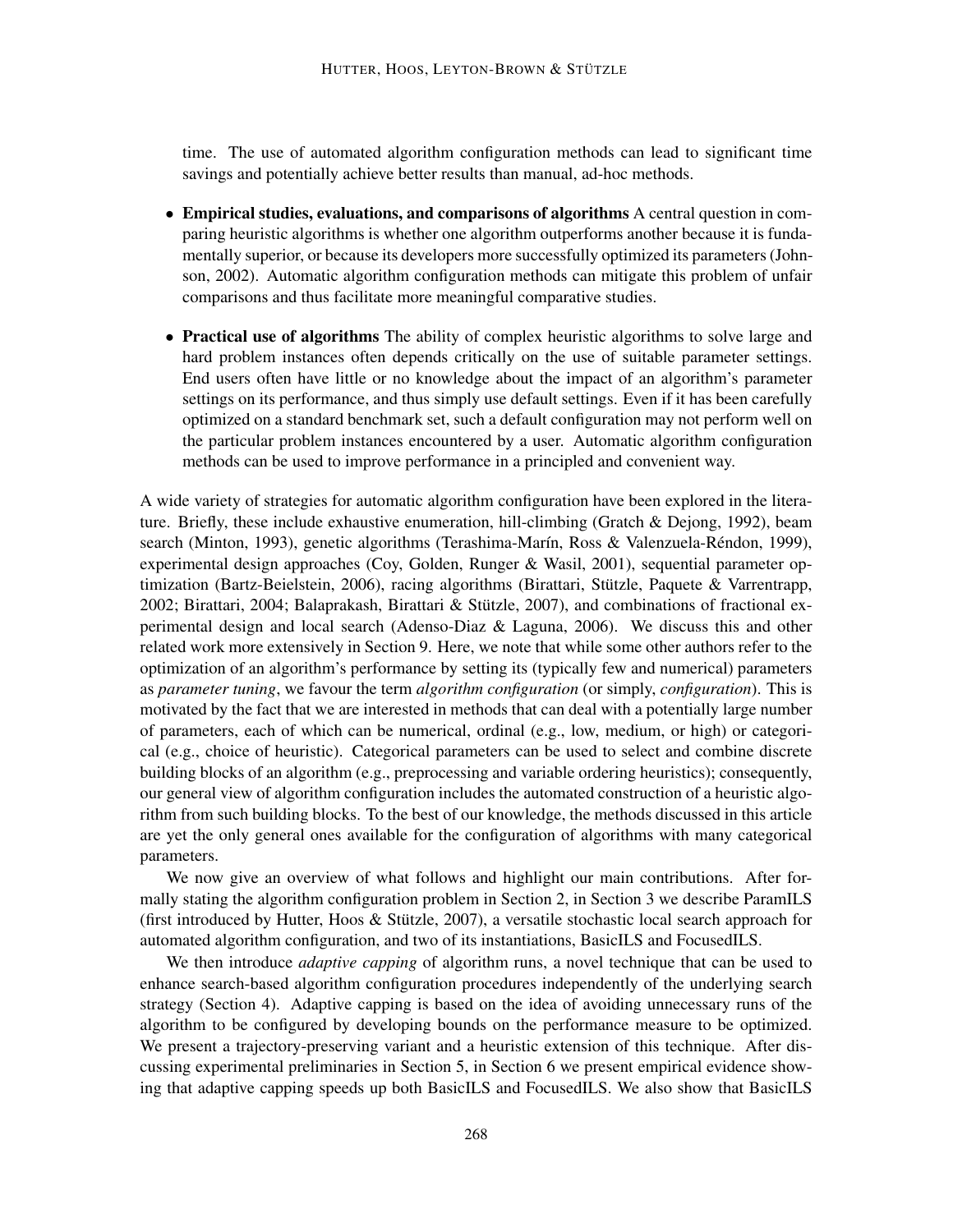outperforms random search and a simple local search, as well as further evidence that FocusedILS outperforms BasicILS.

We present extensive evidence that ParamILS can find substantially improved parameter configurations of complex and highly optimized algorithms. In particular, we apply our automatic algorithm configuration procedures to the aforementioned commercial optimization tool CPLEX, one of the most powerful, widely used and complex optimization algorithms we are aware of. As stated in the CPLEX user manual (version 10.0, page 247), "A great deal of algorithmic development effort has been devoted to establishing default ILOG CPLEX parameter settings that achieve good performance on a wide variety of MIP models." We demonstrate consistent improvements over this default parameter configuration for a wide range of practically relevant instance distributions. In some cases, we were able to achieve an average speedup of over an order of magnitude on previously-unseen test instances (Section 7). We believe that these are the first results to be published on automatically configuring CPLEX or any other piece of software of comparable complexity.

In Section 8 we review a wide range of (separately-published) ParamILS applications. Specifically, we survey work that has considered the optimization of complete and incomplete heuristic search algorithms for the problems of propositional satisfiability (SAT), most probable explanation (MPE), protein folding, university time-tabling, and algorithm configuration itself. In three of these cases, ParamILS was an integral part of the algorithm design process and allowed the exploration of very large design spaces. This could not have been done effectively in a manual way or by any other existing automated method. Thus, automated algorithm configuration in general and ParamILS in particular enables a new way of (semi-)automatic design of algorithms from components.

Section 9 presents related work and, finally, Section 10 offers discussion and conclusions. Here we distill the common patterns that helped ParamILS to succeed in its various applications. We also give advice to practitioners who would like to apply automated algorithm configuration in general and ParamILS in particular, and identify promising avenues of research for future work.

### 2. Problem Statement and Notation

The algorithm configuration problem we consider in this work can be informally stated as follows: given an algorithm, a set of parameters for the algorithm and a set of input data, find parameter values under which the algorithm achieves the best possible performance on the input data.

To avoid potential confusion between algorithms whose performance is optimized and algorithms used for carrying out that optimization task, we refer to the former as *target algorithms* and to the latter as *configuration procedures* (or simply *configurators*). This setup is illustrated in Figure 1. Different algorithm configuration problems have also been considered in the literature, including setting parameters on a per-instance basis and adapting the parameters while the algorithm is running. We defer a discussion of these approaches to Section 9.

In the following, we define the algorithm configuration problem more formally and introduce notation that we will use throughout this article. Let A denote an algorithm, and let  $p_1, \ldots, p_k$  be parameters of A. Denote the domain of possible values for each parameter  $p_i$  as  $\Theta_i$ . Throughout this work, we assume that all parameter domains are finite sets. This assumption can be met by discretizing all numerical parameters to a finite number of values. Furthermore, while parameters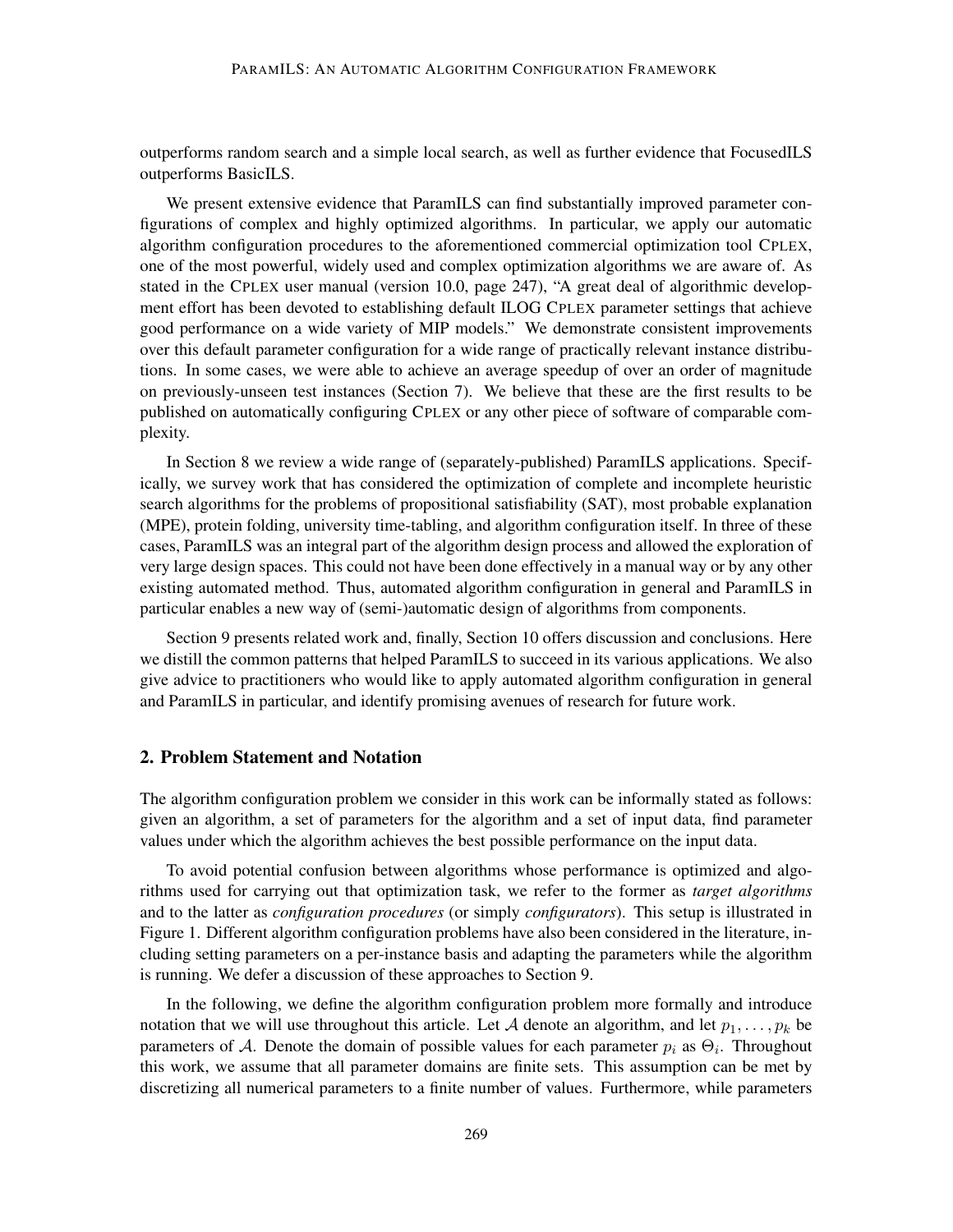

Figure 1: A configuration scenario includes an algorithm to be configured and a collection of problem instances. A configuration procedure executes the target algorithm with specified parameter settings on some or all of the instances, receives information about the performance of these runs, and uses this information to decide which subsequent parameter configurations to evaluate.

may be ordered, we do not exploit such ordering relations. Thus, we effectively assume that all parameters are finite and categorical.<sup>3</sup>

Our problem formulation allows us to express conditional parameter dependencies (for example, one algorithm parameter might be used to select among search heuristics, with each heuristic's behaviour controlled by further parameters). In this case, the values of these further parameters are irrelevant if the heuristic is not selected. ParamILS exploits this and effectively searches the space of equivalence classes in parameter configuration space. In addition, our formulation supports constraints on feasible combinations of parameter values. We use  $\Theta \subseteq \Theta_1 \times \ldots \times \Theta_k$  to denote the space of all feasible parameter configurations, and  $A(\theta)$  denoting the instantiation of algorithm A with parameter configuration  $\theta \in \Theta$ .

Let D denote a probability distribution over a space  $\Pi$  of problem instances, and denote an element of  $\Pi$  as  $\pi$ .  $\mathcal D$  may be given implicitly, as through a random instance generator or a distribution over such generators. It is also possible (and indeed common) for  $\Pi$  to consist of a finite sample of instances; in this case, we define  $\mathcal D$  as the uniform distribution over  $\Pi$ .

There are many ways of measuring an algorithm's performance. For example, we might be interested in minimizing computational resources consumed by the given algorithm (such as runtime, memory or communication bandwidth), or in maximizing the quality of the solution found. Since high-performance algorithms for computationally-challenging problems are often randomized, their behaviour can vary significantly between multiple runs. Thus, an algorithm will not always achieve the same performance, even when run repeatedly with fixed parameters on a single problem instance. Our overall goal must therefore be to choose parameter settings that minimize some cost statistic of the algorithm's performance across the input data. We denote this statistic as  $c(\theta)$ . For example, we might aim to minimize mean runtime or median solution cost.

With this intuition in mind, we now define the algorithm configuration problem formally.

Definition 1 (Algorithm Configuration Problem). *An instance of the* algorithm configuration *problem is a 6-tuple*  $\langle A, \Theta, \mathcal{D}, \kappa_{max}, o, m \rangle$ *, where:* 

- A *is a parameterized algorithm;*
- Θ *is the parameter configuration space of* A*;*

<sup>3.</sup> We are currently extending our algorithm configuration procedures to natively support other parameter types.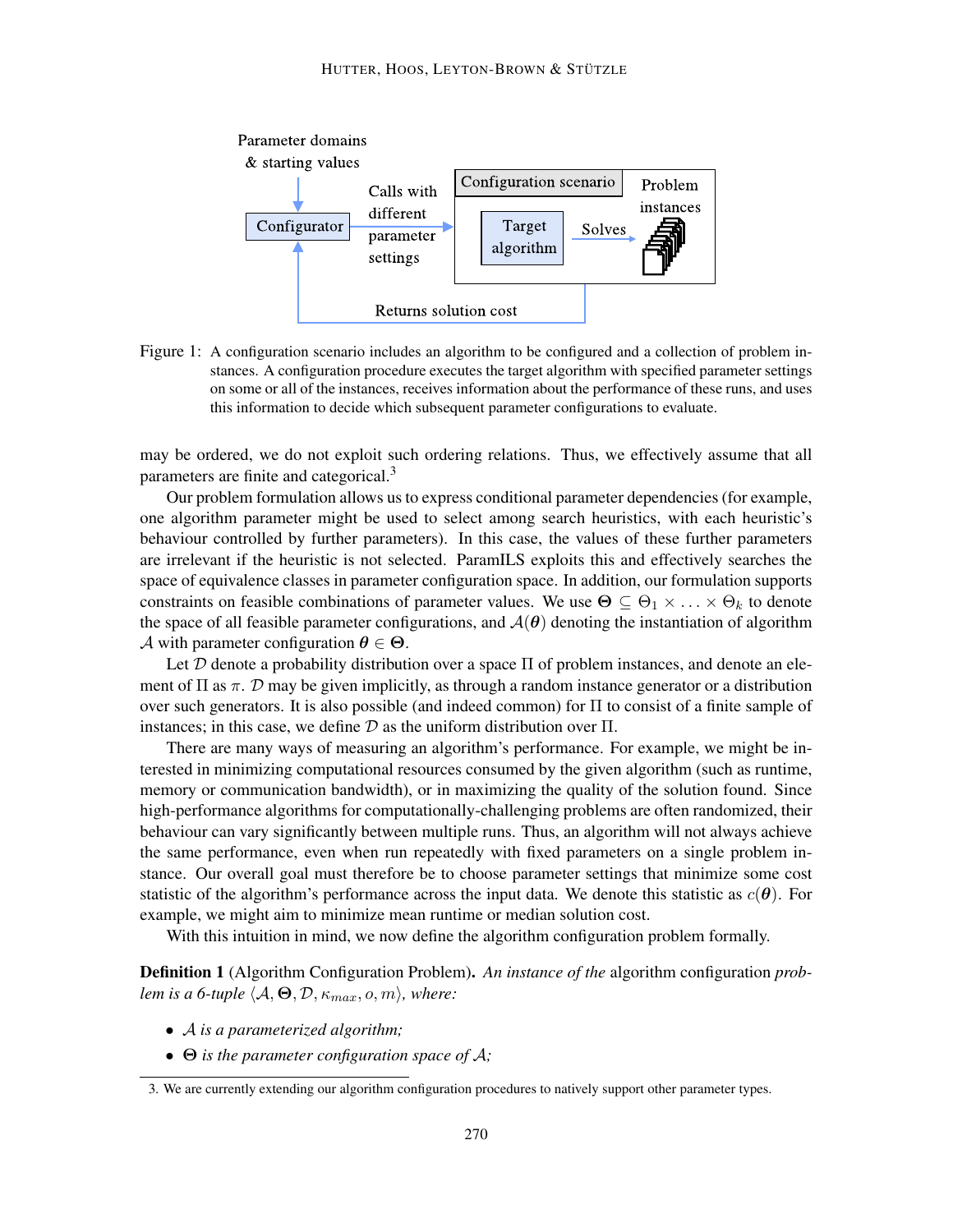- D *is a distribution over problem instances with domain* Π*;*
- $\bullet$   $\kappa_{max}$  *is a cutoff time (or captime), after which each run of A will be terminated if still running;*
- o is a function that measures the observed cost of running  $A(\theta)$  on an instance  $\pi \in \Pi$  with *captime*  $\kappa \in \mathbb{R}$  *(examples are runtime for solving the instance, or cost of the solution found)*
- m *is a statistical population parameter (such as expectation, median, or variance).*

Any parameter configuration  $\theta \in \Theta$  is a candidate solution of the algorithm configuration problem. For each configuration  $\theta$ ,  $O_{\theta}$  denotes the *distribution of costs* induced by function  $o$ , applied to instances  $\pi$  drawn from distribution  $\mathcal D$  and multiple independent runs for randomized algorithms, using captime  $\kappa = \kappa_{max}$ . The *cost* of a candidate solution  $\theta$  is defined as

$$
c(\boldsymbol{\theta}) := m(O_{\boldsymbol{\theta}}),\tag{1}
$$

the statistical population parameter m of the cost distribution  $O_{\theta}$ . An optimal solution,  $\theta^*$ , minimizes  $c(\boldsymbol{\theta})$ :

$$
\boldsymbol{\theta}^* \in \operatorname*{arg\,min}_{\boldsymbol{\theta} \in \boldsymbol{\Theta}} c(\boldsymbol{\theta}).
$$
\n(2)

An *algorithm configuration procedure* is a procedure for solving the algorithm configuration problem. Unfortunately, at least for the algorithm configuration problems considered in this article, we cannot optimize  $c$  in closed form since we do not have access to an algebraic representation of the function. We denote the sequence of runs executed by a configurator as  $\mathbf{R} =$  $((\theta_1, \pi_1, s_1, \kappa_1, o_1), \ldots, (\theta_n, \pi_n, s_n, \kappa_n, o_n))$ . The *i*th run is described by five values:

- $\theta_i \in \Theta$  denotes the parameter configuration being evaluated;
- $\pi_i \in \Pi$  denotes the instance on which the algorithm is run;
- $s_i$  denotes the random number seed used in the run (we keep track of seeds to be able to block on them, see Section 5.1.2);
- $\kappa_i$  denotes the run's captime; and
- $o_i$  denotes the observed cost of the run

Note that each of  $\theta$ ,  $\pi$ , s,  $\kappa$ , and  $\sigma$  can vary from one element of **R** to the next, regardless of whether or not other elements are held constant. We denote the *i*th run of **R** as  $R[i]$ , and the subsequence of runs using parameter configuration  $\theta$  (i.e., those runs with  $\theta_i = \theta$ ) as  $\mathbf{R}_{\theta}$ . The configuration procedures considered in this article compute empirical estimates of  $c(\theta)$  based solely on  $\mathbf{R}_{\theta}$ , but in principle other methods could be used. We compute these *cost estimates* both online, during runtime of a configurator, as well as offline, for evaluation purposes.

**Definition 2** (Cost Estimate). *Given an algorithm configuration problem*  $\langle A, \Theta, \mathcal{D}, \kappa_{max}, o, m \rangle$ , *we define a* cost estimate *of a cost*  $c(\theta)$  *based on a sequence of runs*  $\mathbf{R} = ((\theta_1, \pi_1, s_1, \kappa_1, o_1), \ldots,$  $(\theta_n, \pi_n, s_n, \kappa_n, o_n)$  *as*  $\hat{c}(\theta, \mathbf{R}) := \hat{m}(\{o_i \mid \theta_i = \theta\})$ *, where*  $\hat{m}$  *is the sample statistic analogue to the statistical population parameter* m*.*

For example, when  $c(\theta)$  is the expected runtime over a distribution of instances and random number seeds,  $\hat{c}(\theta, \mathbf{R})$  is the sample mean runtime of runs  $\mathbf{R}_{\theta}$ .

All configuration procedures in this paper are anytime algorithms, meaning that at all times they keep track of the configuration currently believed to have the lowest cost; we refer to this configuration as the *incumbent configuration*, or in short the *incumbent*,  $\theta_{inc}$ . We evaluate a configurator's performance at time t by means of its incumbent's training and test performance, defined as follows.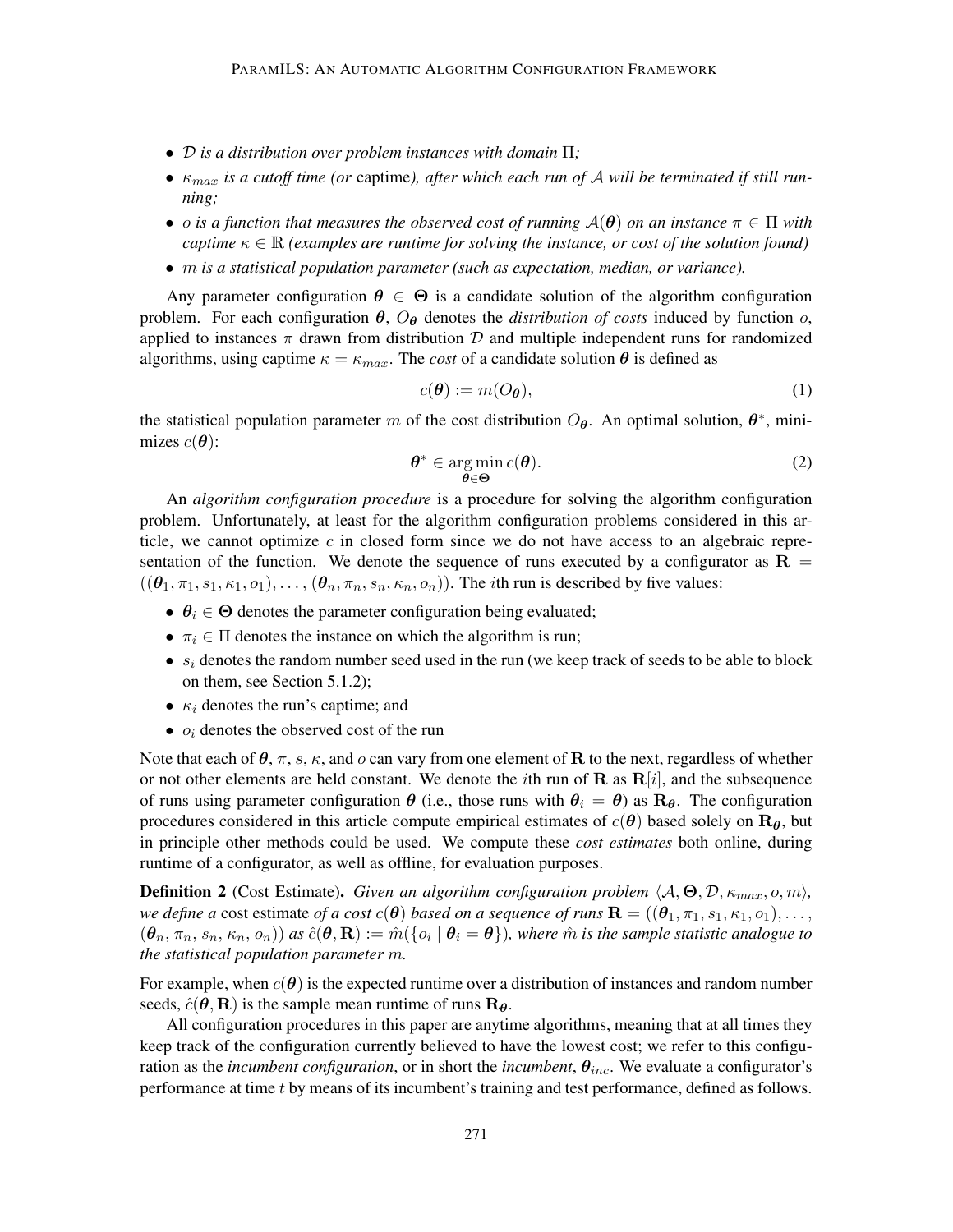Definition 3 (Training performance). *When at some time* t *a configurator has performed a sequence of runs*  $\mathbf{R} = ((\theta_1, \pi_1, s_1, \kappa_1, o_1), \ldots, (\theta_n, \pi_n, s_n, \kappa_n, o_n))$  *to solve an algorithm configuration problem*  $\langle A, \Theta, \mathcal{D}, \kappa_{max}, o, m \rangle$ , and has thereby found incumbent configuration  $\theta_{inc}$ , then its training performance *at time t is defined as the cost estimate*  $\hat{c}(\theta_{inc}, \mathbf{R})$ *.* 

The set of instances  $\{\pi_1, \ldots, \pi_n\}$  discussed above is called the *training set*. While the true cost of a parameter configuration cannot be computed exactly, it can be estimated using training performance. However, the training performance of a configurator is a biased estimator of its incumbent's true cost, because the same instances are used for selecting the incumbent as for evaluating it. In order to achieve unbiased estimates during offline evaluation, we set aside a fixed set of instances  $\{\pi'_1,\ldots,\pi'_T\}$  (called the *test set*) and random number seeds  $\{s'_1,\ldots,s'_T\}$ , both unknown to the configurator, and use these for evaluation.

Definition 4 (Test performance). *At some time* t*, let a configurator's incumbent for an algorithm configuration problem*  $\langle A, \Theta, \mathcal{D}, \kappa_{max}, o, m \rangle$  *be*  $\theta_{inc}$  *(this is found by means of executing a sequence of runs on the training set). Furthermore, let*  $\mathbf{R}' = ((\theta_{inc}, \pi'_1, s'_1, \kappa_{max}, o_1), \ldots, (\theta_{inc}, \pi'_T,$  $(s'_T, \kappa_{max}, o_T)$ ) be a sequence of runs on the T instances and random number seeds in the test set *(which is performed offline for evaluation purposes), then the configurator's* test performance *at*  $t$ *ime*  $t$  *is defined as the cost estimate*  $\hat{c}(\boldsymbol{\theta}_{inc}, \mathbf{R}^{\prime}).$ 

Throughout this article, we aim to minimize expected runtime. (See Section 5.1.1 for a discussion of that choice.) Thus, a configurator's training performance is the mean runtime of the runs it performed with the incumbent. Its test performance is the mean runtime of the incumbent on the test set. Note that, while the configurator is free to use any  $\kappa_i \leq \kappa_{max}$ , test performance is always computed using the maximal captime,  $\kappa_{max}$ .

It is not obvious how an automatic algorithm configurator should choose runs in order to best minimize  $c(\theta)$  within a given time budget. In particular, we have to make the following choices:

- 1. Which parameter configurations  $\Theta' \subseteq \Theta$  should be evaluated?
- 2. Which problem instances  $\Pi_{\theta} \subseteq \Pi$  should be used for evaluating each  $\theta' \in \Theta'$ , and how many runs should be performed on each instance?
- 3. Which cutoff time  $\kappa_i$  should be used for each run?

Hutter, Hoos and Leyton-Brown (2009) considered this design space in detail, focusing on the tradeoff between the (fixed) number of problem instances to be used for the evaluation of each parameter configuration and the (fixed) cutoff time used for each run, as well as the interaction of these choices with the number of configurations that can be considered. In contrast, here, we study *adaptive* approaches for selecting the number of problem instances (Section 3.3) and the cutoff time for the evaluation of a parameter configuration (Section 4); we also study *which* configurations should be selected (Sections 3.1 and 6.2).

### 3. ParamILS: Iterated Local Search in Parameter Configuration Space

In this section, we address the first and most important of the previously mentioned dimensions of automated algorithm configuration, the search strategy, by describing an iterated local search framework called ParamILS. To start with, we fix the other two dimensions, using an unvarying benchmark set of instances and fixed cutoff times for the evaluation of each parameter configuration. Thus, the stochastic optimization problem of algorithm configuration reduces to a simple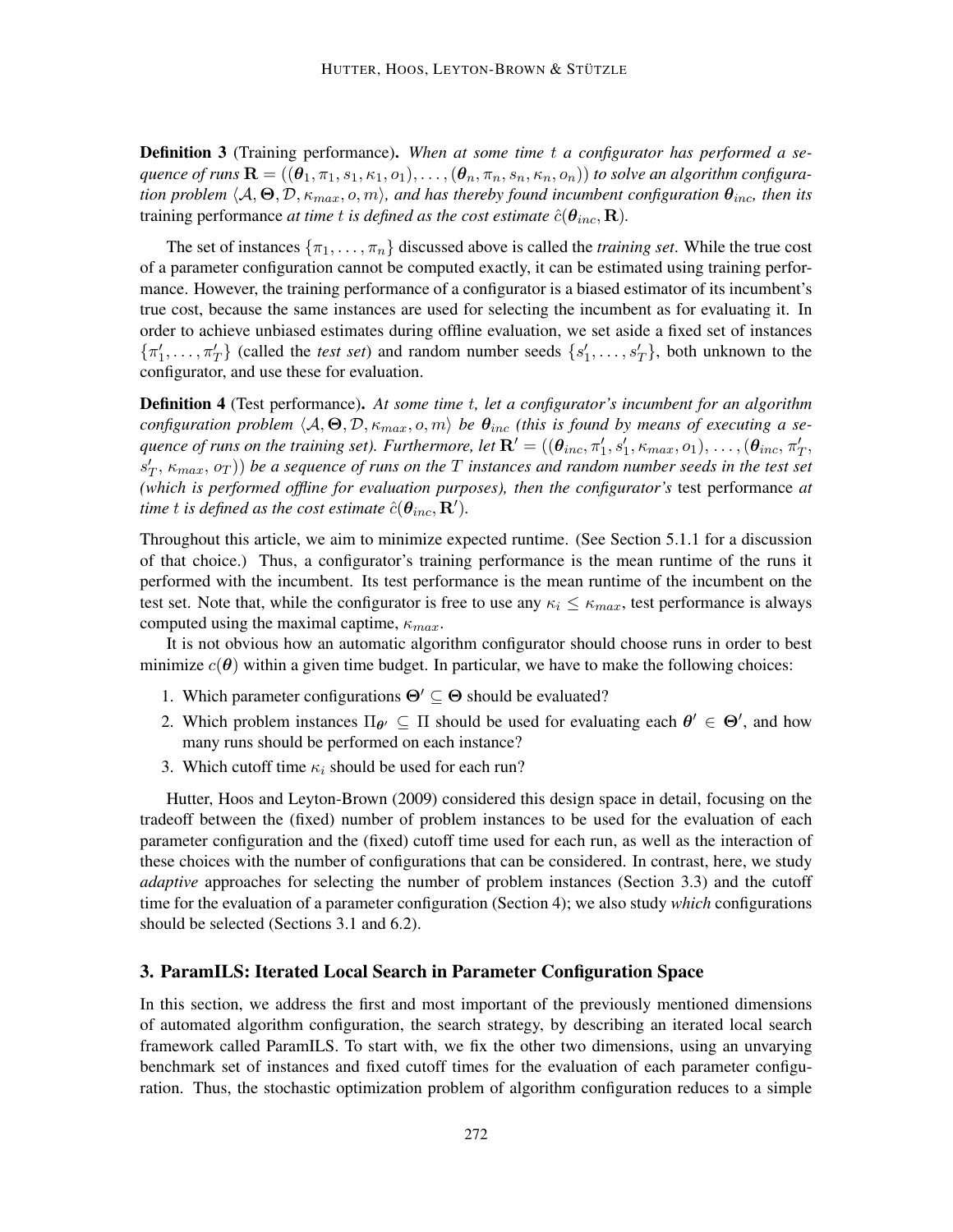optimization problem, namely to find the parameter configuration that yields the lowest mean runtime on the given benchmark set. Then, in Section 3.3, we address the second question of how many runs should be performed for each configuration.

### 3.1 The ParamILS framework

Consider the following manual parameter optimization process:

- 1. begin with some initial parameter configuration;
- 2. experiment with modifications to single parameter values, accepting new configurations whenever they result in improved performance;
- 3. repeat step 2 until no single-parameter change yields an improvement.

This widely used procedure corresponds to a manually-executed local search in parameter configuration space. Specifically, it corresponds to an iterative first improvement procedure with a search space consisting of all possible configurations, an objective function that quantifies the performance achieved by the target algorithm with a given configuration, and a neighbourhood relation based on the modification of one single parameter value at a time (i.e., a "one-exchange" neighbourhood).

Viewing this manual procedure as a local search algorithm is advantageous because it suggests the automation of the procedure as well as its improvement by drawing on ideas from the stochastic local search community. For example, note that the procedure stops as soon as it reaches a local optimum (a parameter configuration that cannot be improved by modifying a single parameter value). A more sophisticated approach is to employ iterated local search (ILS; Lourenço, Martin & Stützle, 2002) to search for performance-optimizing parameter configurations. ILS is a prominent stochastic local search method that builds a chain of local optima by iterating through a main loop consisting of (1) a solution perturbation to escape from local optima, (2) a subsidiary local search procedure and (3) an acceptance criterion to decide whether to keep or reject a newly obtained candidate solution.

ParamILS (given in pseudocode as Algorithm 1) is an ILS method that searches parameter configuration space. It uses a combination of default and random settings for initialization, employs iterative first improvement as a subsidiary local search procedure, uses a fixed number  $(s)$  of random moves for perturbation, and always accepts better or equally-good parameter configurations, but re-initializes the search at random with probability  $p_{restart}$ .<sup>4</sup> Furthermore, it is based on a one-exchange neighbourhood, that is, we always consider changing only one parameter at a time. ParamILS deals with conditional parameters by excluding all configurations from the neighbourhood of a configuration  $\theta$  that differ only in a conditional parameter that is not relevant in  $\theta$ .

### 3.2 The BasicILS Algorithm

In order to turn ParamILS as specified in Algorithm Framework 1 into an executable configuration procedure, it is necessary to instantiate the function *better* that determines which of two parameter settings should be preferred. We will ultimately propose several different ways of doing this. Here, we describe the simplest approach, which we call *BasicILS*. Specifically, we use the term BasicILS(N) to refer to a ParamILS algorithm in which the function *better*( $\theta_1$ ,  $\theta_2$ ) is implemented as shown in Procedure 2: simply comparing estimates  $\hat{c}_N$  of the cost statistics  $c(\theta_1)$  and  $c(\theta_2)$  that are based on N runs each.

<sup>4.</sup> Our original parameter choices  $\langle r, s, p_{restart} \rangle = \langle 10, 3, 0.01 \rangle$  (from Hutter et al., 2007) were somewhat arbitrary, though we expected performance to be quite robust with respect to these settings. We revisit this issue in Section 8.4.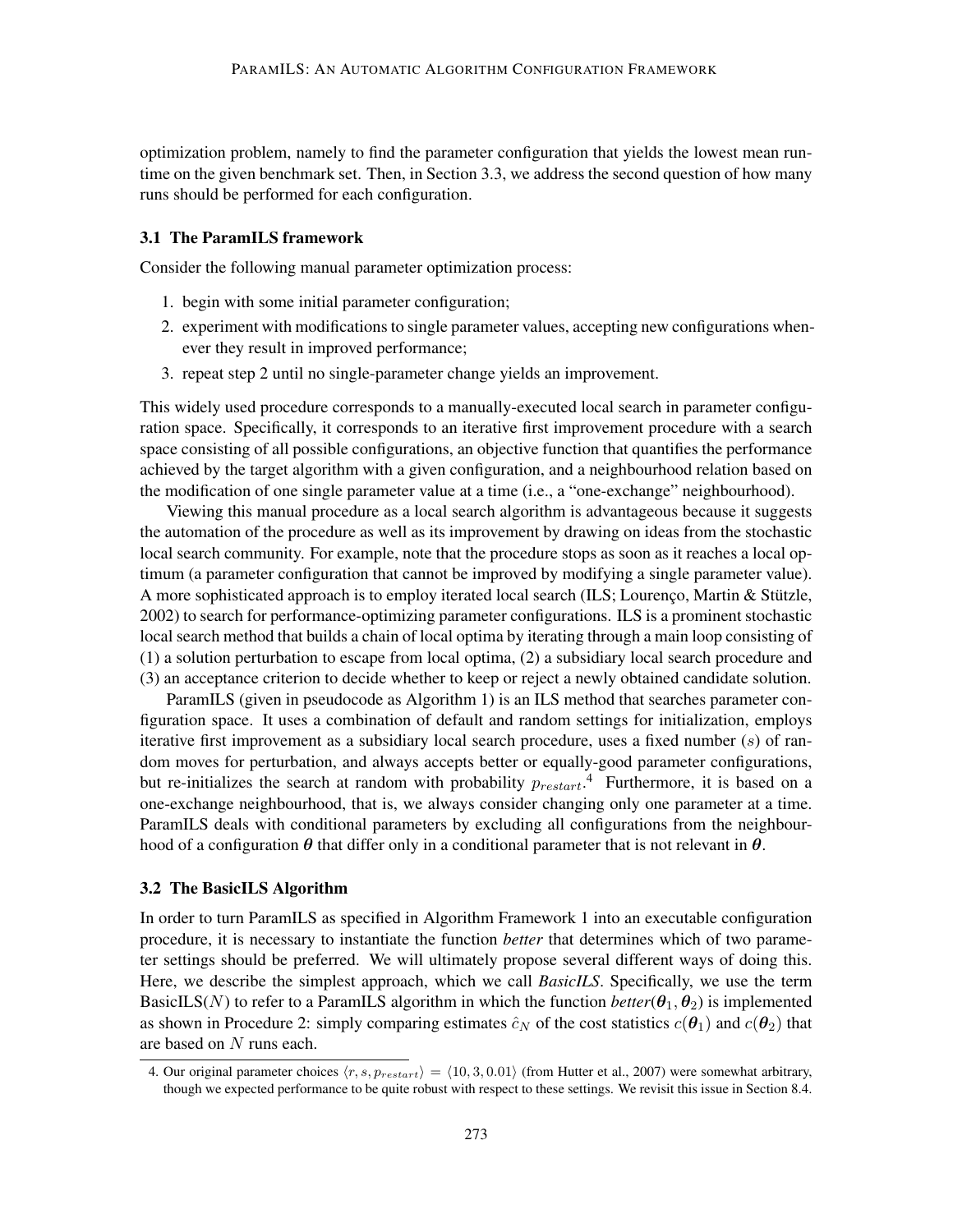Algorithm Framework 1: ParamILS( $\theta_0$ , r,  $p_{restart}$ , s)

Outline of iterated local search in parameter configuration space; the specific variants of ParamILS we study, **BasicILS(N)** and **FocusedILS**, are derived from this framework by instantiating procedure *better* (which compares  $\theta, \theta' \in \Theta$ ). *BasicILS(N)* uses *better*<sub>N</sub> (see Procedure 2), while FocusedILS uses *better*<sub>Foc</sub> (see Procedure 3). The neighbourhood  $Nbh(\theta)$  of a configuration  $\theta$  is the set of all configurations that differ from  $\theta$  in one parameter, excluding configurations differing in a conditional parameter that is not relevant in  $\theta$ .

**Input** : Initial configuration  $\theta_0 \in \Theta$ , algorithm parameters r,  $p_{restart}$ , and s. **Output** : Best parameter configuration  $\theta$  found. 1 for  $i = 1, \ldots, r$  do  $2 \mid \theta \leftarrow \text{random } \theta \in \Theta;$  $\beta$  if better( $\theta$ ,  $\theta$ <sub>0</sub>) then  $\theta$ <sub>0</sub>  $\leftarrow \theta$ ; 4  $\theta_{ils} \leftarrow$  *IterativeFirstImprovement* ( $\theta_0$ ); <sup>5</sup> while not *TerminationCriterion()* do 6 |  $\theta \leftarrow \theta_{ils}$ ; *// ===== Perturbation*  $\tau$  **for**  $i = 1, \ldots, s$  **do**  $\theta \leftarrow$  random  $\theta' \in Nbh(\theta);$ *// ===== Basic local search*  $\theta \leftarrow \text{IterativeFirstImprovement }(\theta);$ *// ===== AcceptanceCriterion* **9** if better $(\theta, \theta_{ils})$  then  $\theta_{ils} \leftarrow \theta$ ; 10 with probability  $p_{restart}$  do  $\theta_{ils} \leftarrow$  random  $\theta \in \Theta$ ; 11 **return** overall best  $\theta_{inc}$  found; <sup>12</sup> Procedure *IterativeFirstImprovement* (θ) <sup>13</sup> repeat  $14$   $\theta' \leftarrow \theta;$ 15 **foreach**  $\theta'' \in Nbh(\theta')$  in randomized order **do** 

16 **if** better( $\theta'', \theta'$ ) then  $\theta \leftarrow \theta''$ ; break; 17 **until**  $\theta' = \theta$ ;

# 18 return  $\theta$ ;

BasicILS $(N)$  is a simple and intuitive approach since it evaluates every parameter configuration by running it on the same  $N$  training benchmark instances using the same random number seeds. Like many other related approaches (see, e.g., Minton, 1996; Coy et al., 2001; Adenso-Diaz & Laguna, 2006), it deals with the stochastic part of the optimisation problem by using an estimate based on a fixed training set of  $N$  instances. When benchmark instances are very heterogeneous or

Procedure 2: better  $N(\theta_1, \theta_2)$ Procedure used in BasicILS(N) and RandomSearch(N) to compare two parameter configurations. Procedure objective( $\theta$ , N) returns the user-defined objective achieved by  $\mathcal{A}(\theta)$  on the first N instances and keeps track of the incumbent solution,  $\theta_{inc}$ ; it is detailed in Procedure 4 on page 279. **Input** : Parameter configuration  $\theta_1$ , parameter configuration  $\theta_2$ **Output** : True if  $\theta_1$  does better than or equal to  $\theta_2$  on the first N instances; false otherwise **Side Effect** : Adds runs to the global caches of performed algorithm runs  $\mathbf{R}_{\theta_1}$  and  $\mathbf{R}_{\theta_2}$ ; potentially updates the incumbent  $\theta_{inc}$  $\hat{c}_N(\theta_2) \leftarrow objective(\theta_2, N)$ 2  $\hat{c}_N(\theta_1) \leftarrow objective(\theta_1, N)$ 3 return  $\hat{c}_N(\theta_1) \leq \hat{c}_N(\theta_2)$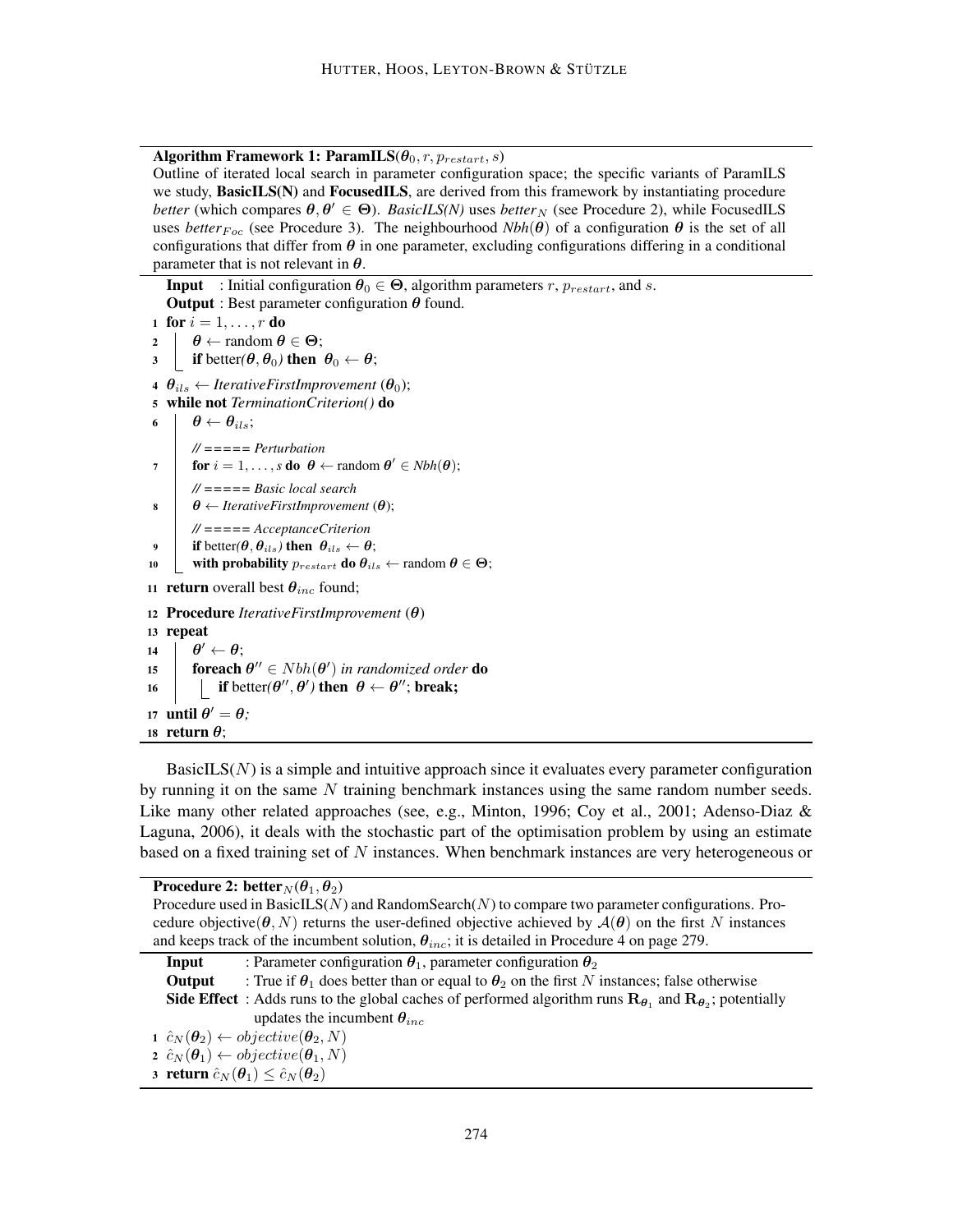when the user can identify a rather small "representative" subset of instances, this approach can find good parameter configurations with low computational effort.

#### 3.3 FocusedILS: Adaptively Selecting the Number of Training Instances

The question of how to choose the number of training instances,  $N$ , in BasicILS $(N)$  has no straightforward answer: optimizing performance using too small a training set leads to good training performance, but poor generalization to previously unseen test benchmarks. On the other hand, we clearly cannot evaluate every parameter configuration on an enormous training set—if we did, search progress would be unreasonably slow.

FocusedILS is a variant of ParamILS that deals with this problem by adaptively varying the number of training samples considered from one parameter configuration to another. We denote the number of runs available to estimate the cost statistic  $c(\theta)$  for a parameter configuration  $\theta$  by  $N(\theta)$ . Having performed different numbers of runs using different parameter configurations, we face the question of comparing two parameter configurations  $\theta$  and  $\theta'$  for which  $N(\theta) \leq N(\theta')$ . One option would be simply to compute the empirical cost statistic based on the available number of runs for each configuration. However, this can lead to systematic biases if, for example, the first instances are easier than the average instance. Instead, we compare  $\theta$  and  $\theta'$  based on  $N(\theta)$  runs on the same instances and seeds. This amounts to a blocking strategy, which is a straight-forward adaptation of a known variance reduction technique; see 5.1 for a more detailed discussion.

This approach to comparison leads us to a concept of domination. We say that  $\theta$  dominates  $\theta'$ when at least as many runs have been conducted on  $\theta$  as on  $\theta'$ , and the performance of  $\mathcal{A}(\theta)$  on the first  $N(\theta')$  runs is at least as good as that of  $\mathcal{A}(\theta')$  on all of its runs.

**Definition 5** (Domination).  $\theta_1$  dominates  $\theta_2$  *if and only if*  $N(\theta_1) \ge N(\theta_2)$  *and*  $\hat{c}_{N(\theta_2)}(\theta_1) \le$  $\hat{c}_{N(\boldsymbol{\theta}_2)}(\boldsymbol{\theta}_2)$ .

Now we are ready to discuss the comparison strategy encoded in procedure *better*<sub>Foc</sub>( $\theta_1, \theta_2$ ), which is used by the FocusedILS algorithm (see Procedure 3). This procedure first acquires one additional sample for the configuration i having smaller  $N(\theta_i)$ , or one run for both configurations if they have the same number of runs. Then, it continues performing runs in this way until one configuration dominates the other. At this point it returns true if  $\theta_1$  dominates  $\theta_2$ , and false otherwise. We also keep track of the total number of configurations evaluated since the last improving step (i.e., since the last time *better*  $_{Foc}$  returned true); we denote this number as B. Whenever *better*  $_{Foc}(\theta_1, \theta_2)$ returns true, we perform B "bonus" runs for  $\theta_1$  and reset B to 0. This mechanism ensures that we perform many runs with good configurations, and that the error made in every comparison of two configurations  $\theta_1$  and  $\theta_2$  decreases on expectation.

It is not difficult to show that in the limit, FocusedILS will sample every parameter configuration an unbounded number of times. The proof relies on the fact that, as an instantiation of ParamILS, FocusedILS performs random restarts with positive probability.

**Lemma 6** (Unbounded number of evaluations). Let  $N(J, \theta)$  denote the number of runs FocusedILS *has performed with parameter configuration* θ *at the end of ILS iteration* J *to estimate* c(θ)*. Then, for any constant* K *and configuration*  $\theta \in \Theta$  *(with finite*  $|\Theta|$ *),*  $\lim_{J \to \infty} P[N(J, \theta) \geq K] = 1$ *.* 

*Proof.* After each ILS iteration of ParamILS, with probability  $p_{restart} > 0$  a new configuration is picked uniformly at random, and with probability  $1/|\Theta|$ , this is configuration  $\theta$ . The probability of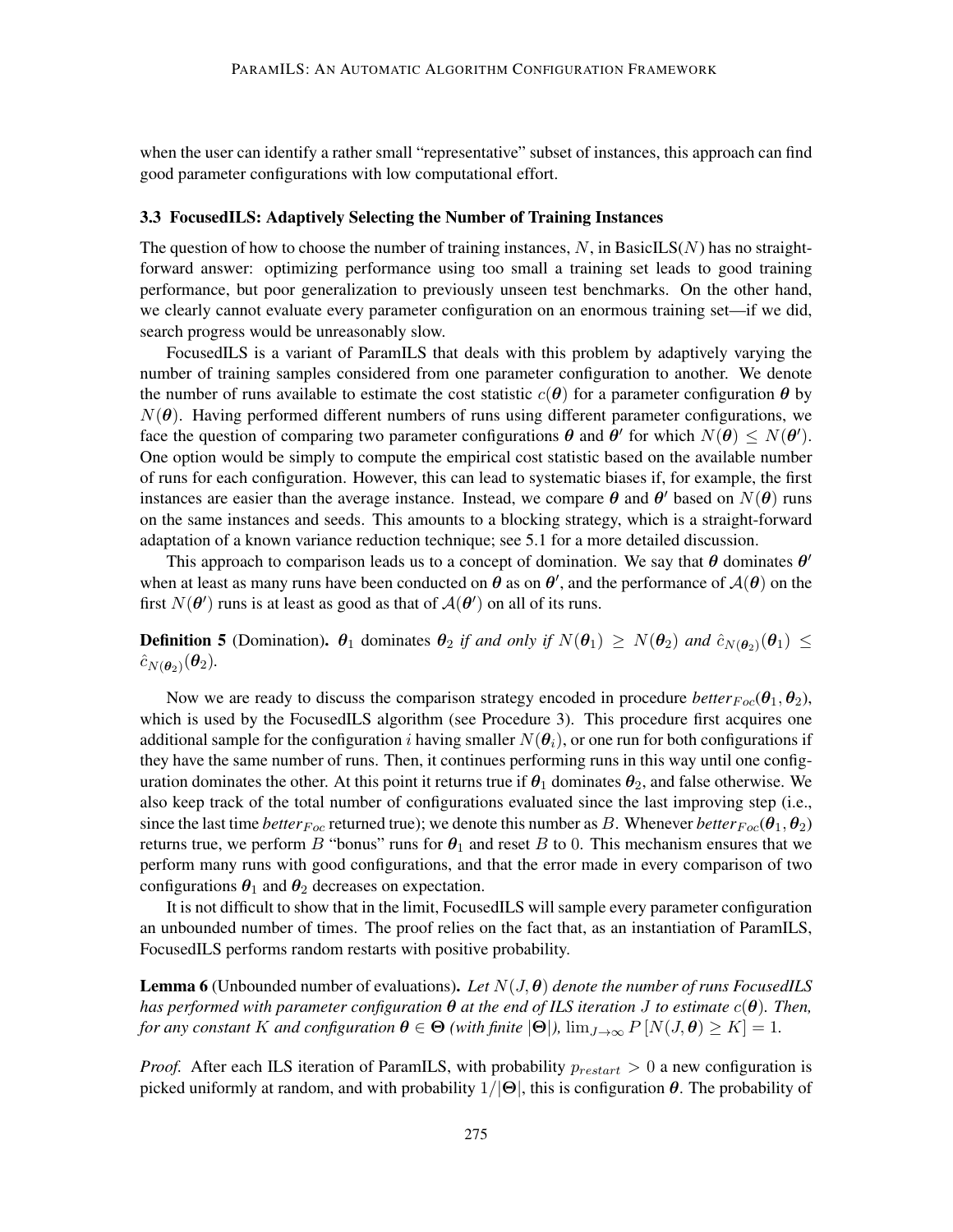Procedure 3: better  $F_{\text{loc}}(\theta_1, \theta_2)$ 

Procedure used in FocusedILS to compare two parameter configurations. Procedure  $objective(\theta, N)$ returns the user-defined objective achieved by  $A(\theta)$  on the first N instances, keeps track of the incumbent solution, and updates  $R_{\theta}$  (a global cache of algorithm runs performed with parameter configuration  $\theta$ ); it is detailed in Procedure 4 on page 279. For each  $\theta$ ,  $N(\theta) = \text{length}(R_{\theta})$ . B is a global counter denoting the number of configurations evaluated since the last improvement step.

**Input** : Parameter configuration  $\theta_1$ , parameter configuration  $\theta_2$ **Output** : True if  $\theta_1$  dominates  $\theta_2$ , false otherwise **Side Effect**: Adds runs to the global caches of performed algorithm runs  ${\bf R}_{\bm{\theta}_1}$  and  ${\bf R}_{\bm{\theta}_2}$ ; updates the global counter B of bonus runs, and potentially the incumbent  $\theta_{inc}$  $1 \ B \leftarrow B + 1$ 2 if  $N(\theta_1) \leq N(\theta_2)$  then  $\begin{array}{c|c} \mathbf{3} & \mathbf{\theta}_{min} \leftarrow \boldsymbol{\theta}_1 ; \boldsymbol{\theta}_{max} \leftarrow \boldsymbol{\theta}_2 \end{array}$ 4 if  $N(\theta_1) = N(\theta_2)$  then  $B \leftarrow B + 1$ 5 else  $\theta_{min} \leftarrow \theta_2; \theta_{max} \leftarrow \theta_1$ <sup>6</sup> repeat 7  $i \leftarrow N(\boldsymbol{\theta}_{min}) + 1$  $\mathbf{s}$   $\hat{c}_i(\theta_{max}) \leftarrow objective(\theta_{max}, i)$  *II* If  $N(\theta_{min}) = N(\theta_{max})$ , adds a new run to  $\mathbf{R}_{\theta_{max}}$ .  $\theta$   $\hat{c}_i(\theta_{min}) \leftarrow objective(\theta_{min}, i)$  // *Adds a new run to*  $\mathbf{R}_{\theta_{min}}$ . 10 **until** dominates( $\theta_1$ ,  $\theta_2$ ) or dominates( $\theta_2$ ,  $\theta_1$ ) 11 if *dominates*( $\theta_1$ ,  $\theta_2$ ) then *// ===== Perform* B *bonus runs.*  $\hat{c}_{N(\bm{\theta}_1)+B}(\bm{\theta}_1) \leftarrow objective(\bm{\theta}_1, N(\bm{\theta}_1)+B)$  // Adds B new runs to  $\mathbf{R}_{\bm{\theta}_1}$ . 13  $B \leftarrow 0$ 14 **return** true <sup>15</sup> else return false 16 **Procedure** dominates( $\theta_1, \theta_2$ ) 17 if  $N(\theta_1) < N(\theta_2)$  then return false 18 return  $objective(\theta_1, N(\theta_2)) \leq objective(\theta_2, N(\theta_2))$ 

visiting  $\theta$  in an ILS iteration is thus  $p \ge \frac{p_{restart}}{|\Theta|} > 0$ . Hence, the number of runs performed with  $\theta$  is lower-bounded by a binomial random variable  $\mathcal{B}(k; J, p)$ . Then, for any constant  $k < K$  we obtain  $\lim_{J\to\infty} \mathcal{B}(k; J, p) = \lim_{J\to\infty} {J \choose k}$  $\int_{k}^{J} p^{k} (1-p)^{J-k} = 0$ . Thus,  $\lim_{J \to \infty} P[N(J, \theta) \geq K] = 1$ .  $\Box$ 

**Definition 7** (Consistent estimator).  $\hat{c}_N(\theta)$  *is a* consistent estimator *for*  $c(\theta)$  *iff* 

$$
\forall \epsilon > 0 \, : \, \lim_{N \to \infty} P(|\hat{c}_N(\boldsymbol{\theta}) - c(\boldsymbol{\theta})| < \epsilon) = 1.
$$

When  $\hat{c}_N(\theta)$  is a consistent estimator of  $c(\theta)$ , cost estimates become more and more reliable as N approaches infinity, eventually eliminating overconfidence and the possibility of mistakes in comparing two parameter configurations. This fact is captured in the following lemma.

**Lemma 8** (No mistakes for  $N \to \infty$ ). Let  $\theta_1, \theta_2 \in \Theta$  be any two parameter configurations with  $c(\theta_1) < c(\theta_2)$ . Then, for consistent estimators  $\hat{c}_N$ ,  $\lim_{N\to\infty} P(\hat{c}_N(\theta_1) \ge \hat{c}_N(\theta_2)) = 0$ .

*Proof.* Write  $c_1$  as shorthand for  $c(\theta_1)$ ,  $c_2$  for  $c(\theta_2)$ ,  $\hat{c}_1$  for  $\hat{c}_N(\theta_1)$ , and  $\hat{c}_2$  for  $\hat{c}_N(\theta_2)$ . Define  $m = \frac{1}{2}$  $\frac{1}{2} \cdot (c_2 + c_1)$  as the midpoint between  $c_1$  and  $c_2$ , and  $\epsilon = c_2 - m = m - c_1 > 0$  as its distance from each of the two points. Since  $\hat{c}_N$  is a consistent estimator for c, the estimate  $\hat{c}_1$  comes arbitrarily close to the real cost  $c_1$ . That is,  $\lim_{N\to\infty} P(|\hat{c}_1 - c_1| < \epsilon) = 1$ . Since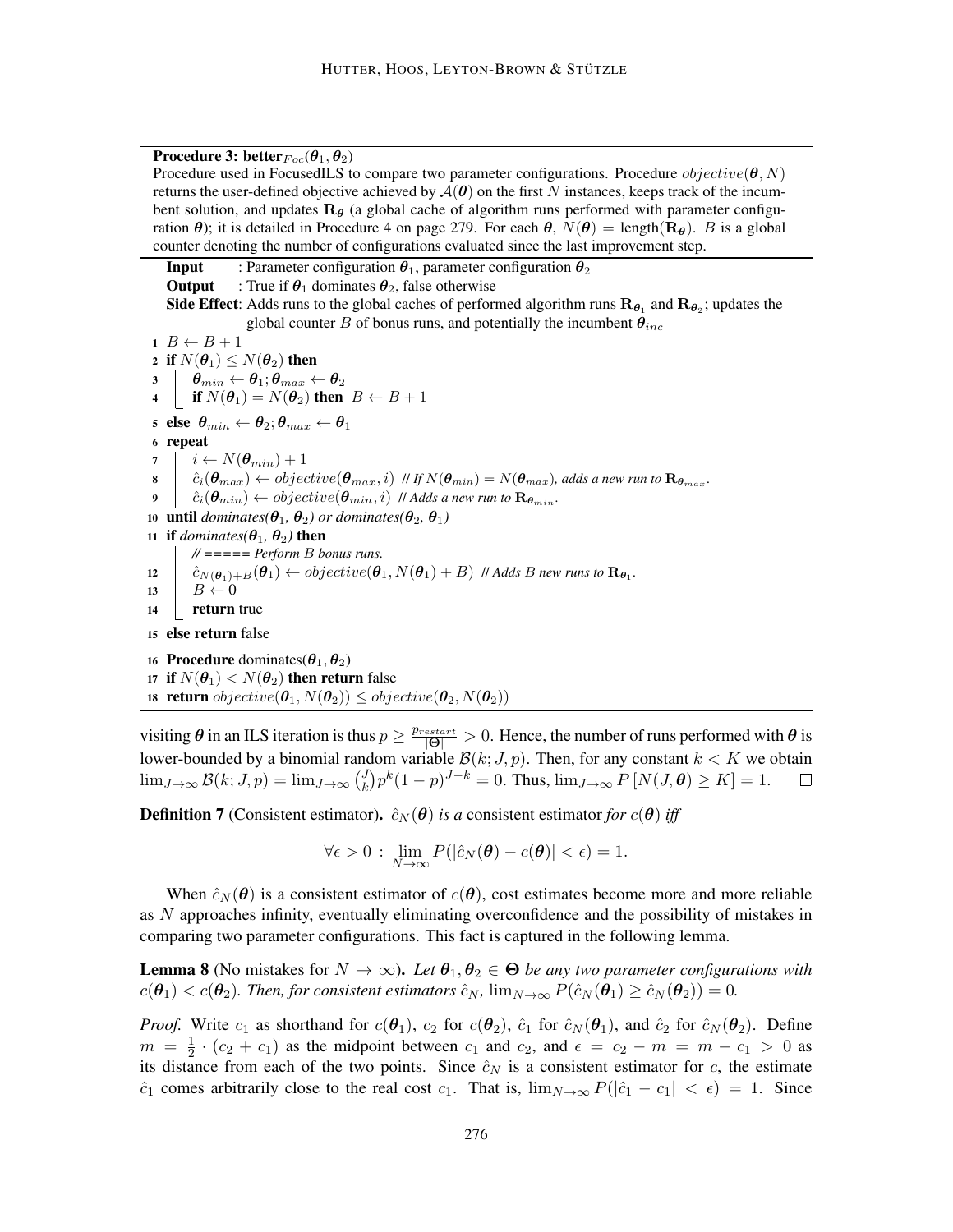$|m - c_1| = \epsilon$ , the estimate  $\hat{c}_1$  cannot be greater than or equal to m:  $\lim_{N \to \infty} P(\hat{c}_1 \ge m) = 0$ . Similarly,  $\lim_{N\to\infty} P(\hat{c}_2 < m) = 0$ . Since

$$
P(\hat{c}_1 \ge \hat{c}_2) = P(\hat{c}_1 \ge \hat{c}_2 \land \hat{c}_1 \ge m) + P(\hat{c}_1 \ge \hat{c}_2 \land \hat{c}_1 < m)
$$
  
= 
$$
P(\hat{c}_1 \ge \hat{c}_2 \land \hat{c}_1 \ge m) + P(\hat{c}_1 \ge \hat{c}_2 \land \hat{c}_1 < m \land \hat{c}_2 < m)
$$
  

$$
\le P(\hat{c}_1 \ge m) + P(\hat{c}_2 < m),
$$

 $\Box$ 

we have  $\lim_{N \to \infty} P(\hat{c}_1 \ge \hat{c}_2) \le \lim_{N \to \infty} (P(\hat{c}_1 \ge m) + P(\hat{c}_2 < m)) = 0 + 0 = 0.$ 

Combining our two lemmata we can now show that in the limit, FocusedILS is guaranteed to converge to the true best parameter configuration.

Theorem 9 (Convergence of FocusedILS). *When FocusedILS optimizes a cost statistic* c *based on* a consistent estimator  $\hat{c}_N$ , the probability that it finds the true optimal parameter configuration  $\bm{\theta}^*$ *approaches one as the number of ILS iterations goes to infinity.*

*Proof.* According to Lemma 6,  $N(\theta)$  grows unboundedly for each  $\theta \in \Theta$ . For each  $\theta_1$ ,  $\theta_2$ , as  $N(\theta_1)$  and  $N(\theta_2)$  go to infinity, Lemma 8 states that in a pairwise comparison, the truly better configuration will be preferred. Thus eventually, FocusedILS visits all finitely many parameter configurations and prefers the best one over all others with probability arbitrarily close to one.

We note that in many practical scenarios cost estimators may not be consistent—that is, they may fail to closely approximate the true performance of a given parameter configuration even for a large number of runs of the target algorithm. For example, when a finite training set, Π, is used during configuration rather than a distribution over problem instances,  $D$ , then even for large N,  $\hat{c}_N$ will only accurately reflect the cost of parameter configurations on the training set, Π. For small training sets, Π, the cost estimate based on Π may differ substantially from the true cost as defined by performance across the entire distribution,  $D$ . The larger the training set,  $\Pi$ , the smaller the expected difference (it vanishes as training set size goes to infinity). Thus, it is important to use large training sets (which are representative of the distribution of interest) whenever possible.

## 4. Adaptive Capping of Algorithm Runs

Now we consider the last of our dimensions of automated algorithm configuration, the cutoff time for each run of the target algorithm. We introduce an effective and simple capping technique that adaptively determines the cutoff time for each run. The motivation for this capping technique comes from a problem encountered by all configuration procedures considered in this article: often the search for a performance-optimizing parameter setting spends a lot of time with evaluating a parameter configuration that is much worse than other, previously-seen configurations.

Consider, for example, a case where parameter configuration  $\theta_1$  takes a total of 10 seconds to solve  $N = 100$  instances (i.e., it has a mean runtime of 0.1 seconds per instance), and another parameter configuration  $\theta_2$  takes 100 seconds to solve the first of these instances. In order to compare the mean runtimes of  $\theta_1$  and  $\theta_2$  based on this set of instances, knowing all runtimes for  $\theta_1$ , it is not necessary to run  $\theta_2$  on all 100 instances. Instead, we can already terminate the first run of  $\theta_2$ after 10 +  $\epsilon$  seconds. This results in a lower bound on  $\theta_2$ 's mean runtime of 0.1 +  $\epsilon/100$  since the remaining 99 instances could take no less than zero time. This lower bound exceeds the mean runtime of  $\theta_1$ , and so we can already be certain that the comparison will favour  $\theta_1$ . This insight provides the basis for our *adaptive capping* technique.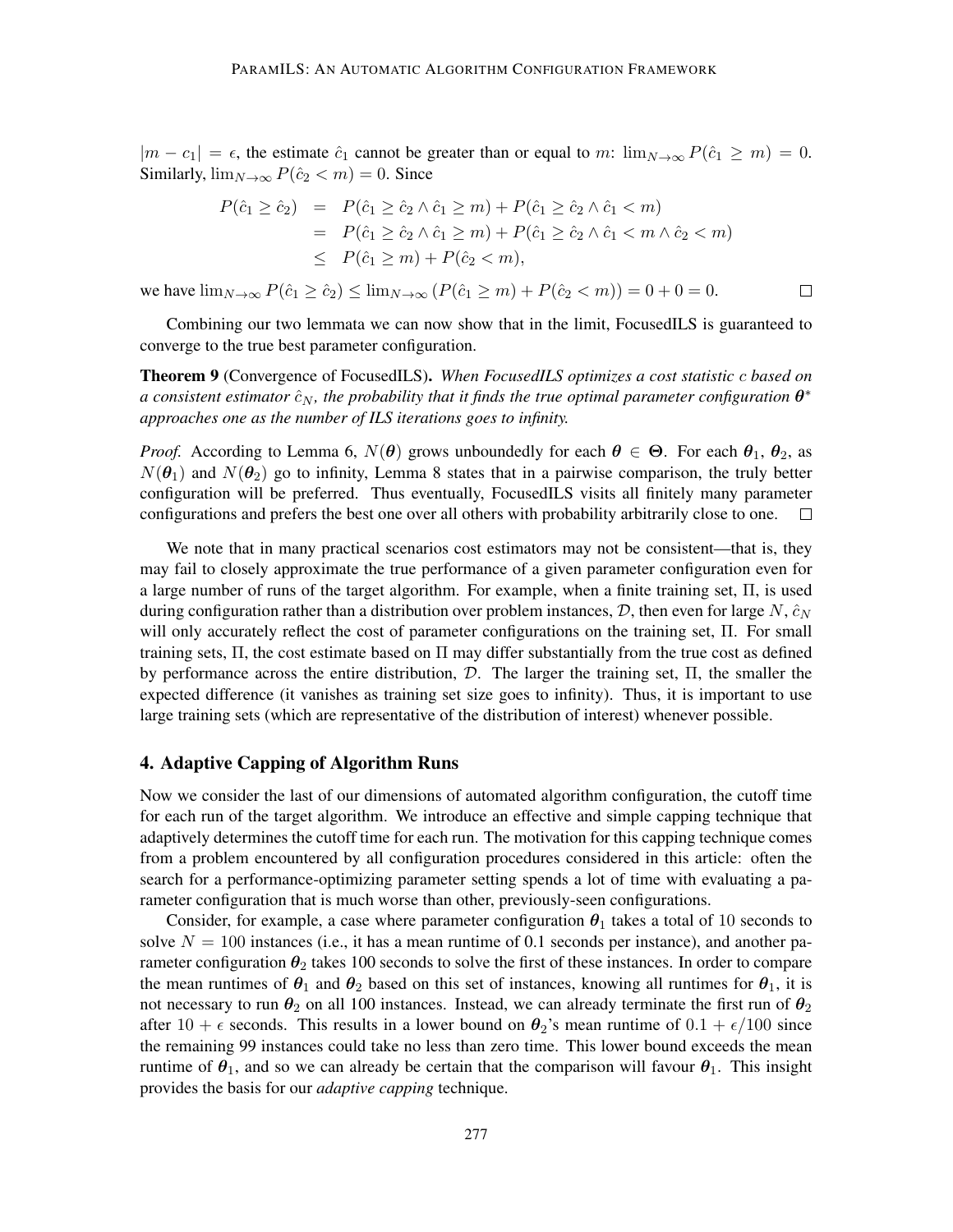### 4.1 Adaptive Capping in BasicILS

In this section, we introduce adaptive capping for BasicILS. We first introduce a trajectory-preserving version of adaptive capping (TP capping) that provably does not change BasicILS's search trajectory and can lead to large computational savings. We then modify this strategy heuristically to perform more aggressive adaptive capping (Aggr capping), potentially yielding even better performance in practice.

### 4.1.1 TRAJECTORY-PRESERVING CAPPING

Observe that all comparisons between parameter configurations in ParamILS are *pairwise*. In BasicILS(N), these comparisons are based on Procedure *better*<sub>N</sub>( $\theta_1$ ,  $\theta_2$ ), where  $\theta_2$  is either the best configuration encountered in this ILS iteration or the best configuration of the last ILS iteration. Without adaptive capping, these comparisons can take a long time, since a poor parameter configuration  $\theta$  can easily take more than an order of magnitude longer than good configurations.

For the case of optimizing the mean of non-negative cost functions (such as runtime or solution cost), we implement a bounded evaluation of a parameter configuration  $\theta$  based on N runs and a given performance bound in Procedure *objective* (see Procedure 4). This procedure sequentially performs runs for parameter configuration  $\theta$  and after each run computes a lower bound on  $\hat{c}_N(\theta)$ based on the  $i \leq N$  runs performed so far. Specifically, for our objective of mean runtime we sum the runtimes of each of the  $i$  runs, and divide this sum by  $N$ ; since all runtimes must be nonnegative, this quantity lower bounds  $\hat{c}_N(\theta)$ . Once the lower bound exceeds the bound passed as an argument, we can skip the remaining runs for  $\theta$ . In order to pass the appropriate bounds to Procedure *objective*, we need to slightly modify Procedure *better*<sub>N</sub> (see Procedure 2 on page 274) for adaptive capping. Procedure *objective* now has a bound as an additional third argument, which is set to  $\infty$  in line 1 of *better*<sub>N</sub>, and to  $\hat{c}_N(\theta_2)$  in line 2.

Because this approach results in the computation of exactly the same function *better*  $N$  as used in the original version of BasicILS, the modified procedure follows exactly the same search trajectory it would have followed without capping, but typically requires much less runtime. Hence, within the same amount of overall running time, this new version of BasicILS tends to be able to search a larger part of the parameter configuration space. Although in this work we focus on the objective of minimizing mean runtime for decision algorithms, we note that our adaptive capping approach can be applied easily to other configuration objectives.

### 4.1.2 AGGRESSIVE CAPPING

As we demonstrate in Section 6.4, the use of trajectory-preserving adaptive capping can result in substantial speedups of BasicILS. However, sometimes this approach is still less efficient than it could be. This is because the upper bound on cumulative runtime used for capping is computed from the best configuration encountered *in the current ILS iteration* (where a new ILS iteration begins after each perturbation), as opposed to the overall incumbent. After a perturbation has resulted in a new parameter configuration  $\theta$ , the new iteration's best configuration is initialized to  $\theta$ . In the frequent case that this new  $\theta$  performs poorly, the capping criterion does not apply as quickly as when the comparison is performed against the overall incumbent.

To counteract this effect, we introduce a more aggressive capping strategy that can terminate the evaluation of a poorly-performing configuration at any time. In this heuristic extension of our adaptive capping technique, we bound the evaluation of *any* parameter configuration by the per-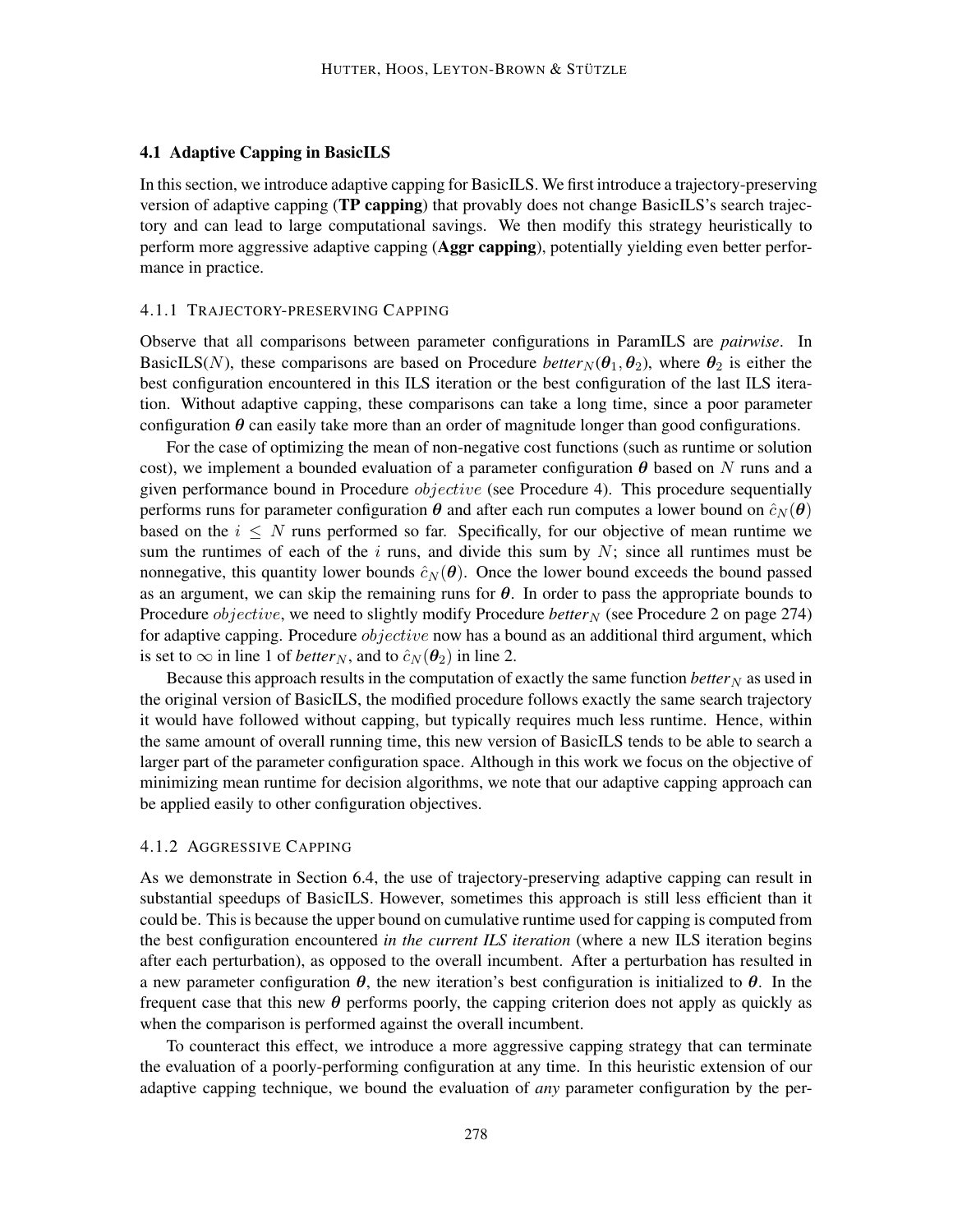**Procedure 4:**  $objective(\theta, N, \text{optional parameter bound})$ Procedure that computes  $\hat{c}_N(\theta)$ , either by performing new runs or by exploiting previous cached runs. An optional third parameter specifies a bound on the computation to be performed; when this parameter is not specified, the bound is taken to be  $\infty$ . For each  $\theta$ ,  $N(\theta)$  is the number of runs performed for  $\theta$ , i.e., the length of the global array  $\mathbf{R}_{\theta}$ . When computing runtimes, we count unsuccessful runs as 10 times their cutoff time. **Input** : Parameter configuration  $\theta$ , number of runs, N, optional bound bound **Output** :  $\hat{c}_N(\theta)$  if  $\hat{c}_N(\theta) \le$  *bound*, otherwise a large constant (maxPossibleObjective) plus the number of instances that remain unsolved when the bound was exceeded **Side Effect:** Adds runs to the global cache of performed algorithm runs,  $\mathbf{R}_{\theta}$ ; updates global incumbent,  $\theta_{inc}$  $\mathcal{U}$  ===== *Maintain invariant:*  $N(\theta_{inc}) \geq N(\theta)$  *for any*  $\theta$ 1 if  $\theta \neq \theta_{inc}$  and  $N(\theta_{inc}) < N$  then  $2 \mid \hat{c}_N(\theta_{inc}) \leftarrow objective(\theta_{inc}, N, \infty)$  // Adds  $N - N(\theta_{inc})$  *runs to*  $\mathbf{R}_{\theta_{inc}}$ *// ===== For aggressive capping, update bound.* 3 **if** *Aggressive capping* **then**  $bound \leftarrow min(bound, bm \cdot \hat{c}_N(\theta_{inc}))$  $\mathcal{U}$  ===== *Update the run results in tuple*  $\mathbf{R}_{\theta}$ *.* 4 for  $i = 1...N$  do  $\mathbf{s}$  sum\_runtime  $\leftarrow$  sum of runtimes in  $\mathbf{R}_{\theta}[1], \ldots, \mathbf{R}_{\theta}[i-1]$  // *Tuple indices starting at 1.* 6  $\left| \kappa'_{i} \leftarrow \min(\kappa, N \cdot bound - \text{sum-runtime}) / l \text{ type in original: it said max instead of min} \right|$  $\bm{\tau} \quad | \quad \textbf{if} \ N(\bm{\theta}) \geq i \textbf{ then } (\bm{\theta}, \pi_i, \kappa_i, o_i) \leftarrow \mathbf{R}_{\bm{\theta}}[i] \text{,}$ **s i** if  $N(\theta) \geq i$  and  $((\kappa_i \geq \kappa'_i \text{ and } o_i = \text{``unsuccessful''}) \text{ or } (\kappa_i < \kappa'_i \text{ and } o_i \neq \text{``unsuccessful''}))$ **then**  $o'_i \leftarrow o_i$  *|| Previous run is longer yet unsuccessful or shorter yet successful*  $\Rightarrow$  *can re-use result* <sup>9</sup> else 10  $\begin{vmatrix} 0 & \cdots & 0 \end{vmatrix}$   $o'_i \leftarrow$  objective from a newly executed run of  $\mathcal{A}(\theta)$  on instance  $\pi_i$  with seed  $s_i$  and captime  $\kappa'_i$  // typo in original: it said  $\kappa_i$  instead of  $\kappa'_i$  $\mathbf{R}_{\boldsymbol{\theta}}[i] \leftarrow (\boldsymbol{\theta}, \pi_i, \kappa'_i, o'_i)$ 12  $\left[\begin{array}{c} \text{if } 1/N \cdot (sum\_runtime + o'_i) > bound \text{ then return } \text{maxPossibleObjective} + (N + 1) - i \end{array}\right]$ 13 if  $N = N(\theta_{inc})$  and (sum of runtimes in  $\mathbf{R}_{\theta}$ ) < (sum of runtimes in  $\mathbf{R}_{\theta_{inc}}$ ) then  $\theta_{inc} \leftarrow \theta$ 14 return  $1/N$ · (sum of runtimes in  $\mathbf{R}_{\theta}$ )

formance of the incumbent parameter configuration multiplied by a factor that we call the *bound multiplier*, bm. When a comparison between any two parameter configurations  $\theta$  and  $\theta'$  is performed and the evaluations of both are terminated preemptively, the configuration having solved more instances within the allowed time is taken to be the better one. (This behaviour is achieved by line 12 in Procedure *objective*, which keeps track of the number of instances solved when exceeding the bound.) Ties are broken to favour moving to a new parameter configuration instead of staying with the current one.

Depending on the bound multiplier, the use of this aggressive capping mechanism may change the search trajectory of BasicILS. For  $bm = \infty$  the heuristic method reduces to our trajectorypreserving method, while a very aggressive setting of  $bm = 1$  means that once we know a parameter configuration to be worse than the incumbent, we stop its evaluation. In our experiments we set  $bm = 2$ , meaning that once the lower bound on the performance of a configuration exceeds twice the performance of the incumbent solution, its evaluation is terminated. (In Section 8.4, we revisit this choice of  $bm = 2$ , configuring the parameters of ParamILS itself.)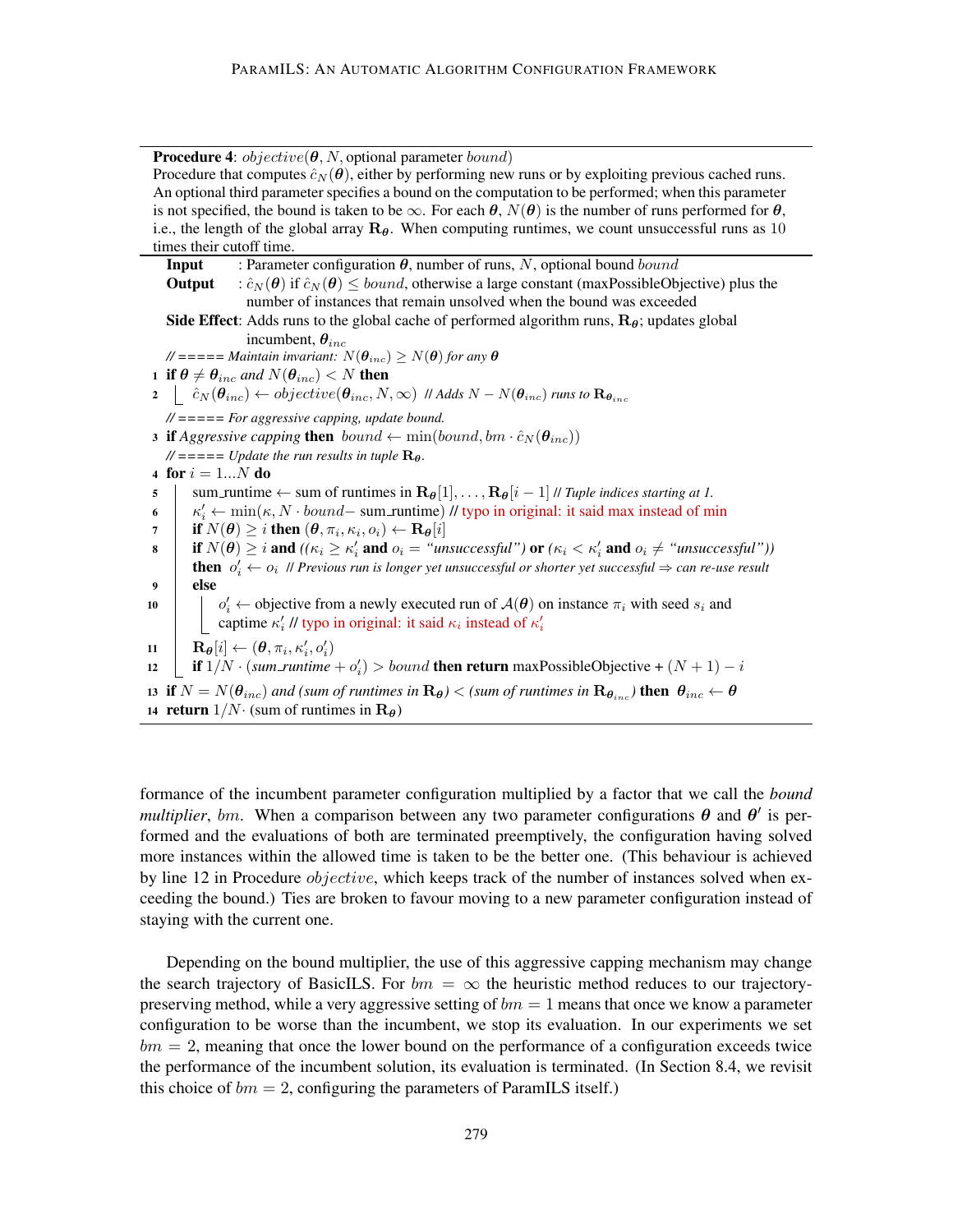### 4.2 Adaptive Capping in FocusedILS

The main difference between BasicILS and FocusedILS is that the latter adaptively varies the number of runs used to evaluate each parameter configuration. This difference complicates, but does not prevent the use of adaptive capping. This is because FocusedILS always compares pairs of parameter configurations based on the same number of runs for each configuration, even though this number can differ from one comparison to the next.

Thus, we can extend adaptive capping to FocusedILS by using separate bounds for every number of runs, N. Recall that FocusedILS never moves from one configuration,  $\theta$ , to a neighbouring configuration,  $\theta'$ , without performing at least as many runs for  $\theta'$  as have been performed for  $\theta$ . Since we keep track of the performance of  $\theta$  with any number of runs  $M \le N(\theta)$ , a bound for the evaluation of  $\theta'$  is always available. Therefore, we can implement both trajectory-preserving and aggressive capping as we did for BasicILS.

As for BasicILS, for FocusedILS the inner workings of adaptive capping are implemented in Procedure *objective* (see Procedure 4). We only need to modify Procedure *better*<sub>Foc</sub> (see Procedure 3 on page 276) to call *objective* with the right bounds. This leads to the following changes in Procedure *better*<sub>Foc</sub>. Subprocedure *dominates* on line 15 now takes a bound as an additional argument and passes it on to the two calls to objective in line 18. The two calls of dominates in line 10 and the one call in line 11 all use the bound  $\hat{c}_{\theta_{max}}$ . The three direct calls to *objective* in lines 8, 9, and 12 use bounds  $\infty$ ,  $\hat{c}_{\theta_{max}}$ , and  $\infty$ , respectively.

### 5. Experimental Preliminaries

In this section we give background information about the computational experiments presented in the following sections. First, we describe the design of our experiments. Next, we present the configuration scenarios (algorithm/benchmark data combinations) studied in the following section. Finally, we describe the low-level details of our experimental setup.

#### 5.1 Experimental Design

Here we describe our objective function and the methods we used for selecting instances and seeds.

### 5.1.1 CONFIGURATION OBJECTIVE: PENALIZED AVERAGE RUNTIME

In Section 2, we mentioned that algorithm configuration problems arise in the context of various different cost statistics. Indeed, in our past work we explored several of them: maximizing solution quality achieved in a given time, minimizing the runtime required to reach a given solution quality, and minimizing the runtime required to solve a single problem instance (Hutter et al., 2007).

In this work we focus on the objective of minimizing the mean runtime over instances from a distribution  $D$ . This optimization objective naturally occurs in many practical applications. It also implies a strong correlation between  $c(\theta)$  and the amount of time required to obtain a good empirical estimate of  $c(\theta)$ . This correlation helps to make our adaptive capping scheme effective.

One might wonder whether means are the right way to aggregate runtimes. In some preliminary experiments, we found that minimizing mean runtime led to parameter configurations with overall good runtime performance, including rather competitive median runtimes, while minimizing median runtime yielded less robust parameter configurations that timed out on a large (but  $< 50\%$ ) fraction of the benchmark instances. However, when we encounter runs that do not terminate within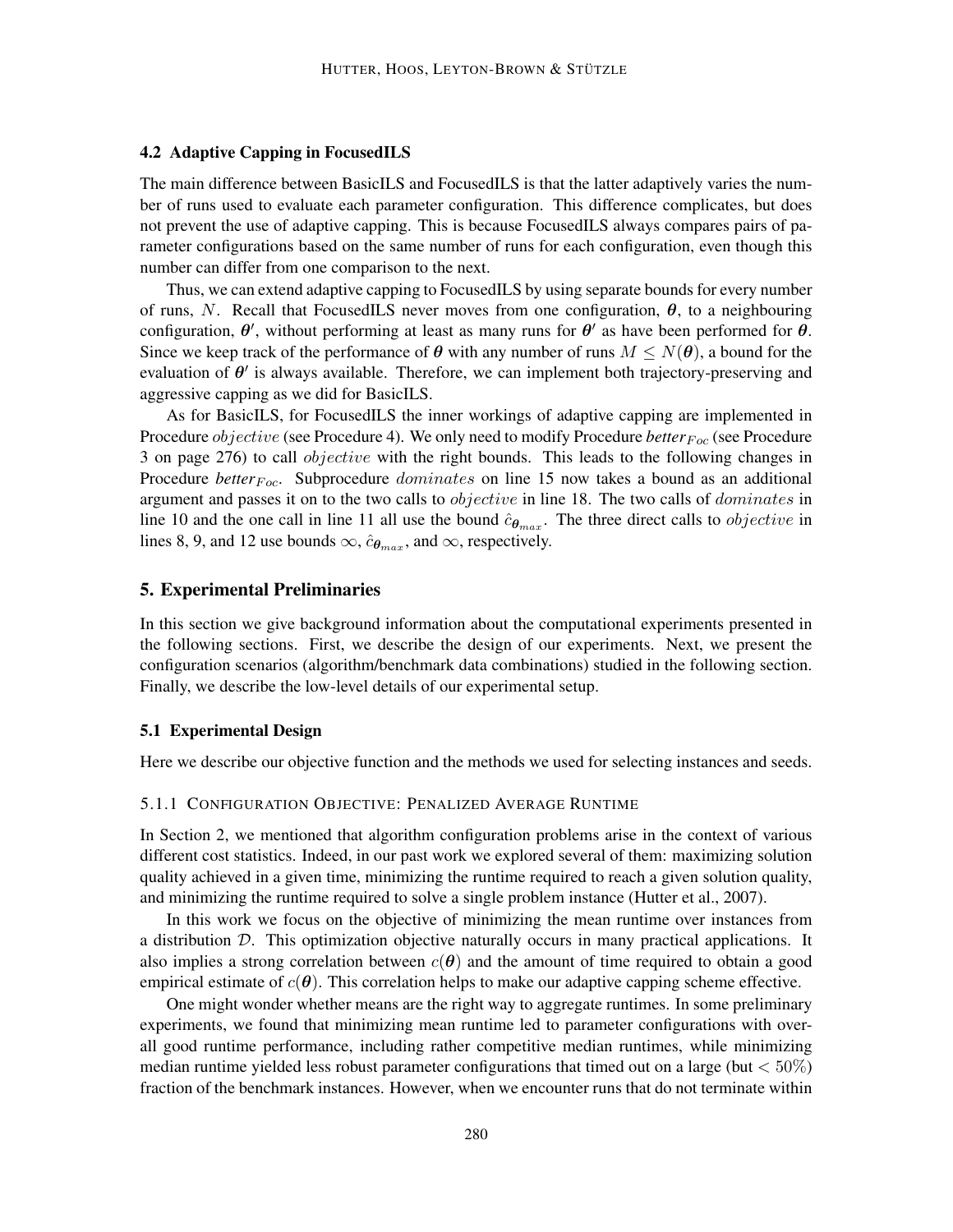the given cutoff time the mean is ill-defined. In order to penalize timeouts, we define the *penalized average runtime (PAR)* of a set of runs with cutoff time  $\kappa_{max}$  to be the mean runtime over those runs, where unsuccessful runs are counted as  $p \cdot \kappa_{max}$  with penalization constant  $p \geq 1$ . In this study, we use  $p = 10$ .

### 5.1.2 SELECTING INSTANCES AND SEEDS

As mentioned previously, often only a finite set Π of instances is available upon which to evaluate our algorithm. This is the case in the experiments we report here. Throughout our study, all configuration experiments are performed on a training set containing half of the given benchmark instances. The remaining instances are solely used as a test set to evaluate the found parameter configurations.

For evaluations within ParamILS that are based on  $N$  runs, we selected the  $N$  instances and random number seeds to be used by following a common blocking technique (see, e.g., Birattari et al., 2002; Ridge & Kudenko, 2006). We ensured that whenever two parameter configurations were compared, their cost estimates were based on exactly the same instances and seeds. This serves to avoid noise effects due to differences between instances and the use of different seeds. For example, it prevents us from making the mistake of considering configuration  $\theta$  to be better than configuration  $\theta'$  just because  $\theta$  was tested on easier instances.

When dealing with randomized target algorithms, there is also a tradeoff between the number of problem instances used and the number of independent runs performed on each instance. In the extreme case, for a given sample size  $N$ , one could perform  $N$  runs on a single instance or a single run on  $N$  different instances. This latter strategy is known to result in minimal variance of the estimator for common optimization objectives such as minimization of mean runtime (which we consider in this study) or maximization of mean solution quality (see, e.g., Birattari, 2004). Consequently, we only performed multiple runs per instance when we wanted to acquire more samples of the cost distribution than there were instances in the training set.

Based on these considerations, the configuration procedures we study in this article have been implemented to take a list of  $\langle$  instance, random number seed $\rangle$  pairs as one of their inputs. Empirical estimates  $\hat{c}_N(\theta)$  of the cost statistic  $c(\theta)$  to be optimized were determined from the first N (instance, seed) pairs in that list. Each list of  $\langle$  instance, seed $\rangle$  pairs was constructed as follows. Given a training set consisting of M problem instances, for  $N \leq M$ , we drew a sample of N instances uniformly at random and without replacement and added them to the list. If we wished to evaluate an algorithm on more samples than we had training instances, which could happen in the case of randomized algorithms, we repeatedly drew random samples of size  $M$  as described before, where each such batch corresponded to a random permutation of the  $N$  training instances, and added a final sample of size N mod  $M < M$ , as in the case  $N \leq M$ . As each sample was drawn, it was paired with a random number seed that was chosen uniformly at random from the set of all possible seeds and added to the list of  $\langle$  instance, seed $\rangle$  pairs.

### 5.1.3 COMPARISON OF CONFIGURATION PROCEDURES

Since the choice of instances (and to some degree of seeds) is very important for the final outcome of the optimization, in our experimental evaluations we always performed a number of independent runs of each configuration procedure (typically 25). We created a separate list of instances and seeds for each run as explained above, where the kth run of each configuration procedure uses the same kth list of instances and seeds. (Note, however, that the disjoint test set used to measure performance of parameter configurations was identical for all runs.)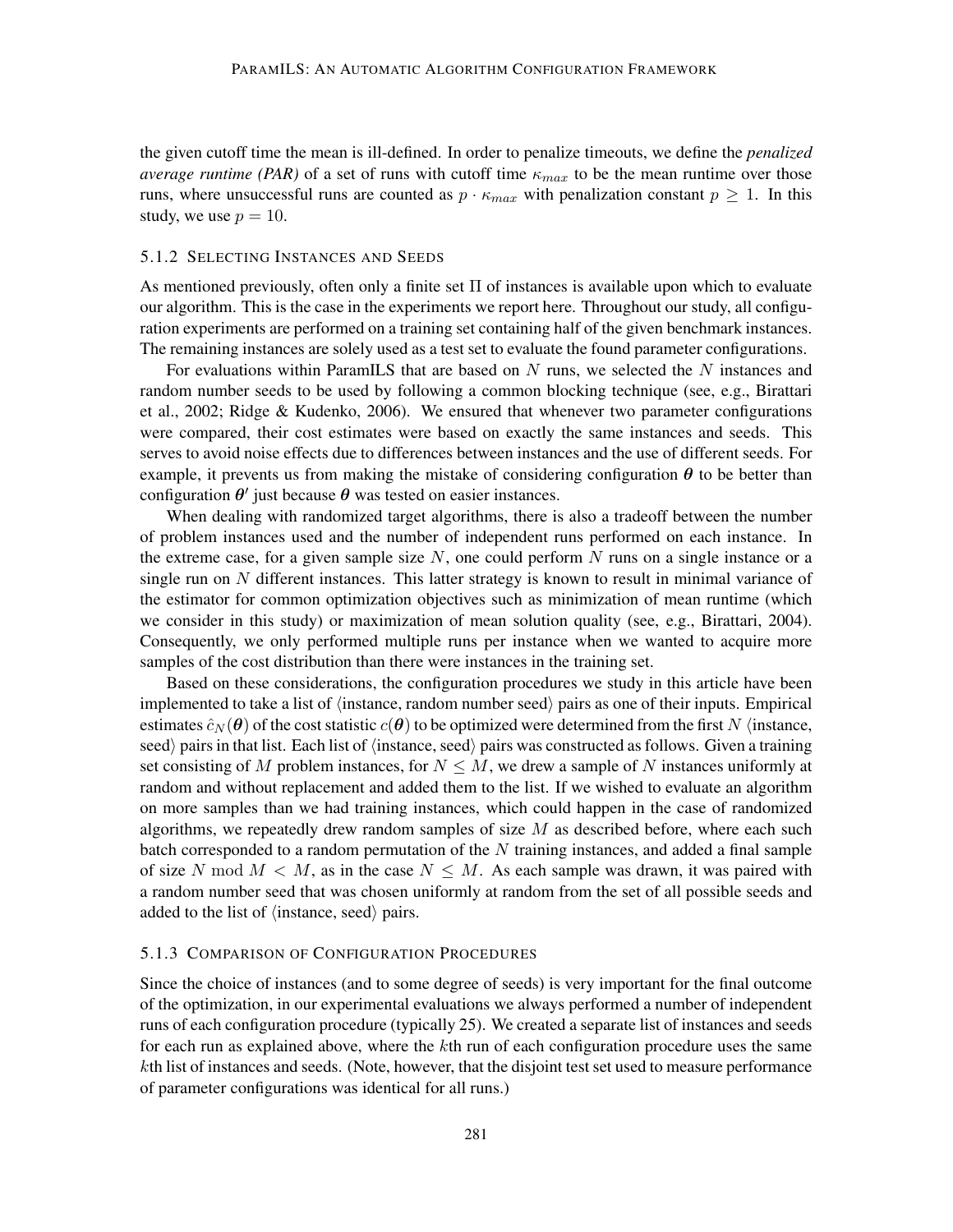| Configuration scenario | Type of benchmark instances $\&$ citation                            |
|------------------------|----------------------------------------------------------------------|
| SAPS-SWGCP             | Graph colouring (Gent, Hoos, Prosser & Walsh, 1999)                  |
| SPEAR-SWGCP            | Graph colouring (Gent, Hoos, Prosser & Walsh, 1999)                  |
| SAPS-OCP               | Quasigroup completion (Gomes & Selman, 1997)                         |
| SPEAR-OCP              | Quasigroup completion (Gomes & Selman, 1997)                         |
| CPLEX-REGIONS100       | Combinatorial Auctions (CATS) (Leyton-Brown, Pearson & Shoham, 2000) |

Table 1: Overview of our five BROAD configuration scenarios.

| Algorithm    | Parameter type | # parameters of type | # values considered | Total # configurations, $ \Theta $ |
|--------------|----------------|----------------------|---------------------|------------------------------------|
| <b>SAPS</b>  | Continuous     |                      |                     | 2401                               |
|              | Categorical    | 10                   | $2 - 20$            |                                    |
| <b>SPEAR</b> | Integer        | 4                    | $5 - 8$             | $8.34 \cdot 10^{17}$               |
|              | Continuous     | 12                   | $3 - 6$             |                                    |
|              | Categorical    | 50                   | $2 - 7$             |                                    |
| <b>CPLEX</b> | Integer        | 8                    | $5 - 7$             | $1.38 \cdot 10^{37}$               |
|              | Continuous     |                      | $3 - 5$             |                                    |

Table 2: Parameter overview for the algorithms we consider. More information on the parameters for each algorithm is given in the text. A detailed list of all parameters and the values we considered can be found in an online appendix at http://www.cs.ubc.ca/labs/beta/Projects/ParamILS/algorithms.html.

We performed a paired statistical test to compare the final results obtained in the runs of two configuration procedures. A paired test was required since the  $k$ th run of both procedures shared the same kth list of instances and seeds. In particular, we performed a two-sided paired Max-Wilcoxon test with the null hypothesis that there was no difference in the performances, considering  $p$ -values below 0.05 to be statistically significant. The p-values reported in all tables were derived using this test; p-values shown in parentheses refer to cases where the procedure we expected to perform better actually performed worse.

### 5.2 Configuration Scenarios

In Section 6, we analyze our configurators based on five configuration scenarios, each combining a high-performance algorithm with a widely-studied benchmark dataset. Table 1 gives an overview of these, which we dub the BROAD scenarios. The algorithms and benchmark instance sets used in these scenarios are described in detail in Sections 5.2.1 and 5.2.2, respectively. In these five BROAD configuration scenarios, we set fairly aggressive cutoff times of five seconds per run of the target algorithm and allowed each configuration procedure to execute the target algorithm for an aggregate runtime of five CPU hours. These short cutoff times and fairly short times for algorithm configuration were deliberately chosen to facilitate many configuration runs for each BROAD scenario. In contrast, in a second set of configuration scenarios (exclusively focusing on CPLEX), we set much larger cutoff times and allowed more time for configuration. We defer a description of these scenarios to Section 7.

## 5.2.1 TARGET ALGORITHMS

Our three target algorithms are listed in Table 2 along with their configurable parameters.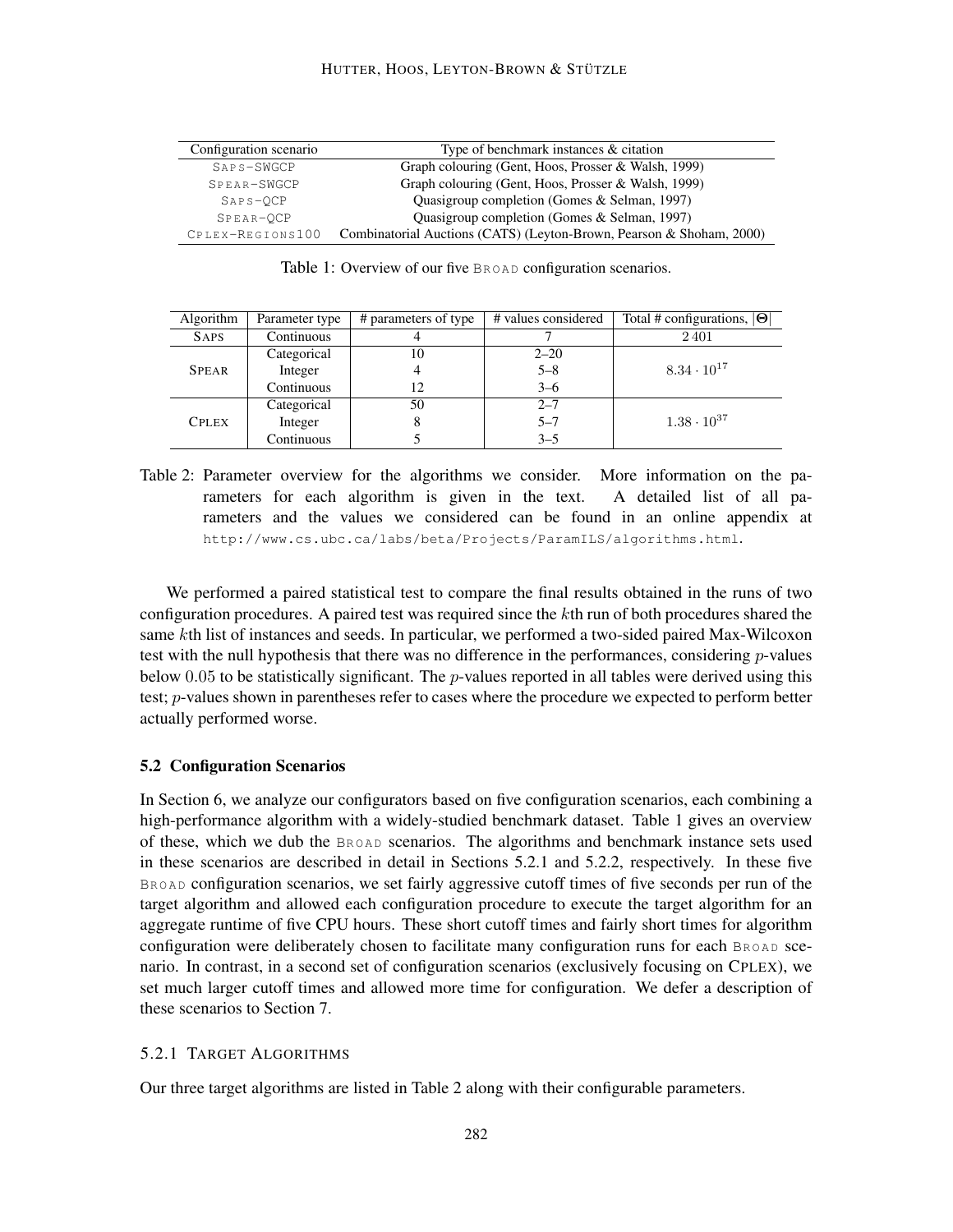SAPS The first target algorithm used in our experiments was SAPS, a high-performance dynamic local search algorithm for SAT solving (Hutter, Tompkins & Hoos, 2002) as implemented in UBC-SAT (Tompkins & Hoos, 2004). When introduced in 2002, SAPS was a state-of-the-art solver, and it still performs competitively on many instances. We chose to study this algorithm because it is well known, it has relatively few parameters, and we are intimately familiar with it. SAPS's four continuous parameters control the scaling and smoothing of clause weights, as well as the probability of random walk steps. The original default parameters were set manually based on experiments with prominent benchmark instances; this manual experimentation kept the percentage of random steps fixed and took up about one week of development time. Having subsequently gained more experience with SAPS's parameters for more general problem classes (Hutter, Hamadi, Hoos & Leyton-Brown, 2006), we chose promising intervals for each parameter, including, but not centered at, the original default. We then picked seven possible values for each parameter spread uniformly across its respective interval, resulting in 2401 possible parameter configurations (these are exactly the same values as used by Hutter et al., 2007). As the starting configuration for ParamILS, we used the center point of each parameter's domain.

SPEAR The second target algorithm we considered was SPEAR, a recent tree search algorithm for solving SAT problems. SPEAR is a state-of-the-art SAT solver for industrial instances, and with appropriate parameter settings it is the best available solver for certain types of hardware and software verification instances (Hutter, Babić, Hoos & Hu, 2007). Furthermore, configured with ParamILS, SPEAR won the quantifier-free bit-vector arithmetic category of the 2007 Satisfiability Modulo Theories Competition. SPEAR has 26 parameters, including ten categorical, four integer, and twelve continuous parameters, and their default values were manually engineered by its developer. (Manual tuning required about one week.) The categorical parameters mainly control heuristics for variable and value selection, clause sorting, resolution ordering, and enable or disable optimizations, such as the pure literal rule. The continuous and integer parameters mainly deal with activity, decay, and elimination of variables and clauses, as well as with the interval of randomized restarts and percentage of random choices. We discretized the integer and continuous parameters by choosing lower and upper bounds at reasonable values and allowing between three and eight discrete values spread relatively uniformly across the resulting interval, including the default, which served as the starting configuration for ParamILS. The number of discrete values was chosen according to our intuition about the importance of each parameter. After this discretization, there were  $3.7 \cdot 10^{18}$  possible parameter configurations. Exploiting the fact that nine of the parameters are conditional (i.e., only relevant when other parameters take certain values) reduced this to  $8.34 \cdot 10^{17}$ configurations.

CPLEX The third target algorithm we used was the commercial optimization tool CPLEX 10.1.1, a massively parameterized algorithm for solving mixed integer programming (MIP) problems. Out of its 159 user-specifiable parameters, we identified 81 parameters that affect CPLEX's search trajectory. We were careful to omit all parameters that change the problem formulation (e.g., by changing the numerical accuracy of a solution). Many CPLEX parameters deal with MIP strategy heuristics (such as variable and branching heuristics, probing, dive type and subalgorithms) and with the amount and type of preprocessing to be performed. There are also nine parameters governing how frequently a different type of cut should be used (those parameters have up to four allowable magnitude values and the value "choose automatically"; note that this last value prevents the parameters from being ordinal). A considerable number of other parameters deal with simplex and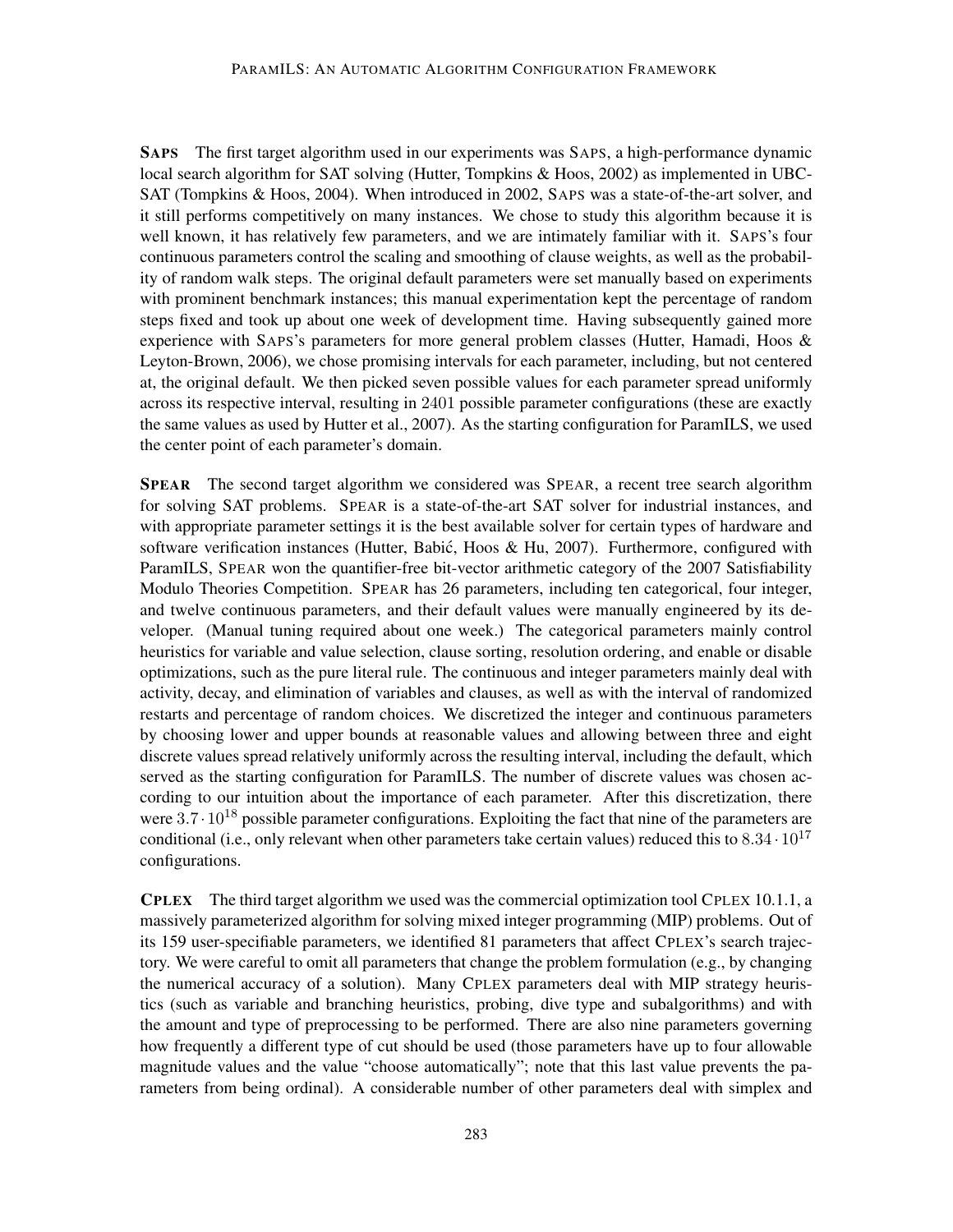barrier optimization, and with various other algorithm components. For categorical parameters with an automatic option, we considered all categorical values as well as the automatic one. In contrast, for continuous and integer parameters with an automatic option, we chose that option instead of hypothesizing values that might work well. We also identified some numerical parameters that primarily deal with numerical issues, and fixed those to their default values. For other numerical parameters, we chose up to five possible values that seemed sensible, including the default. For the many categorical parameters with an automatic option, we included the automatic option as a choice for the parameter, but also included all the manual options. Finally, we ended up with 63 configurable parameters, leading to  $1.78 \cdot 10^{38}$  possible configurations. Exploiting the fact that seven of the CPLEX parameters were only relevant conditional on other parameters taking certain values, we reduced this to  $1.38 \cdot 10^{37}$  distinct configurations. As the starting configuration for our configuration procedures, we used the default settings, which have been obtained by careful manual configuration on a broad range of MIP instances.

## 5.2.2 BENCHMARK INSTANCES

We applied our target algorithms to three sets of benchmark instances: SAT-encoded quasi-group completion problems, SAT-encoded graph-colouring problems based on small world graphs, and MIP-encoded winner determination problems for combinatorial auctions. Each set consisted of 2000 instances, partitioned evenly into training and test sets.

QCP Our first benchmark set contained 23 000 instances of the quasi-group completion problem (QCP), which has been widely studied by AI researchers. We generated these QCP instances around the solubility phase transition, using the parameters given by Gomes and Selman (1997). Specifically, the order n was drawn uniformly from the interval  $[26, 43]$ , and the number of holes H (open entries in the Latin square) was drawn uniformly from  $[1.75, 2.3] \cdot n^{1.55}$ . The resulting QCP instances were converted into SAT CNF format. For use with the complete solver, SPEAR, we sampled 2000 of these SAT instances uniformly at random. These had on average 1497 variables (standard deviation: 1094) and 13 331 clauses (standard deviation: 12 473), and 1182 of them were satisfiable. For use with the incomplete solver, SAPS, we randomly sampled 2000 instances from the subset of satisfiable instances (determined using a complete algorithm); their number of variables and clauses were very similar to those used with SPEAR.

SW-GCP Our second benchmark set contained 20 000 instances of the graph colouring problem (GCP) based on the small world (SW) graphs of Gent et al. (1999). Of these, we sampled 2000 instances uniformly at random for use with SPEAR; these had on average 1813 variables (standard deviation: 703) and 13 902 clauses (standard deviation: 5393), and 1109 of them were satisfiable. For use with SAPS, we randomly sampled 2000 satisfiable instances (again, determined using a complete SAT algorithm), whose number of variables and clauses were very similar to those used with SPEAR.

Regions100 For our third benchmark set we generated 2000 instances of the combinatorial auction winner determination problem, encoded as mixed-integer linear programs (MILPs). We used the regions generator from the Combinatorial Auction Test Suite (Leyton-Brown et al., 2000), with the *goods* parameter set to 100 and the *bids* parameter set to 500. The resulting MILP instances contained 501 variables and 193 inequalities on average, with a standard deviation of 1.7 variables and 2.5 inequalities.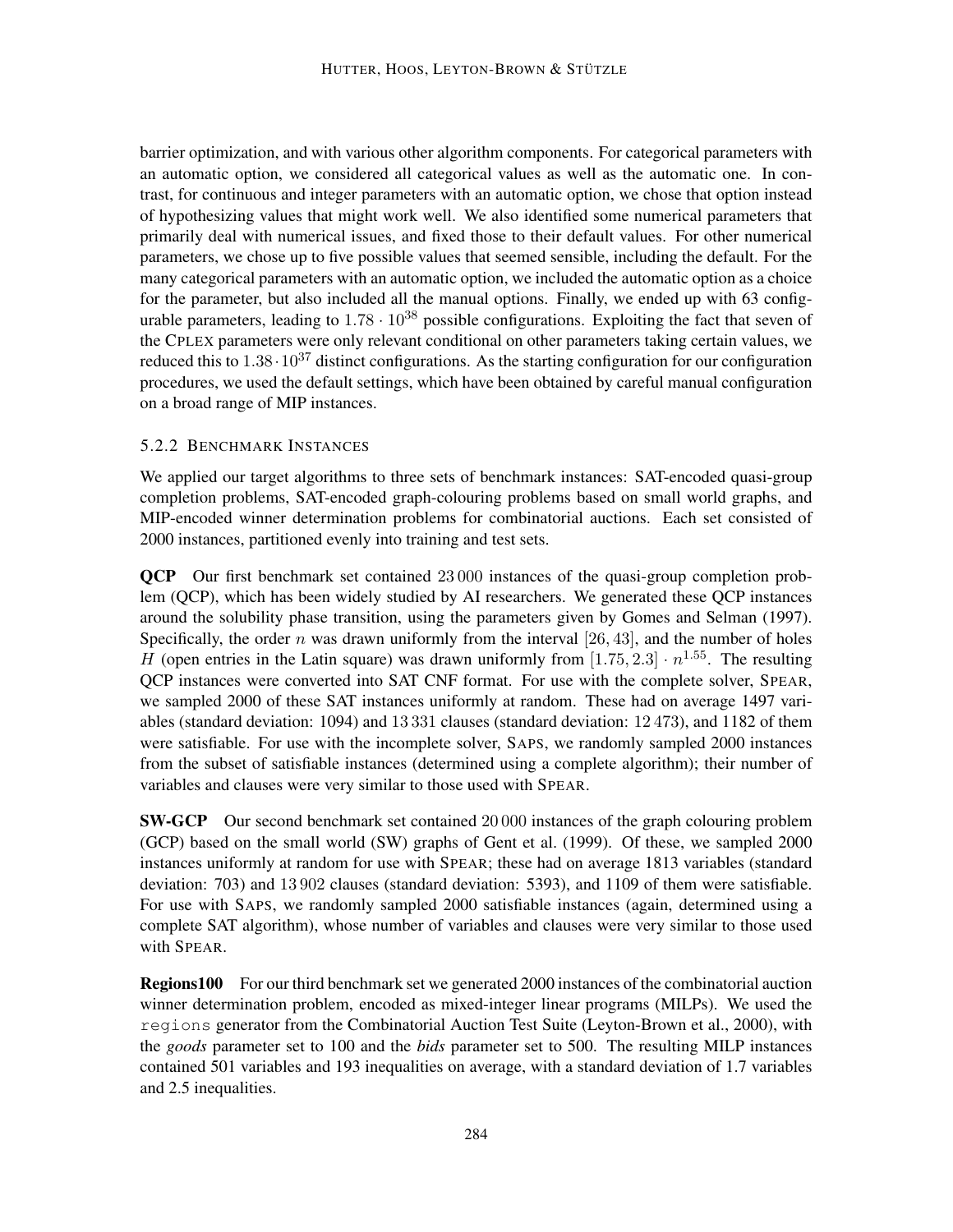#### PARAMILS: AN AUTOMATIC ALGORITHM CONFIGURATION FRAMEWORK

|                  | Test performance (penalized average runtime, in CPU seconds) |                                |               |                                    |            |      |
|------------------|--------------------------------------------------------------|--------------------------------|---------------|------------------------------------|------------|------|
| <b>Scenario</b>  |                                                              | mean $\pm$ stddev. for 10 runs |               | Run with best training performance |            | Fig. |
|                  | Default                                                      | BasicILS<br>FocusedILS         |               | <b>BasicILS</b>                    | FocusedILS |      |
| SAPS-SWGCP       | 20.41                                                        | $0.32 \pm 0.06$                | $0.32\pm0.05$ | 0.26                               | 0.26       | 2(a) |
| SPEAR-SWGCP      | 9.74                                                         | $8.05\pm0.9$                   | $8.3 + 1.1$   | 6.8                                | 6.6        | 2(b) |
| $SAPS-OCP$       | 12.97                                                        | $4.86 \pm 0.56$                | $4.70\pm0.39$ | 4.85                               | 4.29       | 2(c) |
| SPEAR-OCP        | 2.65                                                         | $1.39 \pm 0.33$                | $1.29\pm0.2$  | 1.16                               | 1.21       | 2(d) |
| CPLEX-REGIONS100 | 1.61                                                         | $0.5 \pm 0.3$                  | $0.35\pm0.04$ | 0.35                               | 0.32       | 2(e) |

Table 3: Performance comparison of the default parameter configuration and the configurations found with BasicILS and FocusedILS (both with Aggr Capping and  $bm = 2$ ). For each configuration scenario, we list test performance (penalized average runtime over 1000 test instances, in CPU seconds) of the algorithm default, mean  $\pm$  stddev of test performance across 25 runs of BasicILS(100) & FocusedILS (run for five CPU hours each), and the test performance of the run of BasicILS and FocusedILS that was best in terms of *training* performance. Boldface indicates the better of BasicILS and FocusedILS. The algorithm configurations found in FocusedILS's run with the best training performance are listed in an online appendix at http://www.cs.ubc.ca/labs/beta/Projects/ParamILS/results.html. Column "Fig." gives a reference to a scatter plot comparing the performance of those configurations against the algorithm defaults.

## 5.3 Experimental Setup

We carried out all of our experiments on a cluster of 55 dual 3.2GHz Intel Xeon PCs with 2MB cache and 2GB RAM, running OpenSuSE Linux 10.1. We measured runtimes as CPU time on these reference machines. All our configuration procedures were implemented as Ruby scripts, and we do not include the runtime of these scripts in the configuration time. In "easy" configuration scenarios, where most algorithm runs finish in milliseconds, the overhead of our scripts can be substantial. Indeed, the longest configuration run we observed took 24 hours to execute five hours worth of target algorithm runtime. In contrast, for the harder CPLEX scenarios described in Section 7 we observed virtually no overhead.

# 6. Empirical Evaluation of BasicILS, FocusedILS and Adaptive Capping

In this section, we use our  $B_{ROAD}$  scenarios to empirically study the performance of BasicILS( $N$ ) and FocusedILS, as well as the effect of adaptive capping. We first demonstrate the large speedups ParamILS achieved over the default parameters and then study the components responsible for this success.

### 6.1 Empirical Comparison of Default and Optimized Parameter Configurations

In this section, for each of our five  $\text{Brond}}$  configuration scenarios, we compare the performance of the respective algorithm's default parameter configuration against the final configurations found by BasicILS(100) and FocusedILS. Table 3 and especially Figure 2 show that the configurators led to very substantial speedups.

In Table 3, we report the final performance achieved by 25 independent runs of each configurator. For each independent configuration run, we used a different set of training instances and seeds (constructed as described in Section 5.1.2). We note that there was often a rather large variance in the performances found in different runs of the configurators, and that the configuration found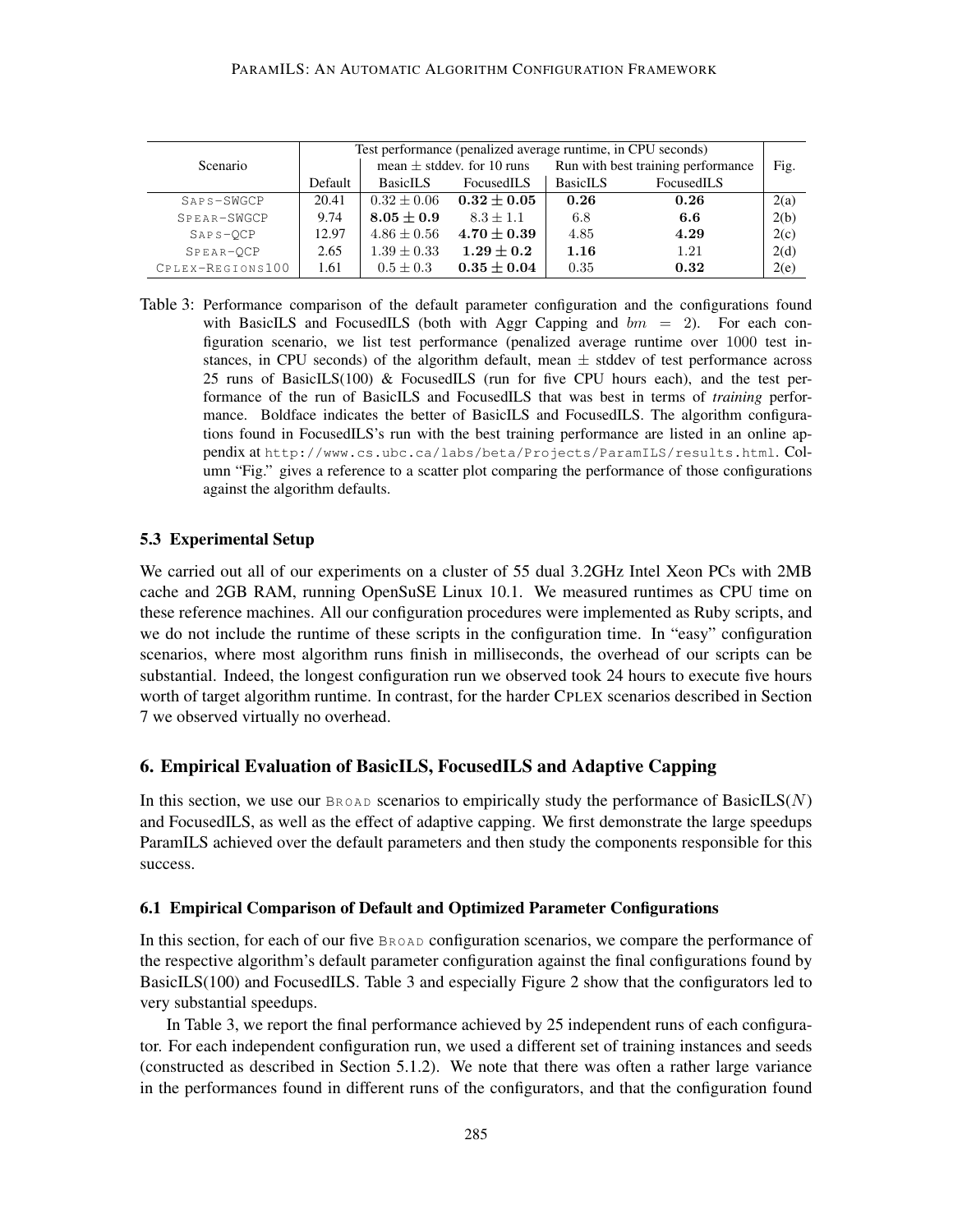

Figure 2: Comparison of default *vs* automatically-determined parameter configurations for our five BROAD configuration scenarios. Each dot represents one test instance; timeouts (after one CPU hour) are denoted by circles. The dashed line at five CPU seconds indicates the cutoff time of the target algorithm used during the configuration process. The subfigure captions give mean runtimes for the instances solved by both of the configurations (default *vs* optimized), as well as the number of timeouts for each.

in the run with the best *training* performance also tended to yield better *test* performance than the others. For that reason, we used that configuration as the result of algorithm configuration. (Note that choosing the configuration found in the run with the best training set performance is a perfectly legitimate procedure since it does not require knowledge of the test set. Of course, the improvements thus achieved come at the price of increased overall running time, but the independent runs of the configurator can easily be performed in parallel.)

In Figure 2, we compare the performance of this automatically-found parameter configuration against the default configuration, when runs are allowed to last up to an hour. The speedups are more obvious in this figure than in Table 3, since the penalized average runtime in that table counts runtimes larger than five seconds as fifty seconds (ten times the cutoff of five seconds), whereas the data in the figure uses a much larger cutoff time. The larger speedups are most apparent for scenarios SAPS-SWGCP, SAPS-QCP, and SPEAR-QCP: their corresponding speedup factors in mean runtime are now 3540, 416 and 11, respectively (see Figure 2).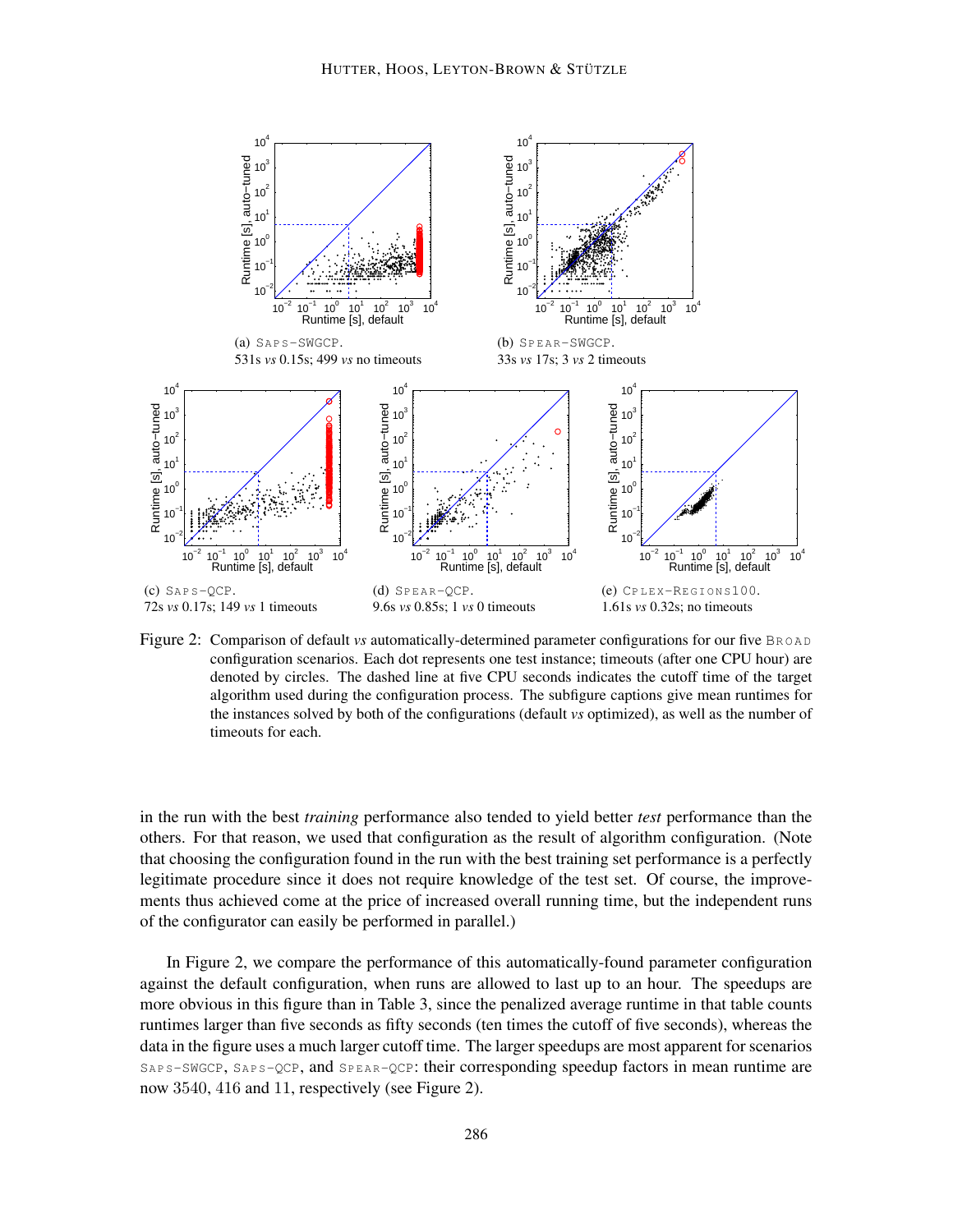## Algorithm 5: RandomSearch $(N, \theta_0)$

Outline of random search in parameter configuration space;  $\theta_{inc}$  denotes the incumbent parameter configuration, *better*<sub>N</sub> compares two configurations based on the first  $N$  instances from the training set.

```
Input : Number of runs to use for evaluating parameter configurations, N; initial configuration
                  \theta_0 \in \Theta.
   Output : Best parameter configuration \theta_{inc} found.
1 \theta_{inc} \leftarrow \theta_0;2 while not TerminationCriterion() do
\theta \leftarrow random \theta \in \Theta;
4 if better<sub>N</sub>(\theta, \theta_{inc}) then
\begin{array}{c|c} 5 & \end{array} \begin{array}{c} \end{array} \theta_{inc} \leftarrow \theta;6 return \theta_{inc}
```
#### 6.2 Empirical Comparison of BasicILS and Simple Baselines

In this section, we evaluate the effectiveness of BasicIL $S(N)$  against two of its components:

- a simple random search, used in BasicILS for initialization (we dub it RandomSearch $(N)$ ) and provide pseudocode for it in Algorithm 5); and
- a simple local search, the same type of iterative first improvement search used in BasicILS( $N$ ) (we dub it SimpleLS $(N)$ ).

To evaluate one component at a time, in this section and in Section 6.3 we study our algorithms without adaptive capping. We then investigate the effect of our adaptive capping methods in Section 6.4.

If there is sufficient structure in the search space, we expect BasicILS to outperform Random-Search. If there are local minima, we expect BasicILS to perform better than simple local search. Our experiments showed that BasicILS did indeed offer the best performance.

Here, we are solely interested in comparing how effectively the approaches search the space of parameter configurations (and not how the found parameter configurations generalize to unseen test instances). Thus, in order to reduce variance in our comparisons, we compare the configuration methods in terms of their performance on the training set.

In Table 4, we compare BasicILS against RandomSearch for our BROAD configuration scenarios. On average, BasicILS always performed better, and in three of the five scenarios, the difference was statistically significant as judged by a paired Max-Wilcoxon test (see Section 5.1.3). Table 4 also lists the performance of the default parameter configuration for each of the scenarios. We note that both BasicILS and RandomSearch consistently achieved substantial (and statistically significant) improvements over these default configurations.

Next, we compared BasicILS against its second component, SimpleLS. This basic local search is identical to BasicILS, but stops at the first local minimum encountered. We used it in order to study whether local minima pose a problem for simple first improvement search. Table 5 shows that in the three configuration scenarios where BasicILS had time to perform multiple ILS iterations, its training set performance was statistically significantly better than that of SimpleLS. Thus, we conclude that the search space contains structure that can be exploited with a local search algorithm as well as local minima that can limit the performance of iterative improvement search.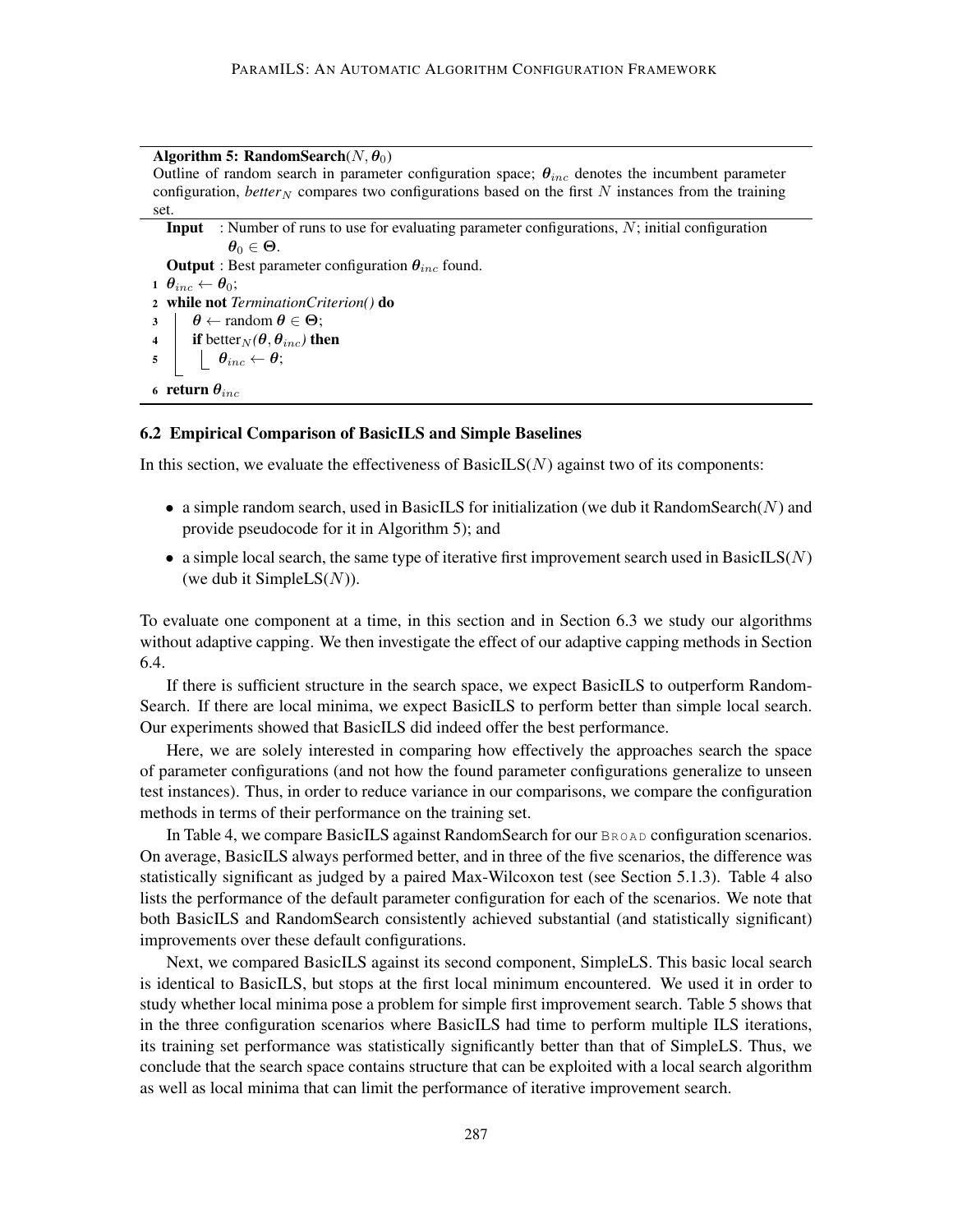|                  |         | Training performance (penalized average runtime, in CPU seconds) |                 |                     |  |  |
|------------------|---------|------------------------------------------------------------------|-----------------|---------------------|--|--|
| Scenario         | Default | RandomSearch(100)<br>BasicILS(100)                               |                 |                     |  |  |
| SAPS-SWGCP       | 19.93   | $0.46 \pm 0.34$                                                  | $0.38\pm0.19$   | 0.94                |  |  |
| SPEAR-SWGCP      | 10.61   | $7.02 \pm 1.11$                                                  | $6.78 \pm 1.73$ | 0.18                |  |  |
| $SAPS-OCP$       | 12.71   | $3.96 \pm 1.185$                                                 | $3.19 \pm 1.19$ | $1.4 \cdot 10^{-5}$ |  |  |
| SPEAR-OCP        | 2.77    | $0.58 \pm 0.59$                                                  | $0.36 \pm 0.39$ | 0.007               |  |  |
| CPLEX-REGIONS100 | 1.61    | $1.45 \pm 0.35$                                                  | $0.72\pm0.45$   | $1.2 \cdot 10^{-5}$ |  |  |

Table 4: Comparison of RandomSearch(100) and BasicILS(100), both without adaptive capping. The table shows training performance (penalized average runtime over  $N = 100$  training instances, in CPU seconds). Note that both approaches yielded substantially better results than the default configuration, and that BasicILS performed statistically significantly better than RandomSearch in three of the five BROAD configuration scenarios as judged by a paired Max-Wilcoxon test (see Section 5.1.3).

| Scenario   | SimpleLS(100)   | BasicILS(100) | $p$ -value            |                     |
|------------|-----------------|---------------|-----------------------|---------------------|
|            | Performance     | Performance   | Avg. # ILS iterations |                     |
| SAPS-SWGCP | $0.5 + 0.39$    | $0.38\pm0.19$ | 2.6                   | $9.8\cdot10^{-4}$   |
| $SAPS-OCP$ | $3.60 \pm 1.39$ | $3.19 + 1.19$ | 5.6                   | $4.4 \cdot 10^{-4}$ |
| SPEAR-OCP  | $0.4 + 0.39$    | $0.36\pm0.39$ | 1.64                  | 0.008               |

Table 5: Comparison of SimpleLS(100) and BasicILS(100), both without adaptive capping. The table shows training performance (penalized average runtime over  $N = 100$  training instances, in CPU seconds). In configuration scenarios SPEAR-SWGCP and CPLEX-REGIONS100, BasicILS did not complete its first ILS iteration in any of the 25 runs; the two approaches were thus identical and are not listed here. In all other configuration scenarios, BasicILS found significantly better configurations than SimpleLS.

### 6.3 Empirical Comparison of FocusedILS and BasicILS

In this section we investigate FocusedILS's performance experimentally. In contrast to our previous comparison of RandomSearch, SimpleLS, and BasicILS using *training* performance, we now compare FocusedILS against BasicILS using *test* performance. This is because—in contrast to BasicILS and SimpleLS—FocusedILS grows the number of target algorithm runs used to evaluate a parameter configuration over time. Even different runs of FocusedILS (using different training sets and random seeds) do not use the same number of target algorithm runs to evaluate parameter configurations. However, they all eventually aim to optimize the same cost statistic,  $c$ , and therefore test set performance (an unbiased estimator of  $c$ ) provides a fairer basis for comparison than training performance. We only compare FocusedILS to BasicILS, since BasicILS already outperformed RandomSearch and SimpleLS in Section 6.2.

Figure 3 compares the test performance of FocusedILS and BasicILS(N) with  $N = 1$ , 10 and 100. Using a single target algorithm run to evaluate each parameter configuration, BasicILS(1) was fast, but did not generalize well to the test set at all. For example, in configuration scenario SAPS-SWGCP, BasicILS(1) selected a parameter configuration whose test performance turned out to be even worse than the default. On the other hand, using a large number of target algorithm runs for each evaluation resulted in a very slow search, but eventually led to parameter configurations with good test performance. FocusedILS aims to achieve a fast search *and* good generalization to the test set. For the configuration scenarios in Figure 3, FocusedILS started quickly and also led to the best final performance.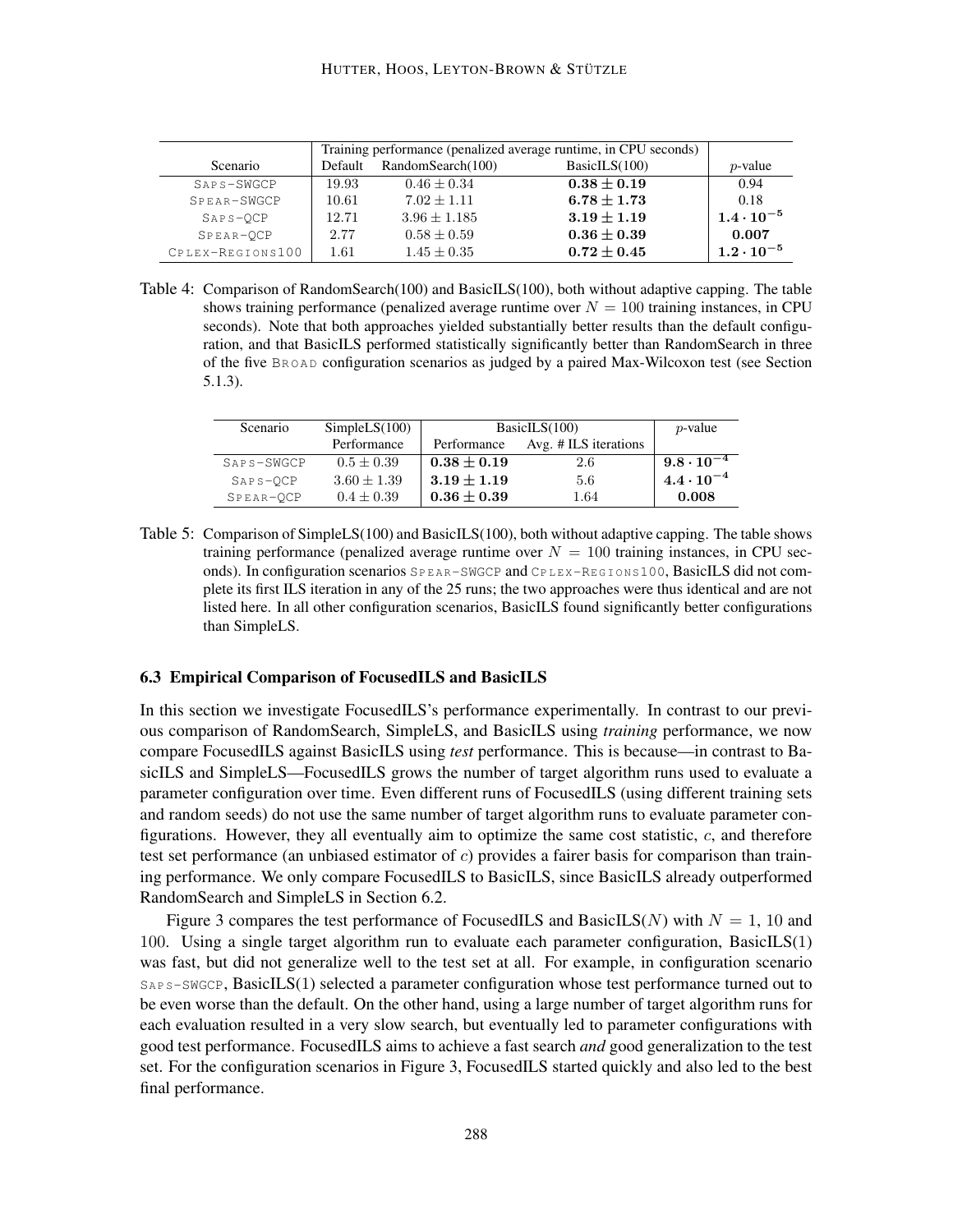

Figure 3: Comparison of BasicILS(N) with  $N = 1$ , 10, and 100 *vs* FocusedILS, both without adaptive capping. We show the median of test performance (penalized average runtime across 1 000 test instances) across 25 runs of the configurators for two scenarios. Performance in the other three  $B_{\text{ROAD}}$  scenarios was qualitatively similar: BasicILS(1) was the fastest to move away from the starting parameter configuration, but its performance was not robust at all; BasicILS(10) was a rather good compromise between speed and generalization performance, but given enough time was outperformed by BasicILS(100). FocusedILS started finding good configurations quickly (except for scenario  $SPEAR-QCP$ , where it took even longer than BasicILS(100) to improve over the default) and always was amongst the best approaches at the end of the configuration process.

|                  |          | Test performance (penalized average runtime, in CPU seconds) |                 |                     |  |
|------------------|----------|--------------------------------------------------------------|-----------------|---------------------|--|
| <b>Scenario</b>  | Default  | BasicILS(100)                                                | FocusedILS      | <i>p</i> -value     |  |
| SAPS-SWGCP       | 20.41    | $0.59 + 0.28$                                                | $0.32 \pm 0.08$ | $1.4 \cdot 10^{-4}$ |  |
| $SPRAR-SWGCP$    | 9.74     | $8.13\pm0.95$                                                | $8.40 + 0.92$   | (0.21)              |  |
| $SAPS-OCP$       | 12.97    | $4.87 + 0.34$                                                | $4.69 \pm 0.40$ | 0.042               |  |
| SPEAR-OCP        | 2.65     | $1.32\pm0.34$                                                | $1.35 \pm 0.20$ | (0.66)              |  |
| CPLEX-REGIONS100 | $1.61\,$ | $0.72 + 0.45$                                                | $0.33 \pm 0.03$ | $1.2 \cdot 10^{-5}$ |  |

Table 6: Comparison of BasicILS(100) and FocusedILS, both without adaptive capping. The table shows test performance (penalized average runtime over 1 000 test instances, in CPU seconds). For each configuration scenario, we report test performance of the default parameter configuration, mean  $\pm$ stddev of the test performance reached by 25 runs of BasicILS(100) and FocusedILS, and the  $p$ value for a paired Max-Wilcoxon test (see Section 5.1.3) for the difference of the two configurator's performance.

We compare the performance of FocusedILS and BasicILS(100) for all configuration scenarios in Table 6. For three SAPS and CPLEX scenarios, FocusedILS performed statistically significantly better than BasicILS(100). These results are consistent with our past work in which FocusedILS achieved statistically significantly better performance than BasicILS(100) (Hutter et al., 2007). However, we found that in both configuration scenarios involving the SPEAR algorithm, BasicILS(100) actually performed better on average than FocusedILS, albeit not statistically significantly. We attribute this to the fact that for a complete, industrial solver such as SPEAR, the two benchmark distributions QCP and SWGCP are quite heterogeneous. We expect FocusedILS to have problems in dealing with highly heterogeneous distributions, due to the fact that it frequently tries to extrapolate performance based on a few runs per parameter configuration.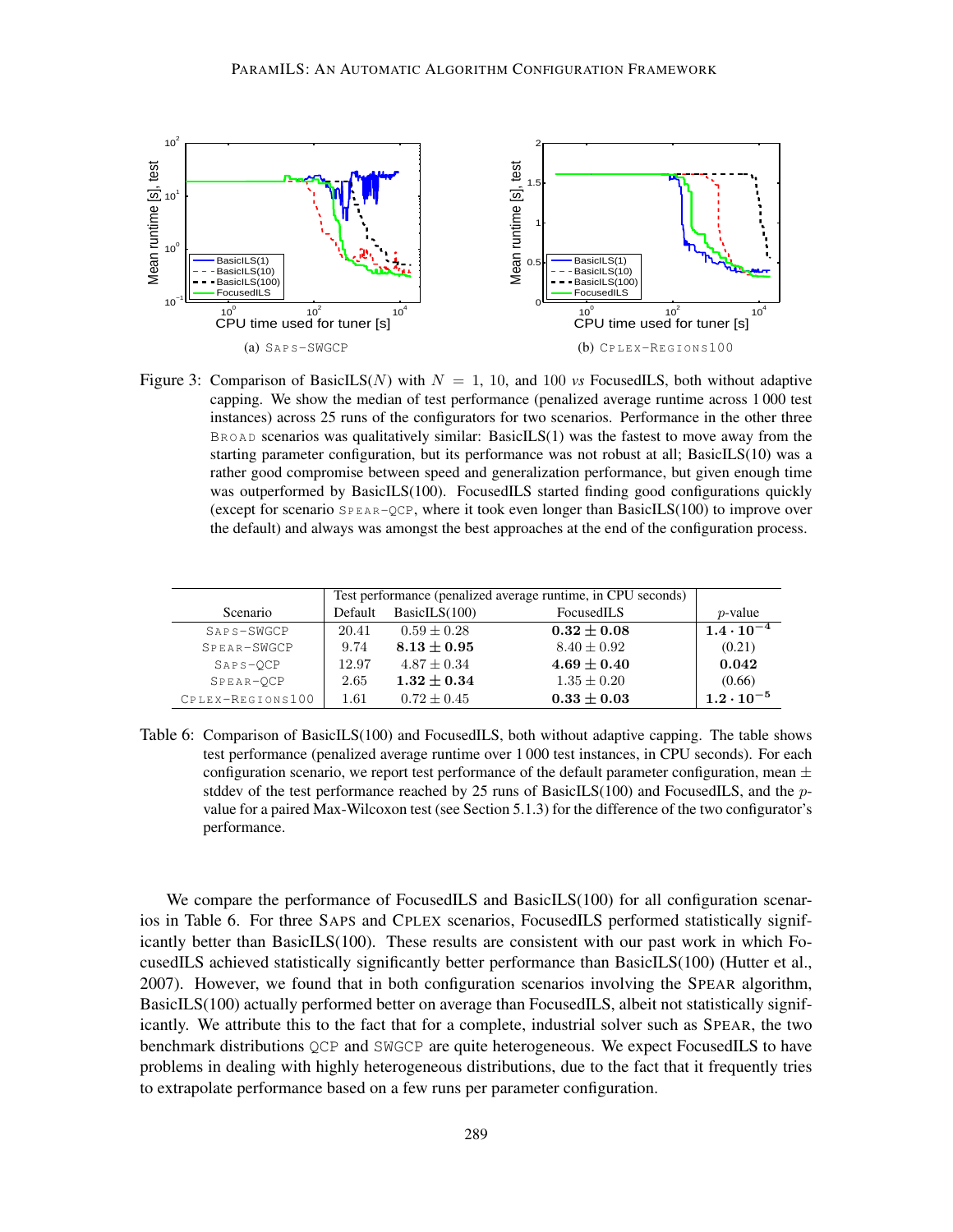

Figure 4: Speedup of BasicILS by adaptive capping for two configuration scenarios. We performed 25 runs of BasicILS(100) without adaptive capping and with TP capping. For each time step, we computed training performance of each run of the configurator (penalized average runtime over  $N = 100$  training instances) and plot the median over the 25 runs.

| Scenario         |                          | Training performance (penalized average runtime) | Avg. # ILS iterations |              |            |
|------------------|--------------------------|--------------------------------------------------|-----------------------|--------------|------------|
|                  | No capping<br>TP capping |                                                  | $p$ -value            | No capping   | TP capping |
| SAPS-SWGCP       | $0.38 + 0.19$            | $0.24 + 0.05$                                    | $6.1 \cdot 10^{-5}$   |              | 12         |
| SPEAR-SWGCP      | $6.78 \pm 1.73$          | $6.65 \pm 1.48$                                  | 0.01                  |              |            |
| $SAPS-OCP$       | $3.19 \pm 1.19$          | $2.96 + 1.13$                                    | $9.8\cdot10^{-4}$     | <sub>0</sub> | 10         |
| SPEAR-OCP        | $0.361 \pm 0.39$         | $0.356 \pm 0.44$                                 | 0.66                  | 2            | 3          |
| CPLEX-REGIONS100 | $0.67 \pm 0.35$          | $0.47\pm0.26$                                    | $7.3\cdot10^{-4}$     |              |            |

Table 7: Effect of adaptive capping for BasicILS(100). We show training performance (penalized average runtime on  $N = 100$  training instances, in CPU seconds). For each configuration scenario, we report mean  $\pm$  stddev of the final training performance reached by 25 runs of the configurator without capping and with TP capping, the  $p$ -value for a paired Max-Wilcoxon test for their difference (see Section 5.1.3), as well as the average number of ILS iterations performed by the respective configurator.

### 6.4 Empirical Evaluation of Adaptive Capping in BasicILS and FocusedILS

We now present experimental evidence that the use of adaptive capping has a strong impact on the performance of BasicILS and FocusedILS.

Figure 4 illustrates the extent to which TP capping sped up BasicILS for two configuration scenarios. In both cases, capping helped to improve training performance substantially; for  $S_{AP} S-SWGCP$ , BasicILS found the same solutions up to about an order of magnitude faster than without capping. Table 7 quantifies the speedups for all five  $B_{\text{ROAD}}$  configuration scenarios. TP capping enabled up to four times as many ILS iterations (in  $S_{AP} = S_{WQ}$ ) and improved average performance in all scenarios. The improvement was statistically significant in all scenarios, except SPEAR-QCP.

Aggressive capping further improved BasicILS performance for one scenario. For scenario SAPS-SWGCP, it increased the number of ILS iterations completed within the configuration time from 12 to 219, leading to a significant improvement in performance. In the first ILS iteration of BasicILS, both capping techniques are identical (the best configuration in that iteration is always the incumbent). Thus, we did not observe a difference on configuration scenarios  $SPEAR-SWGCP$  and  $C_{\text{PLEX-REGIONS 100}}$ , for which none of the 25 runs of the configurator finished its first ILS iteration. For the remaining two configuration scenarios, the differences were insignificant.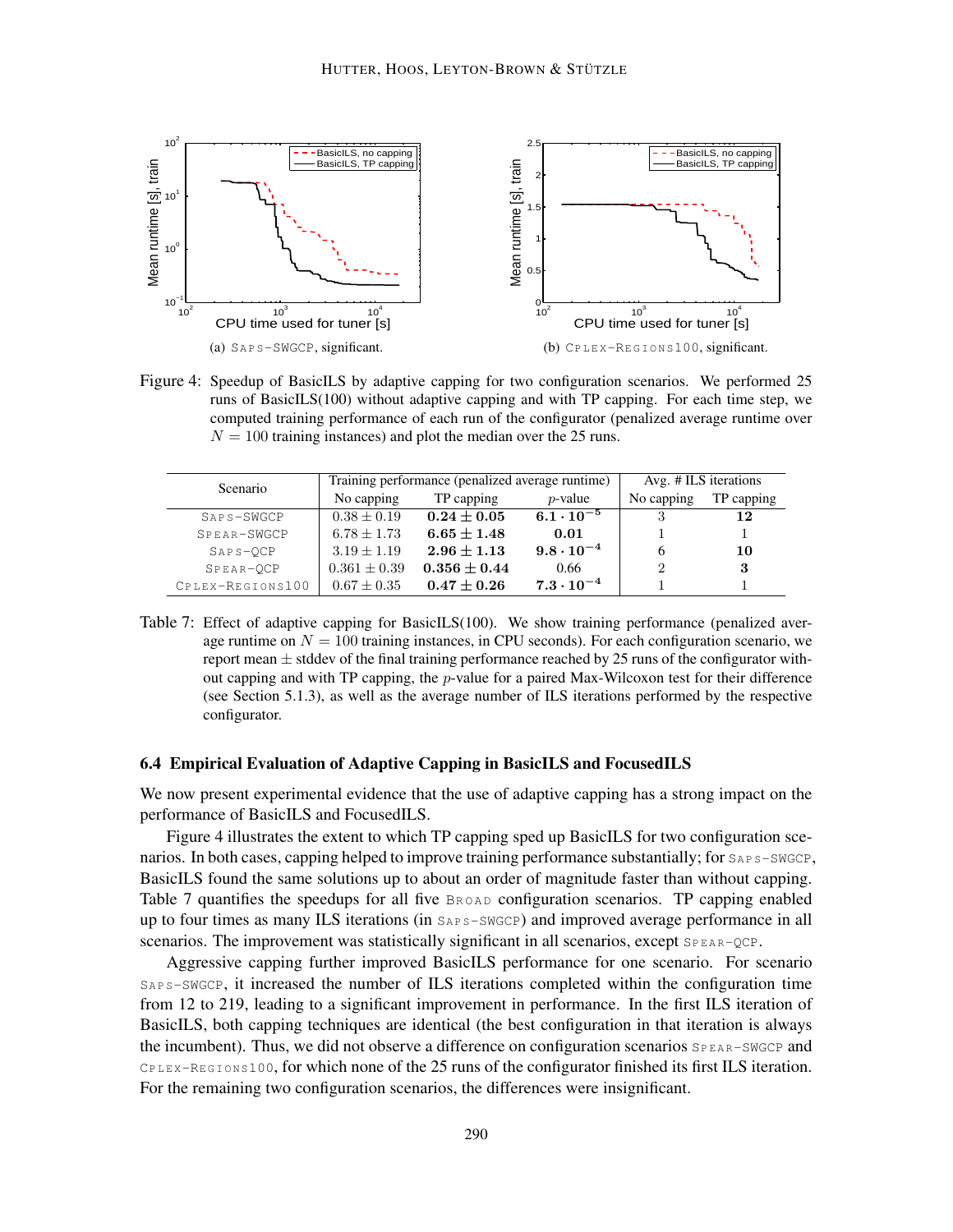| Number of ILS iterations performed |                |                |                     |                                                                    |                     |  |  |  |
|------------------------------------|----------------|----------------|---------------------|--------------------------------------------------------------------|---------------------|--|--|--|
| Scenario                           | No capping     | TP capping     | $p$ -value          | Aggr capping                                                       | $p$ -value          |  |  |  |
| SAPS-SWGCP                         | $121 + 12$     | $166 \pm 15$   | $1.2 \cdot 10^{-5}$ | $244 \pm 19$                                                       | $1.2 \cdot 10^{-5}$ |  |  |  |
| SPEAR-SWGCP                        | $37 + 12$      | $43 \pm 15$    | 0.0026              | $47 + 18$                                                          | $9 \cdot 10^{-5}$   |  |  |  |
| $SAPS-OCP$                         | $142 + 18$     | $143 \pm 22$   | 0.54                | $156\pm28$                                                         | 0.016               |  |  |  |
| SPEAR-OCP                          | $153 \pm 49$   | $165 \pm 41$   | 0.03                | $213\pm62$                                                         | $1.2 \cdot 10^{-5}$ |  |  |  |
| CPLEX-REGIONS100                   | $36 \pm 13$    | $40 \pm 16$    | 0.26                | $54 \pm 15$                                                        | $1.8 \cdot 10^{-5}$ |  |  |  |
|                                    |                |                |                     | Number of runs performed for the incumbent parameter configuration |                     |  |  |  |
| Scenario                           | No capping     | TP capping     | $p$ -value          | Aggr capping                                                       | $p$ -value          |  |  |  |
| SAPS-SWGCP                         | $993 \pm 211$  | $1258 \pm 262$ | $4.7 \cdot 10^{-4}$ | $1818 \pm 243$                                                     | $1.2 \cdot 10^{-5}$ |  |  |  |
| SPEAR-SWGCP                        | $503 \pm 265$  | $476 \pm 238$  | (0.58)              | $642 \pm 288$                                                      | 0.009               |  |  |  |
| $SAPS-OCP$                         | $1575 \pm 385$ | $1701 \pm 318$ | 0.065               | $1732 \pm 340$                                                     | 0.084               |  |  |  |
| SPEAR-OCP                          | $836 \pm 509$  | $1130 \pm 557$ | 0.02                | $1215 \pm 501$                                                     | 0.003               |  |  |  |
| CPLEX-REGIONS100                   | $761 \pm 215$  | $795 \pm 184$  | 0.40                | $866 \pm 232$                                                      | 0.07                |  |  |  |

Table 8: Effect of adaptive capping on search progress in FocusedILS, as measured by the number of ILS iterations performed and the number of runs performed for the incumbent parameter configuration. For each configuration scenario, we report mean  $\pm$  stddev of both of these measures across 25 runs of the configurator without capping, with TP capping, and with Aggr capping, as well as the  $p$ -values for paired Max-Wilcoxon tests (see Section 5.1.3) for the differences between no capping and TP capping; and between no capping and Aggr capping.

We now evaluate the usefulness of capping for FocusedILS. Training performance is not a useful quantity in the context of comparing different versions of FocusedILS, since the number of target algorithm runs this measure is based on varies widely between runs of the configurator. Instead, we used two other measures to quantify search progress: the number of ILS iterations performed and the number of target algorithm runs performed for the incumbent parameter configuration. Table 8 shows these two measures for our five BROAD configuration scenarios and the three capping schemes (none, TP, Aggr). FocusedILS with TP capping achieved higher values than without capping for all scenarios and both measures (although only some of the differences were statistically significant). Aggressive capping increased both measures further for all scenarios, and most of the differences between no capping and aggressive capping were statistically significant. Figure 5 demonstrates that for two configuration scenarios FocusedILS with capping reached the same solution qualities more quickly than without capping. However, after finding the respective configurations, FocusedILS showed no further significant improvement.

Recall that the experiments in Section 6.2 and 6.3 compared our various configurators without adaptive capping. One might wonder how these comparisons change in the presence of adaptive capping. Indeed, adaptive capping also worked "out of the box" for RandomSearch and enabled it to evaluate between 3.4 and 33 times as many configurations than without capping. This improvement significantly improved the simple algorithm RandomSearch to the point where its average performance came within 1% of the one of BasicILS for two domains ( $S_{AP}$  s-SWGCP and  $S_{PER}$ -SWGCP; compare the much larger differences without capping reported in Table 4). For  $S_{PERR-QCP}$ , there was still a 25% difference in average performance, but this result was not significant. Finally, for SAPS-QCP and CPLEX-REGIONS100 the difference was still substantial and significant (22% and 55% difference in average performance, with p-values  $5.2 \cdot 10^{-5}$  and  $0.0013$ , respectively).

Adaptive capping also reduced the gap between BasicILS and FocusedILS. In particular, for SAPS-SWGCP, where, even without adaptive capping, FocusedILS achieved the best performance we have encountered for this scenario, BasicILS caught up when using adaptive capping. Similarly,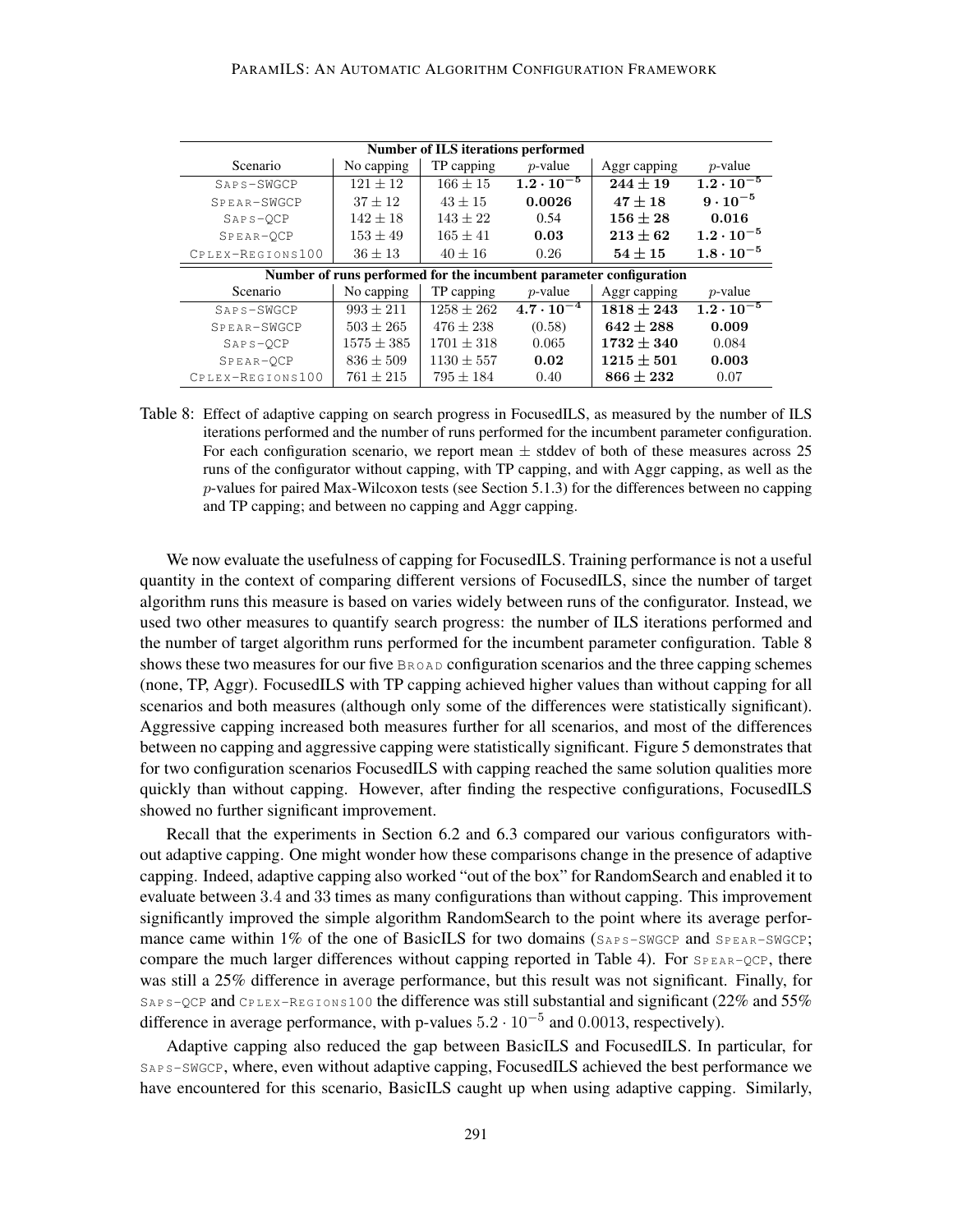

Figure 5: Speedup of FocusedILS by adaptive capping for two configuration scenarios. We performed 25 runs of FocusedILS without adaptive capping, with TP capping and with Aggr capping. For each time step, we computed the test performance of each run of the configurator (penalized average runtime over 1000 test instances) and plot the median over the 25 runs. The differences at the end of the trajectory were not statistically significant. However, with capping the time required to achieve that quality was lower in these two configuration scenarios. In the other three scenarios, the gains due to capping were smaller.

for CPLEX-REGIONS100, FocusedILS already performed very well without adaptive capping while BasicILS did not. Here, BasicILS improved based on adaptive capping, but still could not rival FocusedILS. For the other scenarios, adaptive capping did not affect the relative performance much; compare Tables 6 (without capping) and 3 (with capping) for details.

# 7. Case Study: Configuring CPLEX for Real-World Benchmarks

In this section, we demonstrate that ParamILS can improve the performance of the commercial optimization tool CPLEX for a variety of interesting benchmark distributions. To our best knowledge, this is the first published study on automatically configuring CPLEX.

We use five CPLEX configuration scenarios. For these, we collected a wide range of MIP benchmarks from public benchmark libraries and other researchers, and split each of them 50:50 into disjoint training and test sets; we detail them in the following.

- Regions200 This set is almost identical to the Regions100 set (described in Section 5.2.2) and used throughout the paper), but its instances are much larger. We generated 2 000 MILP instances with the generator provided with the Combinatorial Auction Test Suite (Leyton-Brown et al., 2000), based on the regions option with the goods parameter set to 200 and the bids parameter set to 1 000. These instances contain an average of 1 002 variables and 385 inequalities, with respective standard deviations of 1.7 and 3.4.
- MJA This set comprises 343 machine-job assignment instances encoded as mixed integer quadratically constrained programs (MIQCP). It was obtained from the Berkeley Computational Optimization Lab<sup>5</sup> and was introduced by Aktürk, Atamtürk and S. Gürel (2007). These instances contain an average of 2 769 variables and 2 255 constraints, with respective standard deviations of 2 133 and 1 592.

<sup>5.</sup> http://www.ieor.berkeley.edu/˜atamturk/bcol/, where this set is called conic.sch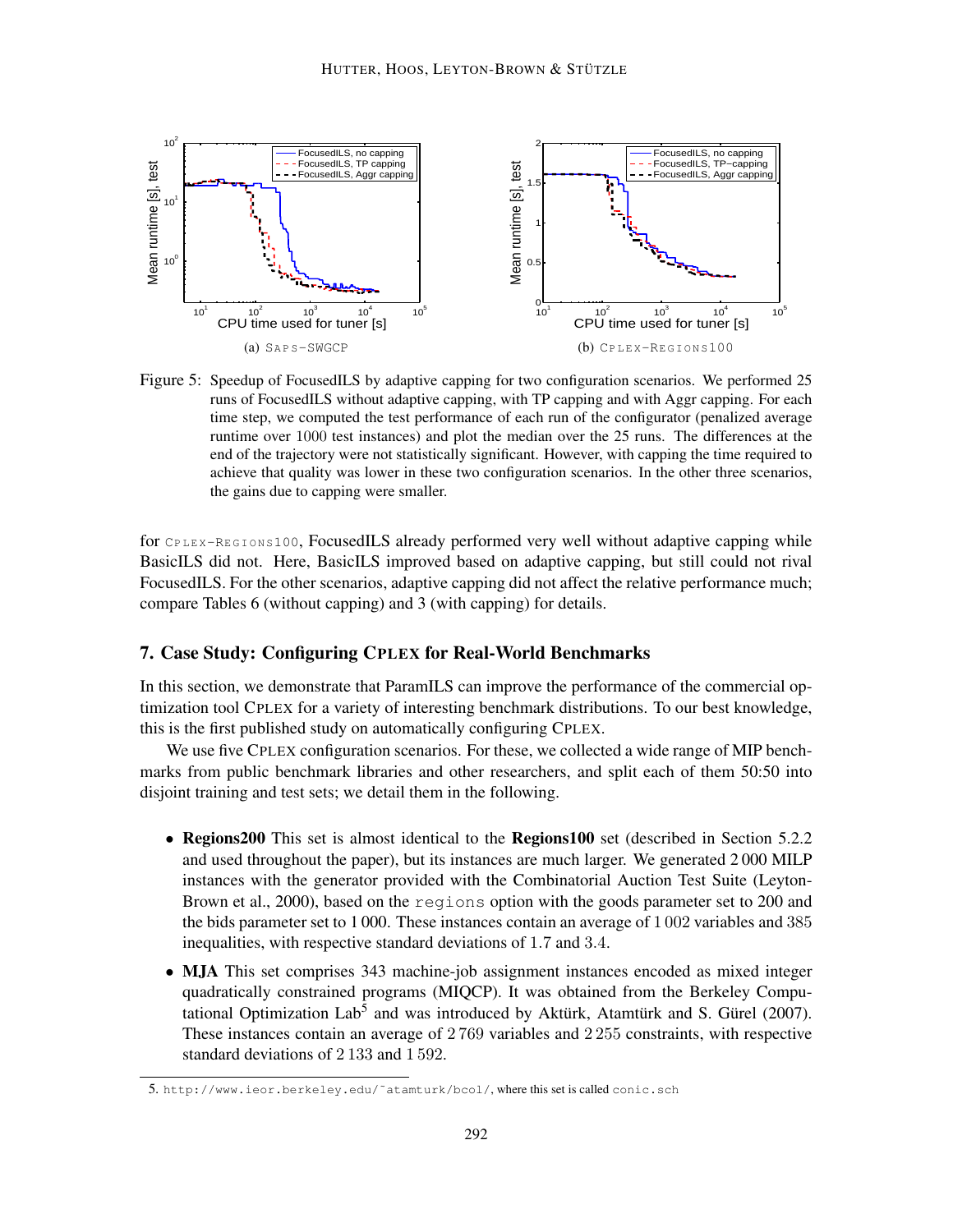- CLS This set comprises 100 capacitated lot-sizing instances encoded as mixed integer linear programs (MILP). It was also obtained from the Berkeley Computational Optimization Lab and was introduced by Atamtürk and Muñoz (2004). All 100 instances contain 181 variables and 180 constraints.
- MIK This set of 120 MILP-encoded mixed-integer knapsack instances was also obtained from the Berkeley Computational Optimization Lab and was originally introduced by Atamtürk (2003). These instances contain an average of 384 variables and 151 constraints, with respective standard deviations of 309 and 127.
- QP This set of quadratic programs originated from RNA energy parameter optimization (Andronescu, Condon, Hoos, Mathews & Murphy, 2007). Mirela Andronescu generated 2 000 instances for our experiments. These instances contain  $9\,366 \pm 7\,165$  variables and  $9\,191 \pm 7\,186$ constraints. Since the instances are polynomial-time solvable quadratic programs, we set a large number of inconsequential CPLEX parameters concerning the branch and cut mechanism to their default values, ending up with 27 categorical, 2 integer and 2 continuous parameters to be configured, for a discretized parameter configuration space of size  $3.27 \times 10^{17}$ .

To study ParamILS's behavior for these harder problems, we set significantly longer cutoff times for these CPLEX scenarios than for the BROAD scenarios from the previous section. Specifically, we used a cutoff time of 300 CPU seconds for each run of the target algorithm during training, and allotted two CPU days for every run of each of the configurators. As always, our configuration objective was to minimize penalized average runtime with a penalization constant of 10.

In Table 9, we compare the performance of CPLEX's default parameter configuration with the final parameter configurations found by BasicILS(100) and FocusedILS (both with aggressive capping and  $bm = 2$ ). Note that, similar to the situation described in Section 6.1, in some configuration scenarios (e.g.,  $C_{\text{PLEX-CLS}}$ ,  $C_{\text{PLEX-MIK}}$ ) there was substantial variance between the different runs of the configurators, and the run with the best training performance yielded a parameter configuration that was also very good on the test set. While BasicILS outperformed FocusedILS in 3 of these 5 scenarios in terms of mean test performance across the ten runs, FocusedILS achieved the better test performance for the run with the best training performance for all but one scenario (in which it performed almost as well). For scenarios CPLEX-REGIONS200 and CPLEX-CLS, FocusedILS performed substantially better than BasicILS.

Note that in all CPLEX configuration scenarios we considered, both BasicILS and FocusedILS found parameter configurations that were better than the algorithm defaults, sometimes by over an order of magnitude. This is particularly noteworthy since ILOG expended substantial effort to determine strong default CPLEX parameters. In Figure 6, we provide scatter plots for all five scenarios. For CPLEX-REGIONS200, CPLEX-CONIC. SCH, CPLEX-CLS, and CPLEX-MIK, speedups were quite consistent across instances (with average speedup factors reaching from 2 for  $C_{\text{PLEX}-\text{CONIC, SCH}}$ to 23 for  $C_{\text{PLEX-MIK}}$ ). Finally, for  $C_{\text{PLEX-QP}}$  we see an interesting failure mode of ParamILS. The optimized parameter configuration achieved good performance with the cutoff time used for the

<sup>6.</sup> For configuration scenario CP LEX-MIK, nine out of ten runs of FocusedILS yielded parameter configurations with average runtimes smaller than two seconds. One run, however, demonstrated an interesting failure mode of FocusedILS with aggressive capping. Capping too aggressively caused every CPLEX run to be unsuccessful, such that FocusedILS selected a configuration which did not manage to solve a single instance in the test set. Counting unsuccessful runs as ten times the cutoff time, this resulted in an average runtime of  $10 \cdot 300 = 3000$  seconds for this run. (For full details, see Section 8.1 of Hutter, 2009).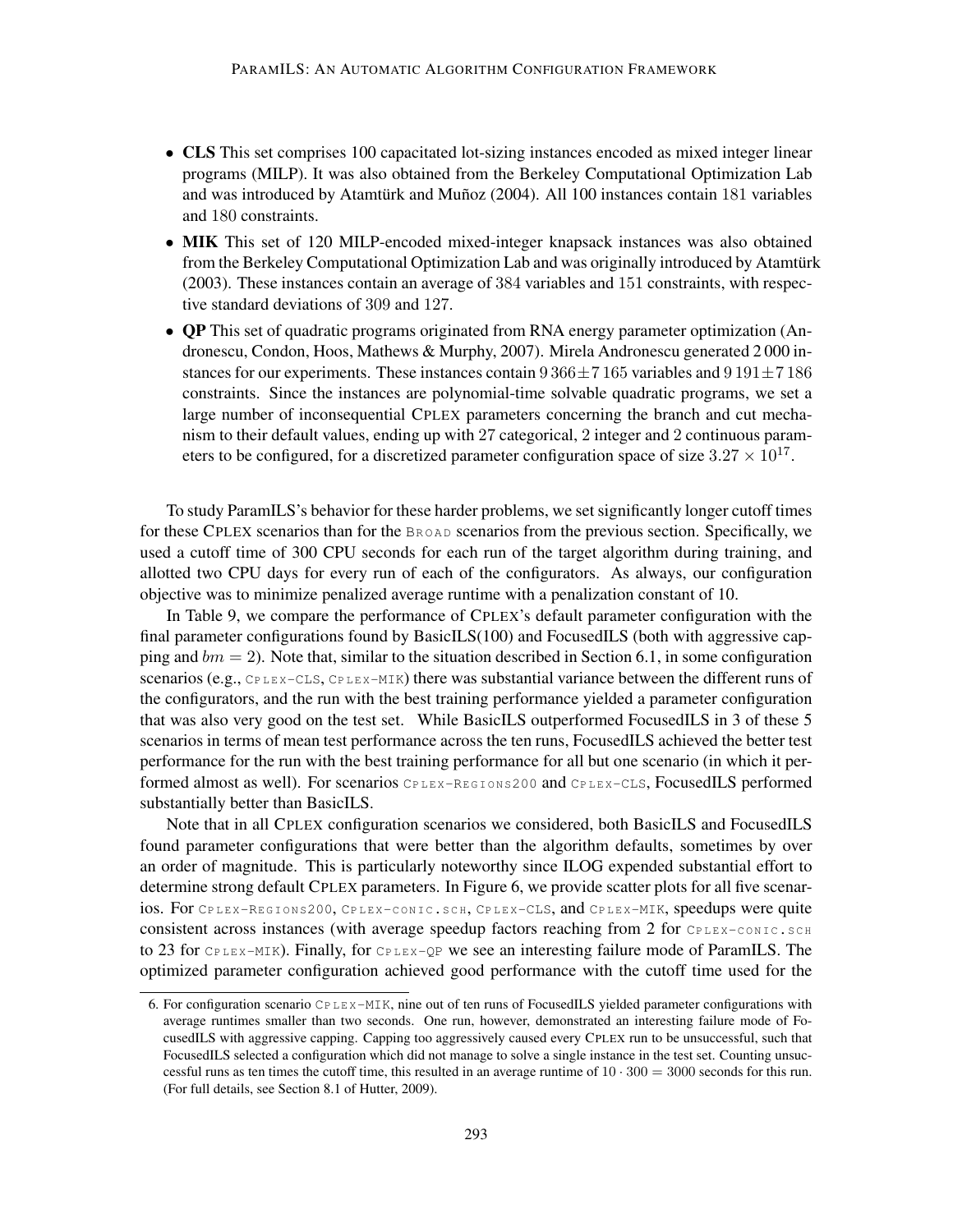|                  | Test performance (penalized average runtime, in CPU seconds) |                                |                          |                                    |            |      |
|------------------|--------------------------------------------------------------|--------------------------------|--------------------------|------------------------------------|------------|------|
| <b>Scenario</b>  |                                                              | mean $\pm$ stddev. for 10 runs |                          | Run with best training performance |            | Fig. |
|                  | Default                                                      | <b>BasicILS</b>                | FocusedILS               | <b>BasicILS</b>                    | FocusedILS |      |
| CPLEX-REGIONS200 | 72                                                           | $45 + 24$                      | $11.4\pm0.9$             | 15                                 | 10.5       | 6(a) |
| CPLEX-CONIC.SCH  | 5.37                                                         | $2.27 \pm 0.11$                | $2.4 + 0.29$             | 2.14                               | 2.35       | 6(b) |
| CPLEX-CLS        | 712                                                          | $443 + 294$                    | $327\pm860$              | 80                                 | 23.4       | 6(c) |
| CPLEX-MIK        | 64.8                                                         | $20\pm27$                      | $301 + 948$ <sup>6</sup> | 1.72                               | 1.19       | 6(d) |
| $CP$ LEX-OP      | 969                                                          | $755 \pm 214$                  | $827 \pm 306$            | 528                                | 525        | 6(e) |

Table 9: Experimental results for our CPLEX configuration scenarios. For each configuration scenario, we list test performance (penalized average runtime over test instances) of the algorithm default, mean  $\pm$  stddev of test performance across ten runs of BasicILS(100) & FocusedILS (run for two CPU days each), and the test performance of the run of BasicILS and FocusedILS that is best in terms of *training* performance. Boldface indicates the better of BasicILS and FocusedILS. The algorithm configurations found in FocusedILS's run with the best training performance are listed in an online appendix at http://www.cs.ubc.ca/labs/beta/Projects/ParamILS/results.html. Column "Fig." gives a reference to a scatter plot comparing the performance of those configurations against the algorithm defaults.

configuration process (300 CPU seconds, see Figure 6(f)), but this performance did not carry over to the higher cutoff time we used in our tests (3600 CPU seconds, see Figure 6(e)). Thus, the parameter configuration found by FocusedILS *did* generalize well to previously unseen test data, but *not* to larger cutoff times.

### 8. Review of Other ParamILS Applications

In this section, we review a number of other applications of ParamILS—some of them dating back to earlier stages of its development, others very recent—that demonstrate its utility and versatility.

### 8.1 Configuration of SAPS,  $GLS^+$  and SAT4J

Hutter et al. (2007), in the first publication on ParamILS, reported experiments on three target algorithms to demonstrate the effectiveness of the approach: the SAT algorithm SAPS (which has 4 numerical parameters), the local search algorithm  $GLS<sup>+</sup>$  for solving the most probable explanation (MPE) problem in Bayesian networks (which has 5 numerical parameters; Hutter, Hoos & Stützle, 2005), and the tree search SAT solver SAT4J (which has 4 categorical and 7 numerical parameters; http://www.sat4j.org). They compared the respective algorithm's default performance, the performance of the CALIBRA system (Adenso-Diaz & Laguna, 2006), and the performance of BasicILS and FocusedILS. Out of the four configuration scenarios studied, FocusedILS significantly outperformed CALIBRA on two and performed better on average on the third. For the fourth one (configuring SAT4J), CALIBRA was not applicable due to the categorical parameters, while FocusedILS significantly outperformed BasicILS.

Overall, automated parameter optimization using ParamILS achieved substantial improvements over the previous default settings:  $GLS^+$  was sped up by a factor  $> 360$  (tuned parameters found solutions of better quality in 10 seconds than the default found in one hour), SAPS by factors of 8 and 130 on SAPS-QWH and SAPS-SW, respectively, and SAT4J by a factor of 11.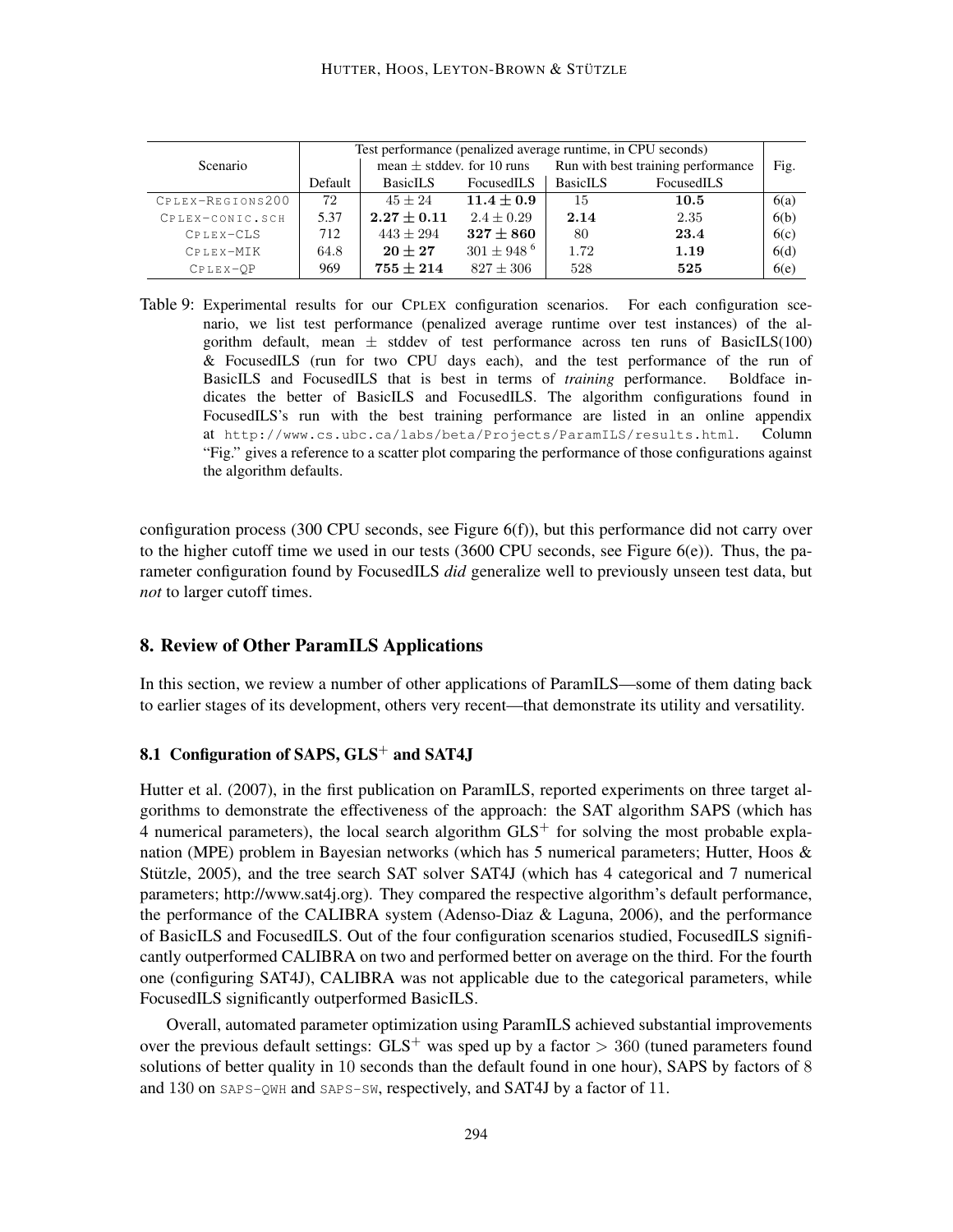

Figure 6: Comparison of default *vs* automatically-determined parameter configuration for our five CPLEX configuration scenarios. Each dot represents one test instance; time-outs (after one CPU hour) are denoted by red circles. The blue dashed line at 300 CPU seconds indicates the cutoff time of the target algorithm used during the configuration process. The subfigure captions give mean runtimes for the instances solved by both of the configurations (default *vs* optimized), as well as the number of timeouts for each.

#### 8.2 Configuration of Spear for Industrial Verification Problems

Hutter et al. (2007) applied ParamILS to a specific "real-world" application domain: configuring the 26 parameters of the tree-search DPLL solver SPEAR to minimize its mean runtime on a set of practical verification instances. In particular, they considered two sets of industrial problem instances, bounded model-checking (BMC) instances from Zarpas (2005) and software verification (SWV) instances generated by the CALYSTO static checker (Babic & Hu, 2007). ´

The instances from both problem distributions exhibited a large spread in hardness for SPEAR. For the SWV instances, the default configuration solved many instances in milliseconds but failed to solve others in days. This was despite the fact that SPEAR was specifically developed for this type of instances, that its developer had generated the problem instances himself (and thus had intimate domain knowledge), and that a week of manual performance tuning had been expended in order to optimize the solver's performance.

SPEAR was first configured for good general performance on industrial SAT instances from previous SAT competitions. This already led to substantial improvements over the default perfor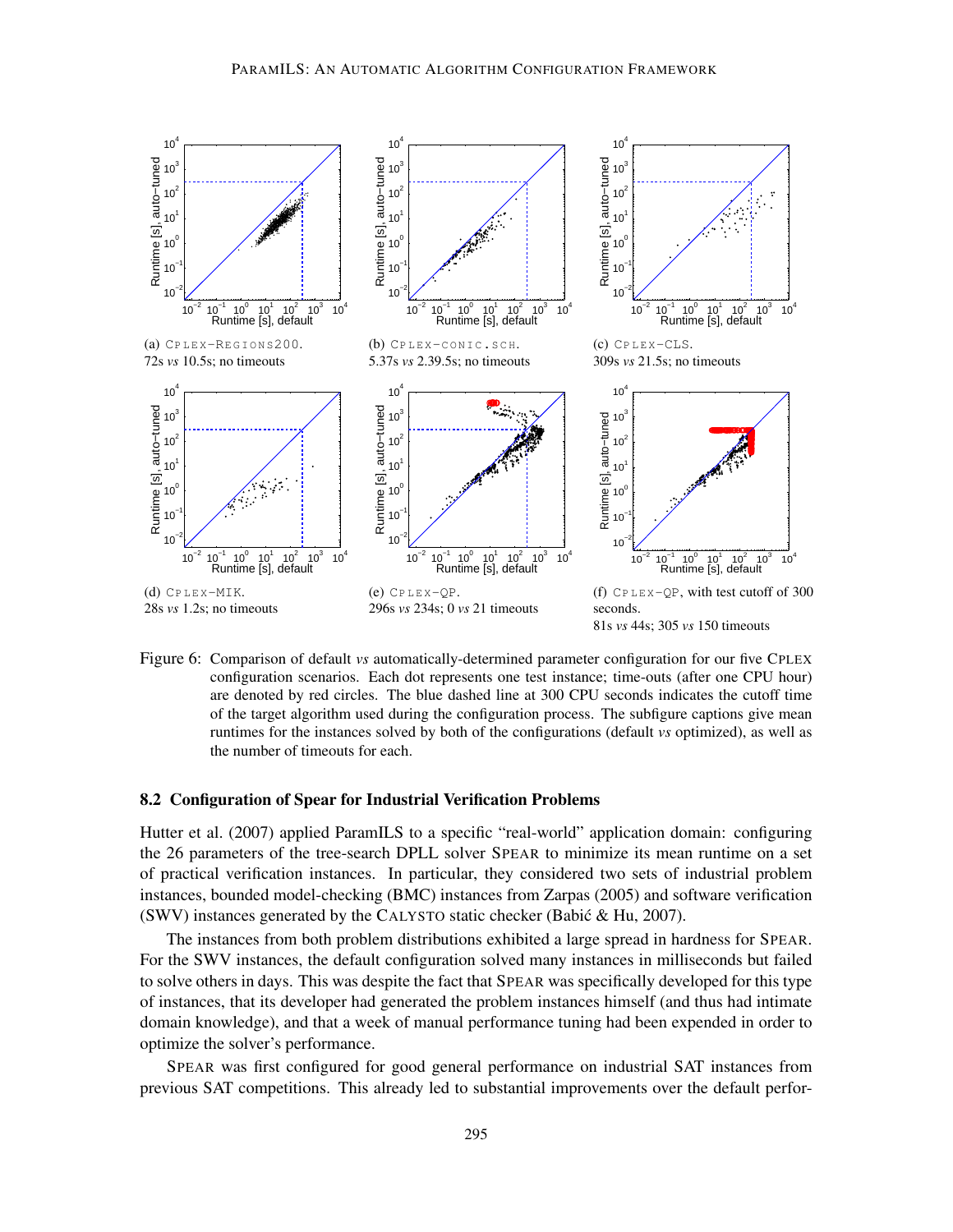mance in the 2007 SAT competition.<sup>7</sup> While the SPEAR default solved 82 instances and ranked 17th in the first round of the competition, an automatically configured version solved 93 instances and ranked 8th, and a further optimized version solved 99 instances, ranking 5th (above MiniSAT). The speedup factors due to this general optimization were 20 and 1.3 on the SWV and BMC datasets, respectively.

Optimizing on the specific instance sets yielded further, and much larger improvements (a factor of over 500 for SWV and 4.5 for BMC). Most encouragingly, the best parameter configuration found for the software verification instances did not take longer than 20 seconds to solve *any* of the SWV problem instances (compared to multiple timeouts after a CPU day for the original default values).

Key to good performance in that application was to perform multiple independent runs of FocusedILS, and to select the found configuration with best training performance (as also done in Sections 6.1 and 7 of this article).

### 8.3 Configuration of SATenstein

KhudaBukhsh, Xu, Hoos and Leyton-Brown (2009 ) used ParamILS to perform automatic algorithm design in the context of stochastic local search algorithms for SAT. Specifically, they introduced a new framework for local search SAT solvers, called SATenstein, and used ParamILS to choose good instantiations of the framework for given instance distributions. SATenstein spans three broad categories of SLS-based SAT solvers: WalkSAT-based algorithms, dynamic local search algorithms and  $G<sup>2</sup>WSAT$  variants. All of these are combined in a highly parameterized framework solver with a total of 41 parameters and  $4.82 \cdot 10^{12}$  unique instantiations.

FocusedILS was used to configure SATenstein on six different problem distributions, and the resulting solvers were compared to eleven state-of-the-art SLS-based SAT solvers. The results showed that the automatically configured versions of SATenstein outperformed all of the eleven state-of-the-art solvers in all six categories, sometimes by a large margin.

The SATENSTEIN work clearly demonstrated that automated algorithm configuration methods can be used to construct *new* algorithms by combining a wide range of components from existing algorithms in novel ways, and thereby go beyond simple "parameter tuning". Due to the low level of manual work required by this approach, we believe this *automated design of algorithms from components* will become a mainstream technique in the development of algorithms for hard combinatorial problems.

Key to the successful application of FocusedILS for configuring SATENSTEIN was the careful selection of homogeneous instance distributions, most instances of which could be solved within a comparably low cutoff time of 10 seconds per run. Again, the configuration with the best training quality was selected from ten parallel independent runs of FocusedILS per scenario.

#### 8.4 Self-Configuration of ParamILS

As a heuristic optimization procedure, ParamILS is itself controlled by a number of parameters: the number of random configurations,  $r$ , to be sampled at the beginning of search; the perturbation strength,  $s$ ; and the probability of random restarts,  $p_{\text{restart}}$ . Furthermore, our aggressive capping mechanism makes use of an additional parameter: the bound multiplier, bm. Throughout this article, we have used the manually-determined default values  $\langle r, s, p_{\text{restart}}, bm \rangle = \langle 10, 3, 0.01, 2 \rangle$ .

<sup>7.</sup> See http://www.cril.univ-artois.fr/SAT07. SPEAR was not allowed to participate in the second round of this competition since its source code is not publicly available.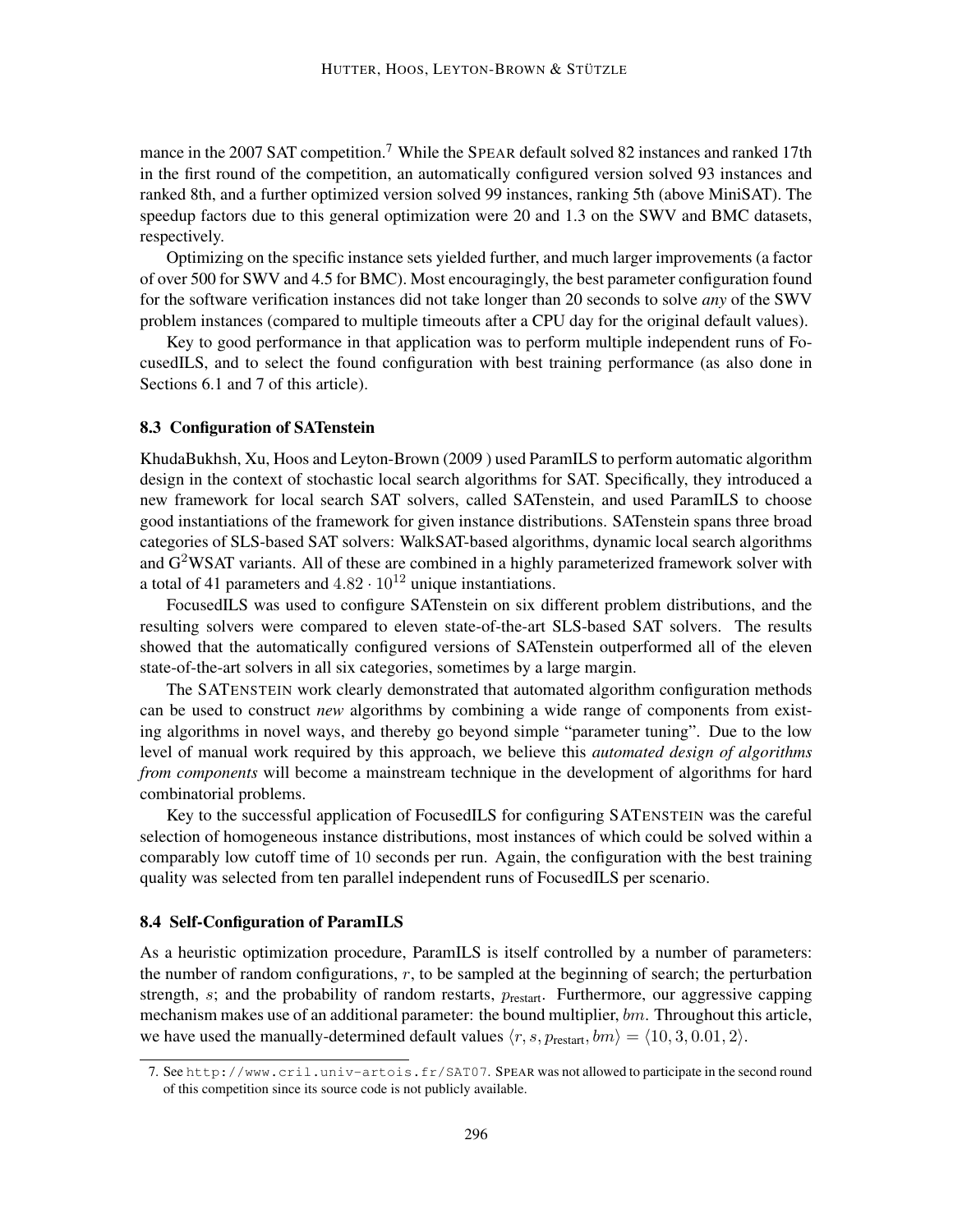In recent work (see Section 8.2 of Hutter, 2009), we evaluated whether FocusedILS's performance could be improved by using ParamILS to automatically find a better parameter configuration. In this *self-configuration* task, configuration scenarios play the role of instances, and the configurator to be optimized plays the role of the target algorithm. To avoid confusion, we refer to this configurator as the *target configurator*. Here, we set fairly short configuration times of one CPU hour for the target configurator. However, this was still significantly longer than the cutoff times we used in any of our other experiments, such that parallelization turned out to be crucial to finish the experiment in a reasonable amount of time. Because BasicILS is easier to parallelize than FocusedILS, we chose BasicILS(100) as the meta-configurator.

Although the notion of having an algorithm configurator configure itself was intriguing, in this case, it turned out to only yield small improvements. Average performance improved for four out of the five scenarios and degraded for the remaining one. However, none of the differences was statistically significant.

#### 8.5 Other Applications of ParamILS

Thachuk, Shmygelska and Hoos (2007 ) used BasicILS in order to determine performance-optimizing parameter settings of a new replica-exchange Monte Carlo algorithm for protein folding in the 2D-HP and 3D-HP models.<sup>8</sup> Even though their algorithm has only four parameters (two categorical and two continuous), BasicILS achieved substantial performance improvements. While the manuallyselected configurations were biased in favour of either short or long protein sequences, BasicILS found a configuration which consistently yielded good mean runtimes for all types of sequences. On average, the speedup factor achieved was approximately 1.5, and for certain classes of protein sequences up to 3. While all manually-selected configurations performed worse than the previous state-of-the-art algorithm for this problem on some instances, the robust parameter configurations selected by BasicILS yielded uniformly better performance.

In very recent work, Fawcett, Hoos and Chiarandini (2009) used several variants of ParamILS (including a version that has been slightly extended beyond the ones presented here) to design a modular stochastic local search algorithm for the post-enrollment course timetabling problem. They followed a design approach that used automated algorithm configuration in order to explore a large design space of modular and highly parameterised stochastic local search algorithms. This quickly led to a solver that placed third in Track 2 of the 2nd International Timetabling Competition (ITC2007) and subsequently produced an improved solver that is shown to achieve consistently better performance than the top-ranked solver from the competition.

# 9. Related Work

Many researchers before us have been dissatisfied with manual algorithm configuration, and various fields have developed their own approaches for automatic parameter tuning. We start this section with the most closely-related work—approaches that employ direct search to find good parameter configurations—and then describe other methods. Finally, we discuss work on related problems, such as finding the best parameter configuration or algorithm on a per-instance basis, and approaches that adapt their parameters during an algorithm's execution (see also Hoos, 2008, for further related work on automated algorithm design).

<sup>8.</sup> BasicILS was used, because FocusedILS had not yet been developed when that study was conducted.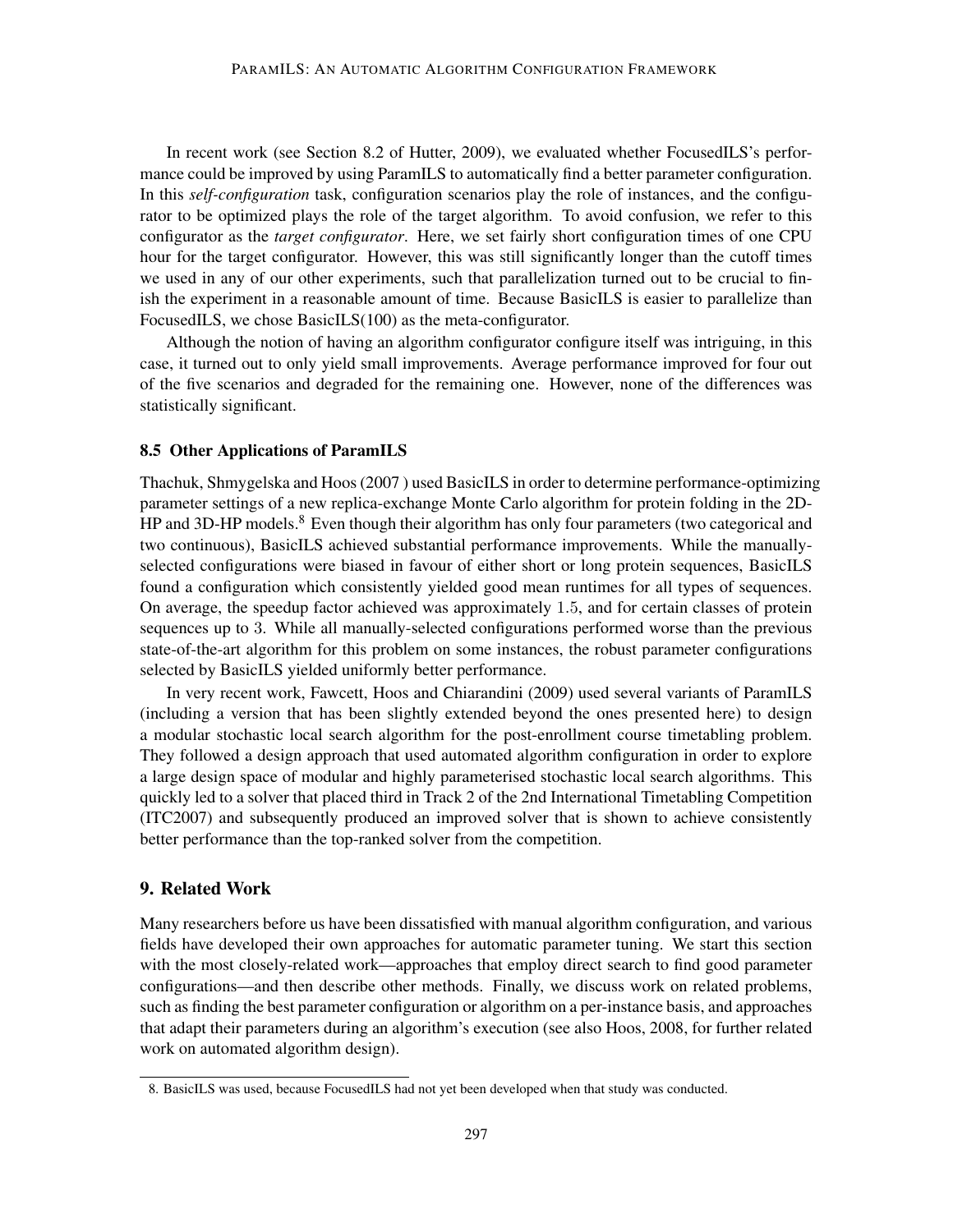### 9.1 Direct Search Methods for Algorithm Configuration

Approaches for automated algorithm configuration go back to the early 1990s, when a number of systems were developed for *adaptive problem solving*. One of these systems is Composer (Gratch & Dejong, 1992), which performs a hill-climbing search in configuration space, taking moves if enough evidence has been gathered to render a neighbouring configuration statistically significantly better than the current configuration. Composer was successfully applied to improving the five parameters of an algorithm for scheduling communication between a collection of ground-based antennas and spacecrafts (Gratch & Chien, 1996).

Around the same time, the MULTI-TAC system was introduced by Minton (1993, 1996). MULTI-TAC takes as input generic heuristics, a specific problem domain, and a distribution over problem instances. It adapts the generic heuristics to the problem domain and automatically generates domain-specific LISP programs implementing them. A beam search is then used to choose the best LISP program where each program is evaluated by running it on a fixed set of problem instances sampled from the given distribution.

Another search-based approach that uses a fixed training set was introduced by Coy et al. (2001). Their approach works in two stages. First, it finds a good parameter configuration  $\theta_i$  for each instance  $I_i$  in the training set by a combination of experimental design (full factorial or fractional factorial) and gradient descent. Next, it combines the parameter configurations  $\theta_1, \ldots, \theta_N$  thus determined by setting each parameter to the average of the values taken in all of them. Note that this averaging step restricts the applicability of the method to algorithms with only numerical parameters.

A similar approach, also based on a combination of experimental design and gradient descent, using a fixed training set for evaluation, is implemented in the CALIBRA system of Adenso-Diaz and Laguna (2006). CALIBRA starts by evaluating each parameter configuration in a full factorial design with two values per parameter. It then iteratively homes in to good regions of parameter configuration space by employing fractional experimental designs that evaluate nine configurations around the best performing configuration found so far. The grid for the experimental design is refined in each iteration. Once a local optimum is found, the search is restarted (with a coarser grid). Experiments showed CALIBRA's ability to find parameter settings for six target algorithms that matched or outperformed the respective originally-proposed parameter configurations. Its main drawback is the limitation to tuning numerical and ordinal parameters, and to a maximum of five parameters. When we first introduced ParamILS, we performed experiments comparing its performance against CALIBRA (Hutter et al., 2007). These experiments are reviewed in Section 8.1.

Terashima-Marín et al. (1999) introduced a genetic algorithm for configuring a constraint satisfaction algorithm for large-scale university exam scheduling. They constructed and configured an algorithm that works in two stages and has seven configurable categorical parameters. They optimized these choices with a genetic algorithm for each of 12 problem instances, and for each of them found a configuration that improved performance over a modified Brelaz algorithm. However, note that they performed this optimization separately for each instance. Their paper did not quantify how long these optimizations took, but stated that "Issues about the time for delivering solutions with this method are still a matter of research".

Work on automated parameter tuning can also be found in the numerical optimization literature. In particular, Audet and Orban (2006) proposed the mesh adaptive direct search algorithm. Designed for purely continuous parameter configuration spaces, this algorithm is guaranteed to converge to a *local* optimum of the cost function. Parameter configurations were evaluated on a fixed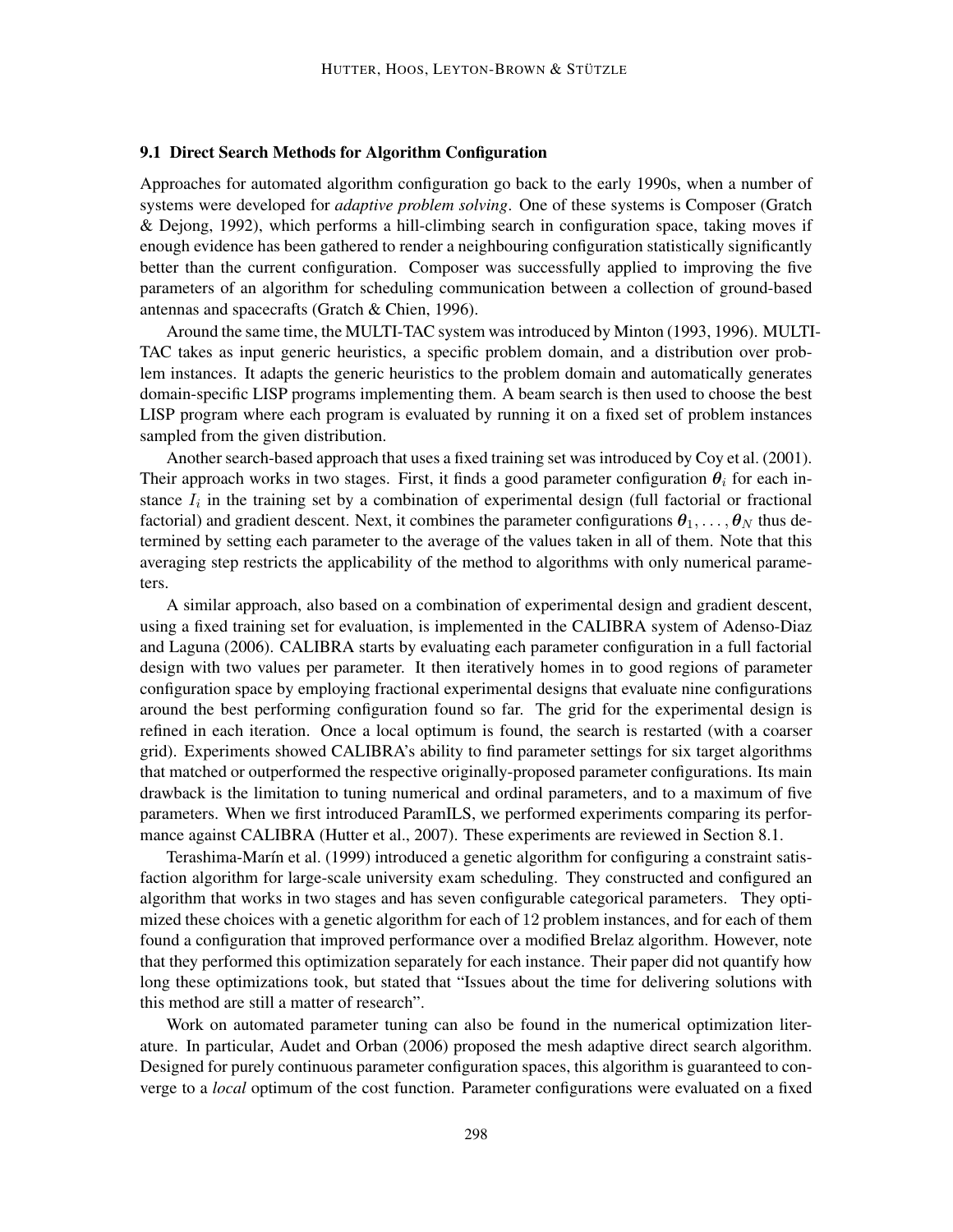set of large unconstrained regular problems from the CUTEr collection, using as optimization objectives runtime and number of function evaluations required for solving a given problem instance. Performance improvements of around 25% over the classical configuration of four continuous parameters of interior point methods were reported.

Algorithm configuration is a stochastic optimization problem, and there exists a large body of algorithms designed for such problems (see, e.g., Spall, 2003). However, many of the algorithms in the stochastic optimization literature require explicit gradient information and are thus inapplicable to algorithm configuration. Some algorithms approximate the gradient from function evaluations only (e.g., by finite differences), and provably converge to a local minimum of the cost function under mild conditions, such as continuity. Still, these methods are primarily designed to deal with numerical parameters and only find local minima. We are not aware of any applications of general purpose algorithms for stochastic optimization to algorithm configuration.

### 9.2 Other Methods for Algorithm Configuration

Sequential parameter optimization (SPO) (Bartz-Beielstein, 2006) is a model-based parameter optimization approach based on the Design and Analysis of Computer Experiments (DACE; see, e.g., Santner, Williams & Notz, 2003), a prominent approach in statistics for blackbox function optimization. SPO starts by running the target algorithm with parameter configurations from a Latin hypercube design on a number of training instances. It then builds a response surface model based on Gaussian process regression and uses the model's predictions and predictive uncertainties to determine the next parameter configuration to evaluate. The metric underlying the choice of promising parameter configurations is the expected improvement criterion used by Jones, Schonlau and Welch (1998). After each algorithm run, the response surface is refitted, and a new parameter configuration is determined based on the updated model. In contrast to the previously-mentioned methods, SPO does not use a fixed training set. Instead, it starts with a small training set and doubles its size whenever a parameter configuration is determined as incumbent that has already been incumbent in a previous iteration. A recent improved mechanism resulted in a more robust version,  $SPO<sup>+</sup>$  (Hutter, Hoos, Leyton-Brown & Murphy, 2009). The main drawbacks of SPO and its variants, and in fact of the entire DACE approach, are its limitation to continuous parameters and to optimizing performance for single problem instances, as well as its cubic runtime scaling in the number of data points.

Another approach is based on adaptations of racing algorithms in machine learning (Maron & Moore, 1994) to the algorithm configuration problem. Birattari et al. (2002; 2004) developed a procedure dubbed F-Race and used it to configure various stochastic local search algorithms. F-Race takes as input an algorithm  $A$ , a finite set of algorithm configurations  $\Theta$ , and an instance distribution D. It iteratively runs the target algorithm with all "surviving" parameter configurations on a number of instances sampled from  $D$  (in the simplest case, each iteration runs all surviving configurations on one instance). A configuration is eliminated from the race as soon as enough statistical evidence is gathered against it. After each iteration, a non-parametric Friedman test is used to check whether there are significant differences among the configurations. If this is the case, the inferior configurations are eliminated using a series of pairwise tests. This process is iterated until only one configuration survives or a given cutoff time is reached. Various applications of F-Race have demonstrated very good performance (for an overview, see Birattari, 2004). However, since at the start of the procedure all candidate configurations are evaluated, this approach is limited to situations in which the space of candidate configurations can practically be enumerated. In fact, published ex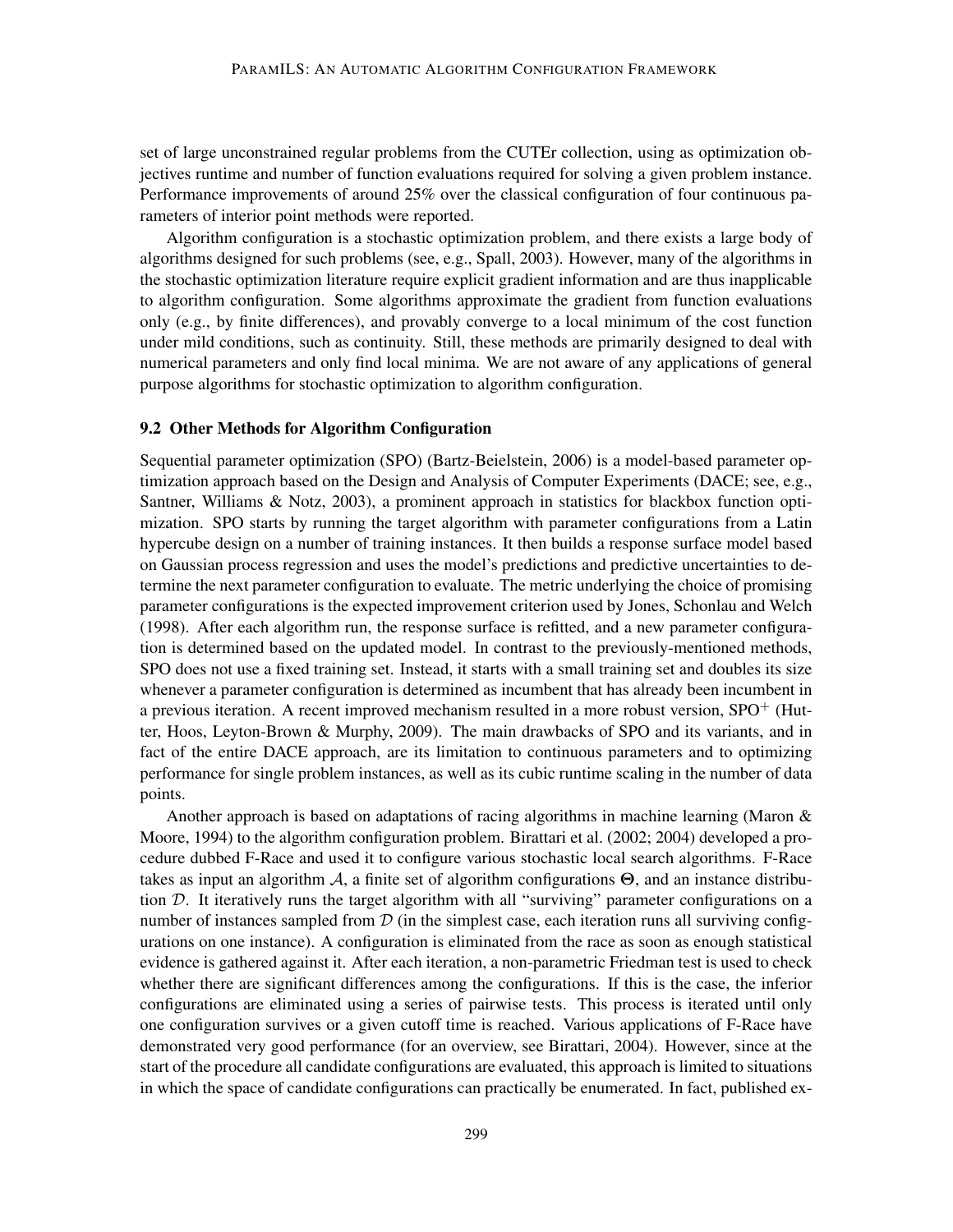periments with F-Race have been limited to applications with only around 1200 configurations. A recent extension presented by Balaprakash et al. (2007) iteratively performs F-Race on subsets of parameter configurations. This approach scales better to large configuration spaces, but the version described by Balaprakash et al. (2007) handles only algorithms with numerical parameters.

### 9.3 Related Algorithm Configuration Problems

Up to this point, we have focused on the problem of finding the best algorithm configuration for an entire set (or distribution) of problem instances. Related approaches attempt to find the best configuration or algorithm on a per-instance basis, or to adapt algorithm parameters during the execution of an algorithm. Approaches for setting parameters on a per-instance basis have been described by Patterson and Kautz (2001), Cavazos and O'Boyle (2006), and Hutter et al. (2006). Furthermore, approaches that attempt to select the best *algorithm* on a per-instance basis have been studied by Leyton-Brown, Nudelman and Shoham (2002), Carchrae and Beck (2005), Gebruers, Hnich, Bridge and Freuder (2005), Gagliolo and Schmidhuber (2006), and Xu, Hutter, Hoos and Leyton-Brown (2008). In other related work, decisions about when to restart an algorithm are made online, during the run of an algorithm (Horvitz, Ruan, Gomes, Kautz, Selman & Chickering, 2001; Kautz, Horvitz, Ruan, Gomes & Selman, 2002; Gagliolo & Schmidhuber, 2007). So-called reactive search methods perform online parameter modifications (Battiti, Brunato & Mascia, 2008). This last strategy can be seen as complementary to our work: even reactive search methods tend to have parameters that remain fixed during the search and can hence be configured using offline approaches such as ParamILS.

## 9.4 Relation to Other Local Search Methods

Since ParamILS performs an iterated local search with a one-exchange neighbourhood, it is very similar in spirit to local search methods for other problems, such as SAT (Selman, Levesque  $\&$ Mitchell, 1992; Hoos & Stützle, 2005), CSP (Minton, Johnston, Philips & Laird, 1992), and MPE (Kask & Dechter, 1999; Hutter et al., 2005). Since ParamILS is a local search method, existing theoretical frameworks (see, e.g., Hoos, 2002; Mengshoel, 2008), could in principle be used for its analysis. The main factor distinguishing our problem from the ones faced by "standard" local search algorithms is the stochastic nature of our optimization problem (for a discussion of local search for stochastic optimization, see, e.g., Spall, 2003). Furthermore, there exists no compact representation of the objective function that could be used to guide the search. To illustrate this, consider local search for SAT, where the candidate variables to be flipped can be limited to those occurring in currently-unsatisfied clauses. In general algorithm configuration, on the other hand, such a mechanism cannot be used, because the only information available about the target algorithm is its performance in the runs executed so far. While, obviously, other (stochastic) local search methods could be used as the basis for algorithm configuration procedures, we chose iterated local search, mainly because of its conceptual simplicity and flexibility.

### 10. Discussion, Conclusions and Future work

In this work, we studied the problem of automatically configuring the parameters of complex, heuristic algorithms in order to optimize performance on a given set of benchmark instances. We extended our earlier algorithm configuration procedure, ParamILS, with a new capping mechanism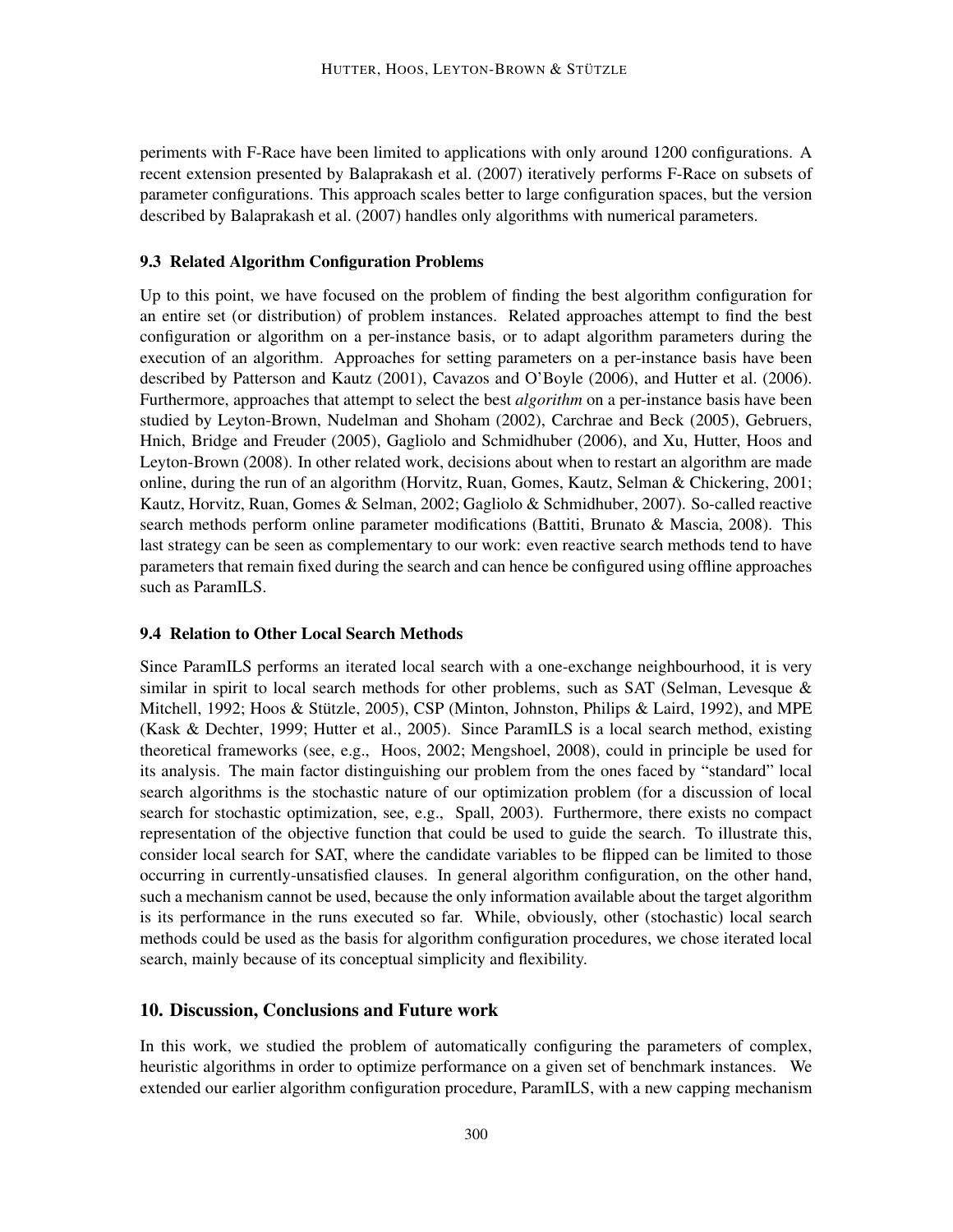and obtained excellent results when applying the resulting enhanced version of ParamILS to two high-performance SAT algorithms as well as to CPLEX and a wide range of benchmark sets.

Compared to the carefully-chosen default configurations of these target algorithms, the parameter configurations found by ParamILS almost always performed much better when evaluated on sets of previously unseen test instances, for some configuration scenarios by as much as two orders of magnitude. The improvements over CPLEX's default parameter configuration are particularly noteworthy, though we do *not* claim to have found a new parameter configuration for CPLEX that is uniformly better than its default. Rather, given a somewhat homogeneous instance set, we find a configuration specific to that set that typically outperforms the default, sometimes by a factor as high as 20. Note that we achieved these results even though we are *not* intimately familiar with CPLEX and its parameters; we chose the parameters to optimize as well as the values to consider based on a single person-day of studying the CPLEX user manual. The success of automated algorithm configuration even under these extreme conditions demonstrates the potential of the approach.

The ParamILS source code and executable are freely available at

http://www.cs.ubc.ca/labs/beta/Projects/ParamILS/,

along with a quickstart guide and data for the configuration scenarios studied in this article.<sup>9</sup>

In order to apply ParamILS, or other such automated algorithm configuration methods, a practitioner must supply the following ingredients.

- A parameterized algorithm  $A$  It must be possible to set  $A$ 's configurable parameters externally, e.g., in a command line call. Often, a search for hard-coded parameters hidden in the algorithm's source code can lead to a large number of additional parameters to be exposed.
- Domains for the parameters Algorithm configurators must be provided with the allowable values for each parameter. Depending on the configurator, it may be possible to include additional knowledge about dependencies between parameters, such as the conditional parameters supported by ParamILS. For the use of ParamILS, numerical parameters must be discretized to a finite number of choices. Depending on the type of parameter, a uniform spacing of values or some other spacing, such as uniform on a log scale, is typically reasonable.
- A set of problem instances The more homogeneous the problem set of interest is, the better we can expect any algorithm configuration procedure to perform on it. While it is possible to configure an algorithm for good performance on rather heterogeneous instance sets (e.g., on industrial SAT instances, as we did with SPEAR as reported in Section 8.2), the results for homogeneous subsets of interest will improve when we configure on instances from that subset. Whenever possible, the set of instances should be split into disjoint training and test sets in order to safeguard against over-tuning. When configuring on a small and/or heterogeneous benchmark set, ParamILS (or any other configuration procedure) might not find configurations that perform well on an independent test set.
- An objective function While we used median performance in our first study on ParamILS (Hutter et al., 2007), we have since found cases where optimizing median performance led to parameter configurations with good median but poor overall performance. In these cases, optimizing for mean performance yielded more robust parameter configurations. However, when optimizing mean performance one has to define the cost for unsuccessful runs. In this article, we have penalized such runs by counting them as ten times the cutoff time. How to deal with unsuccessful runs in a more principled manner is an open research question.

<sup>9.</sup> ParamILS continues to be actively developed; it is currently maintained by Chris Fawcett.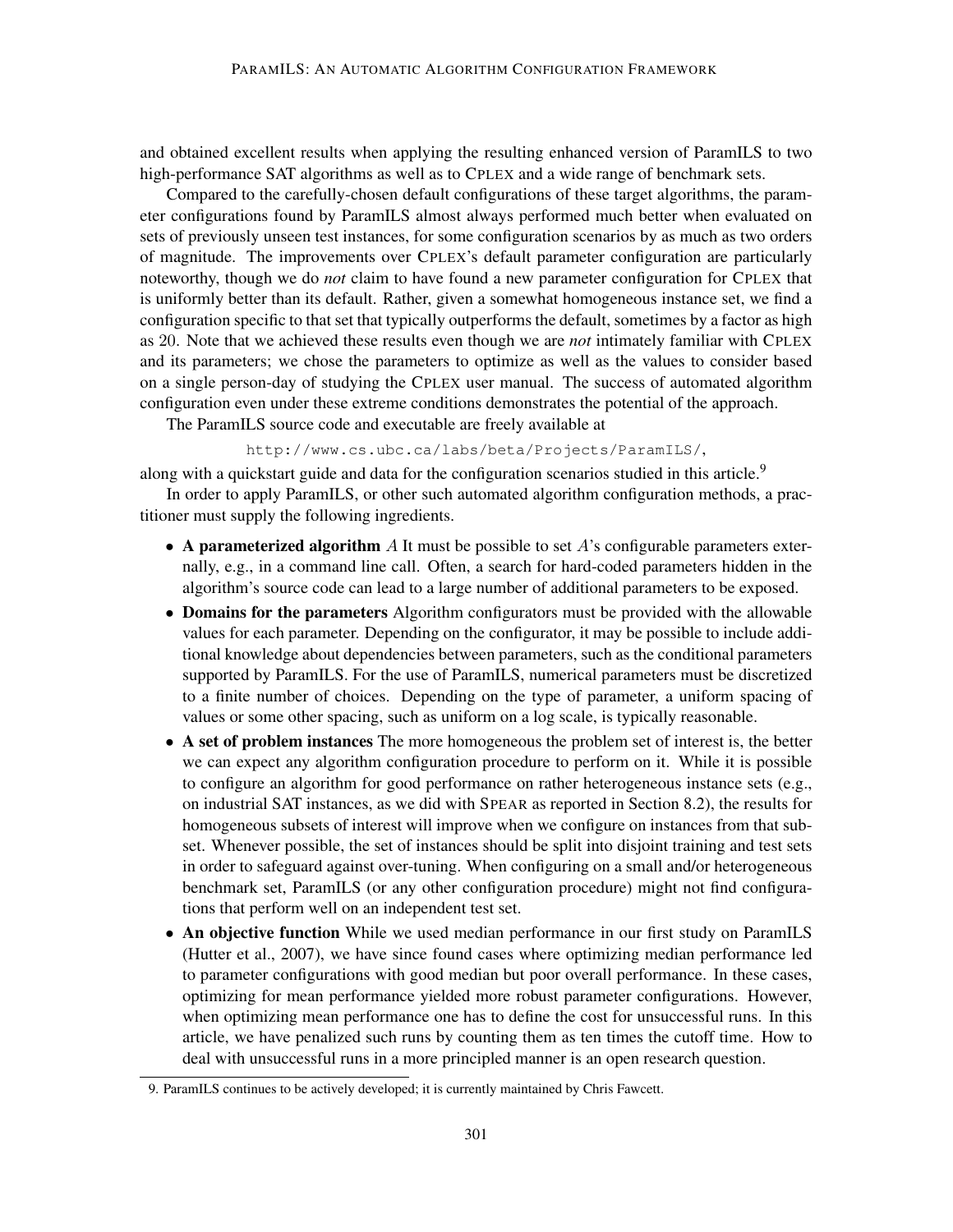- A cutoff time for unsuccessful runs The smaller the cutoff time for each run of the target algorithm is chosen, the more quickly any configuration procedure will be able to explore the configuration space. However, choosing too small a cutoff risks the failure mode we experienced with our  $CPEE X-QP$  scenario. Recall that there, choosing 300 seconds as a timeout yielded a parameter configuration that was very good when judged with that cutoff time (see Figure 6(f)), but performed poorly for longer cutoffs (see Figure 6(e)). In all of our other experiments, parameter configurations performing well with low cutoff times turned out to scale well to harder problem instances as well. In many configuration scenarios, in fact, we noticed that our automatically-found parameter configurations showed much *better* scaling behaviour than the default configuration. We attribute this to our use of mean runtime as a configuration objective. The mean is often dominated by the hardest instances in a distribution. However, in manual tuning, algorithm developers typically pay more attention to easier instances, simply because repeated profiling on hard instances takes too long. In contrast, a "patient" automatic configurator can achieve better results because it avoids this bias.
- Computational resources The amount of (computational) time required for the application of automated algorithm configuration clearly depends on the target application. If the target algorithm takes seconds to solve instances from a homogeneous benchmark set of interest, in our experience a single five-hour configuration run will suffice to yield good results and for some domains we have achieved good results with configuration times as short as half an hour. In contrast, if runs of the target algorithm are slow and only performance with a large cutoff time can be expected to yield good results on the instances of interest, then the time requirements of automated algorithm configuration grow. We also regularly perform multiple parallel configuration runs and pick the one with best *training* performance in order to deal with variance across configuration runs.

Overall, we firmly believe that automated algorithm configuration methods such as ParamILS will play an increasingly prominent role in the development of high-performance algorithms and their applications. The study of such methods is a rich and fruitful research area with many interesting questions remaining to be explored.

In ongoing work, we are currently developing methods that adaptively adjust the domains of integer-valued and continuous parameters during the configuration process. Similarly, we plan to enhance ParamILS with dedicated methods for dealing with continuous parameters that do not require discretization by the user. Another direction for further development concerns the strategic selection of problem instances used during evaluation of configurations and of instance-specific cutoff times used in this context. By heuristically preventing the configuration procedure from spending inordinate amounts of time trying to evaluate poor parameter settings on very hard problem instances, it should be possible to improve its scalability.

We believe that there is significant room for combining aspects of the methods studied here with concepts from related work on this and similar algorithm configuration problems. In particular, we believe it would be fruitful to integrate statistical testing methods—as used, e.g., in F-Race into ParamILS. Furthermore, we see much potential in the use of response surface models and active learning, and believe these can be combined with our approach. Finally, while the algorithm configuration problem studied in this article is of significant practical importance, there is also much to be gained from studying methods for related problems, in particular, instance-specific algorithm configuration and the online adjustment of parameters during the run of an algorithm.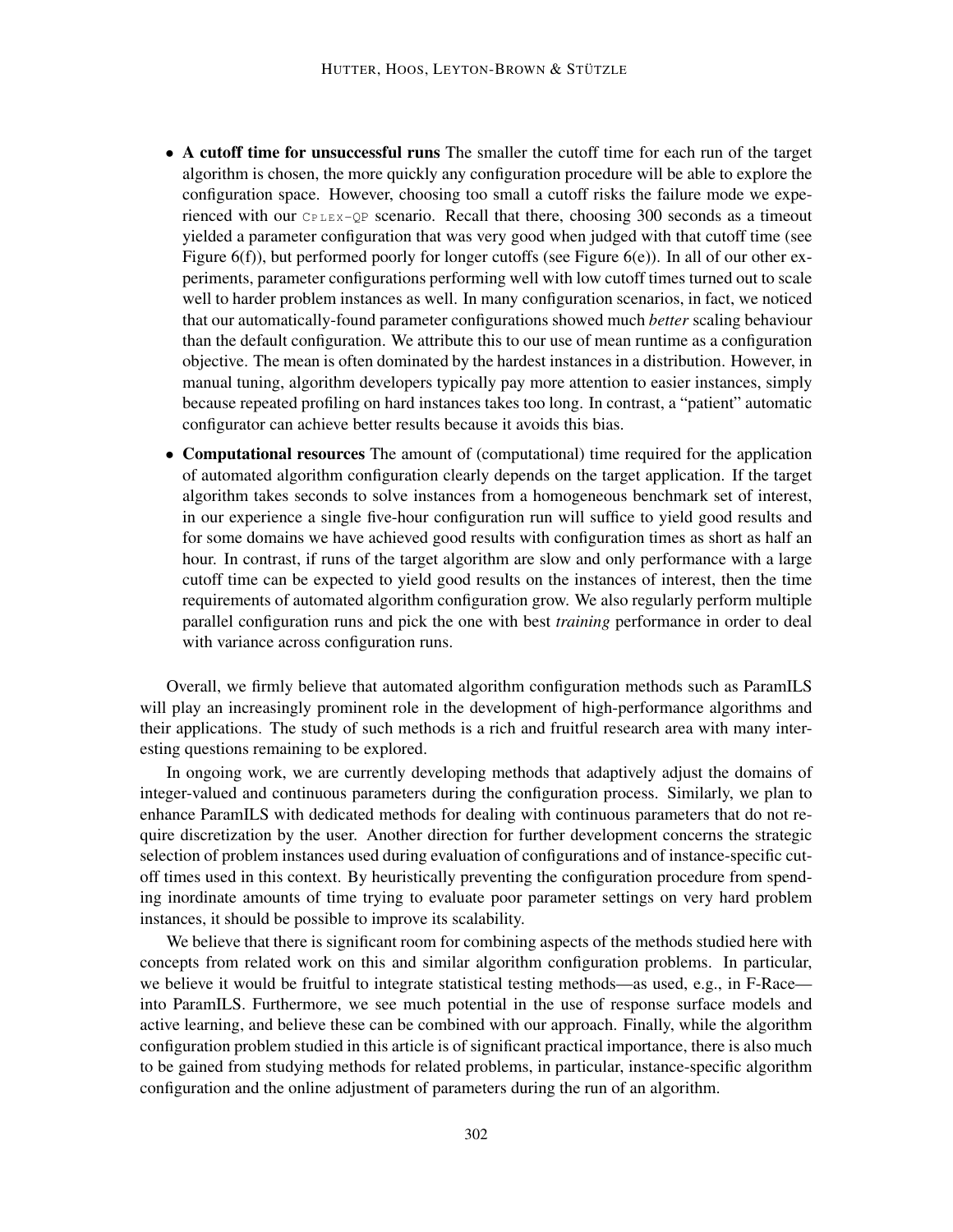# Acknowledgments

We thank Kevin Murphy for many helpful discussions regarding this work. We also thank Domagoj Babić, the author of SPEAR, and Dave Tompkins, the author of the UBCSAT SAPS implementation we used in our experiments. We thank the researchers who provided the instances or instance generators used in our work, in particular Gent et al. (1999), Gomes and Selman (1997), Leyton-Brown et al.  $(2000)$ , Babić and Hu  $(2007)$ , Zarpas  $(2005)$ , Le Berre and Simon  $(2004)$ , Aktürk et al. (2007), Atamtürk and Muñoz (2004), Atamtürk (2003), and Andronescu et al. (2007). Lin Xu created the specific sets of QCP and SWGCP instances we used. Thanks also to Chris Fawcett and Ashique KhudaBukhsh for their comments on a draft of this article. Finally, we thank the anonymous reviewers as well as Rina Dechter and Adele Howe for their valuable feedback. Thomas Stützle acknowledges support from the F.R.S.-FNRS, of which he is a Research Associate. Holger Hoos acknowledges support through NSERC Discovery Grant 238788.

### References

- Adenso-Diaz, B. & Laguna, M. (2006). Fine-tuning of algorithms using fractional experimental design and local search. *Operations Research*, *54*(1), 99–114.
- Aktürk, S. M., Atamtürk, A., & Gürel, S. (2007). A strong conic quadratic reformulation for machine-job assignment with controllable processing times. Research Report BCOL.07.01, University of California-Berkeley.
- Andronescu, M., Condon, A., Hoos, H. H., Mathews, D. H., & Murphy, K. P. (2007). Efficient parameter estimation for RNA secondary structure prediction. *Bioinformatics*, *23*, i19–i28.
- Atamtürk, A. (2003). On the facets of the mixed–integer knapsack polyhedron. *Mathematical Programming*, *98*, 145–175.
- Atamtürk, A. & Muñoz, J. C. (2004). A study of the lot-sizing polytope. *Mathematical Programming*, 99, 443–465.
- Audet, C. & Orban, D. (2006). Finding optimal algorithmic parameters using the mesh adaptive direct search algorithm. *SIAM Journal on Optimization*, *17*(3), 642–664.
- Babić, D. & Hu, A. J. (2007). Structural Abstraction of Software Verification Conditions. In W. Damm, H. H. (Ed.), *Computer Aided Verification: 19th International Conference, CAV 2007*, volume 4590 of *Lecture Notes in Computer Science*, (pp. 366–378). Springer Verlag, Berlin, Germany.
- Balaprakash, P., Birattari, M., & Stützle, T. (2007). Improvement strategies for the F-Race algorithm: Sampling design and iterative refinement. In Bartz-Beielstein, T., Aguilera, M. J. B., Blum, C., Naujoks, B., Roli, A., Rudolph, G., & Sampels, M. (Eds.), *4th International Workshop on Hybrid Metaheuristics (MH'07)*, (pp. 108–122).
- Bartz-Beielstein, T. (2006). *Experimental Research in Evolutionary Computation: The New Experimentalism*. Natural Computing Series. Springer Verlag, Berlin, Germany.
- Battiti, R., Brunato, M., & Mascia, F. (2008). *Reactive Search and Intelligent Optimization*, volume 45 of *Operations research/Computer Science Interfaces*. Springer Verlag. Available online at http://reactivesearch.org/thebook.
- Birattari, M. (2004). *The Problem of Tuning Metaheuristics as Seen from a Machine Learning Perspective*. PhD thesis, Université Libre de Bruxelles, Brussels, Belgium.
- Birattari, M., Stützle, T., Paquete, L., & Varrentrapp, K. (2002). A racing algorithm for configuring metaheuristics. In Langdon, W. B., Cantu-Paz, E., Mathias, K., Roy, R., Davis, D., Poli, R., Balakrishnan, K., Honavar, V., Rudolph, G., Wegener, J., Bull, L., Potter, M. A., Schultz, A. C., Miller, J. F., Burke, E., & Jonoska, N. (Eds.), *Proceedings of the Genetic and Evolutionary Computation Conference (GECCO-2002)*, (pp. 11–18). Morgan Kaufmann Publishers, San Francisco, CA, USA.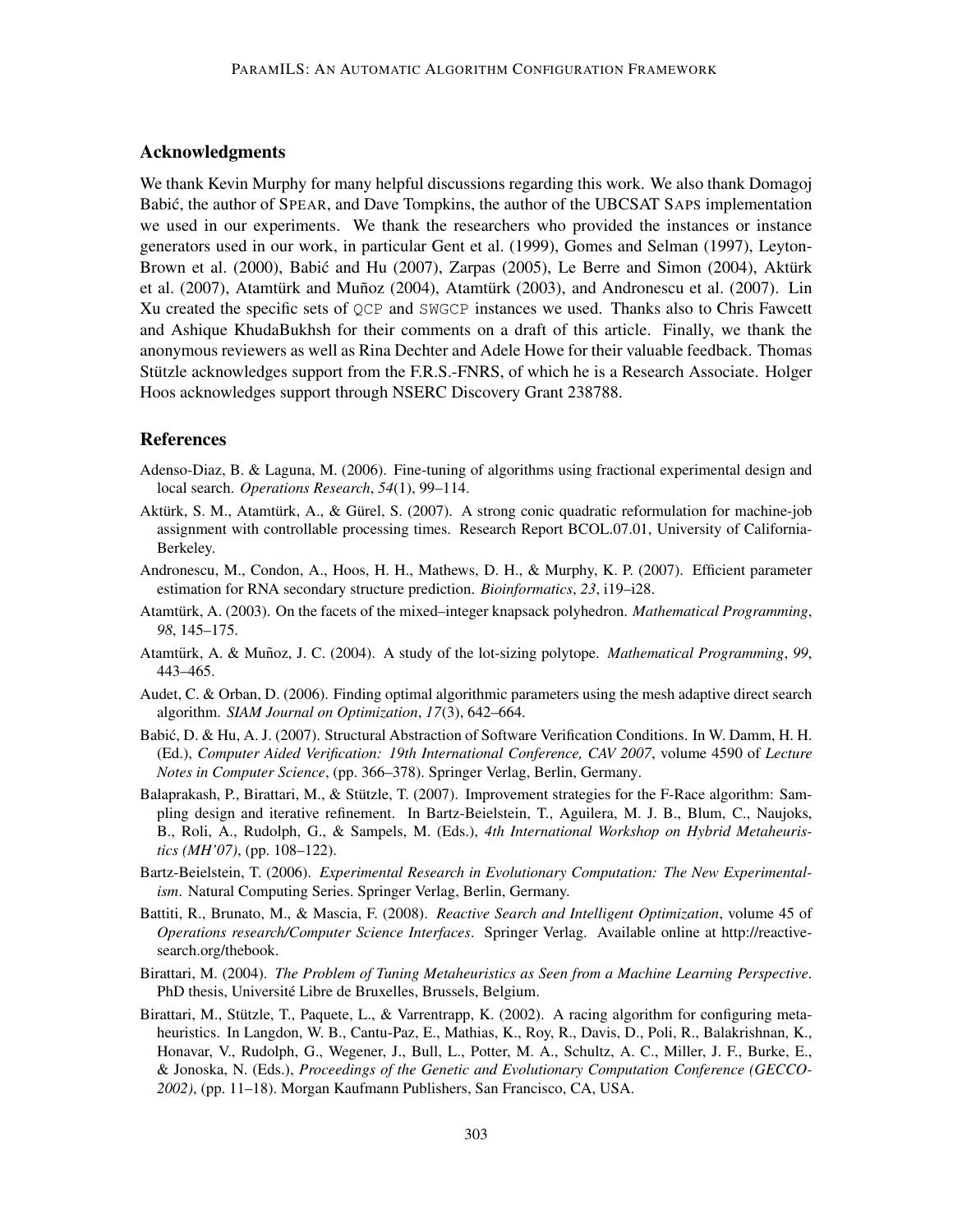- Carchrae, T. & Beck, J. C. (2005). Applying machine learning to low-knowledge control of optimization algorithms. *Computational Intelligence*, *21*(4), 372–387.
- Cavazos, J. & O'Boyle, M. F. P. (2006). Method-specific dynamic compilation using logistic regression. In Cook, W. R. (Ed.), *Proceedings of the ACM SIGPLAN International Conference on Object-Oriented Programming, Systems, Languages, and Applications (OOPSLA-06)*, (pp. 229–240)., New York, NY, USA. ACM Press.
- Coy, S. P., Golden, B. L., Runger, G. C., & Wasil, E. A. (2001). Using experimental design to find effective parameter settings for heuristics. *Journal of Heuristics*, *7*(1), 77–97.
- Diao, Y., Eskesen, F., Froehlich, S., Hellerstein, J. L., Spainhower, L., & Surendra, M. (2003). Generic online optimization of multiple configuration parameters with application to a database server. In Brunner, M. & Keller, A. (Eds.), *14th IFIP/IEEE International Workshop on Distributed Systems: Operations and Management (DSOM-03)*, volume 2867 of *Lecture Notes in Computer Science*, (pp. 3–15). Springer Verlag, Berlin, Germany.
- Fawcett, C., Hoos, H. H., & Chiarandini, M. (2009). An automatically configured modular algorithm for post enrollment course timetabling. Technical Report TR-2009-15, University of British Columbia, Department of Computer Science.
- Gagliolo, M. & Schmidhuber, J. (2006). Dynamic algorithm portfolios. In Amato, C., Bernstein, D., & Zilberstein, S. (Eds.), *Ninth International Symposium on Artificial Intelligence and Mathematics (AI-MATH-06)*.
- Gagliolo, M. & Schmidhuber, J. (2007). Learning restart strategies. In Veloso, M. M. (Ed.), *Proceedings of the Twentieth International Joint Conference on Artificial Intelligence (IJCAI'07)*, volume 1, (pp. 792– 797). Morgan Kaufmann Publishers, San Francisco, CA, USA.
- Gebruers, C., Hnich, B., Bridge, D., & Freuder, E. (2005). Using CBR to select solution strategies in constraint programming. In Muñoz-Avila, H. & Ricci, F. (Eds.), *Proceedings of the 6th International Conference on Case Based Reasoning (ICCBR'05)*, volume 3620 of *Lecture Notes in Computer Science*, (pp. 222–236). Springer Verlag, Berlin, Germany.
- Gent, I. P., Hoos, H. H., Prosser, P., & Walsh, T. (1999). Morphing: Combining structure and randomness. In Hendler, J. & Subramanian, D. (Eds.), *Proceedings of the Sixteenth National Conference on Artificial Intelligence (AAAI'99)*, (pp. 654–660)., Orlando, Florida. AAAI Press / The MIT Press, Menlo Park, CA, USA.
- Gomes, C. P. & Selman, B. (1997). Problem structure in the presence of perturbations. In Kuipers, B. & Webber, B. (Eds.), *Proceedings of the Fourteenth National Conference on Artificial Intelligence (AAAI'97)*, (pp. 221–226). AAAI Press / The MIT Press, Menlo Park, CA, USA.
- Gratch, J. & Chien, S. A. (1996). Adaptive problem-solving for large-scale scheduling problems: A case study. *Journal of Artificial Intelligence Research*, *4*, 365–396.
- Gratch, J. & Dejong, G. (1992). Composer: A probabilistic solution to the utility problem in speed-up learning. In Rosenbloom, P. & Szolovits, P. (Eds.), *Proceedings of the Tenth National Conference on Artificial Intelligence (AAAI'92)*, (pp. 235–240). AAAI Press / The MIT Press, Menlo Park, CA, USA.
- Hoos, H. H. (2002). A mixture-model for the behaviour of SLS algorithms for SAT. In *Proceedings of the Eighteenth National Conference on Artificial Intelligence (AAAI-02)*, (pp. 661–667)., Edmonton, Alberta, Canada.
- Hoos, H. H. (2008). Computer-aided design of high-performance algorithms. Technical Report TR-2008-16, University of British Columbia, Department of Computer Science.
- Hoos, H. H. & Stützle, T. (2005). Stochastic Local Search Foundations & Applications. Morgan Kaufmann Publishers, San Francisco, CA, USA.
- Horvitz, E., Ruan, Y., Gomes, C. P., Kautz, H., Selman, B., & Chickering, D. M. (2001). A Bayesian approach to tackling hard computational problems. In Breese, J. S. & Koller, D. (Eds.), *Proceedings of the Seventeenth Conference on Uncertainty in Artificial Intelligence (UAI'01)*, (pp. 235–244). Morgan Kaufmann Publishers, San Francisco, CA, USA.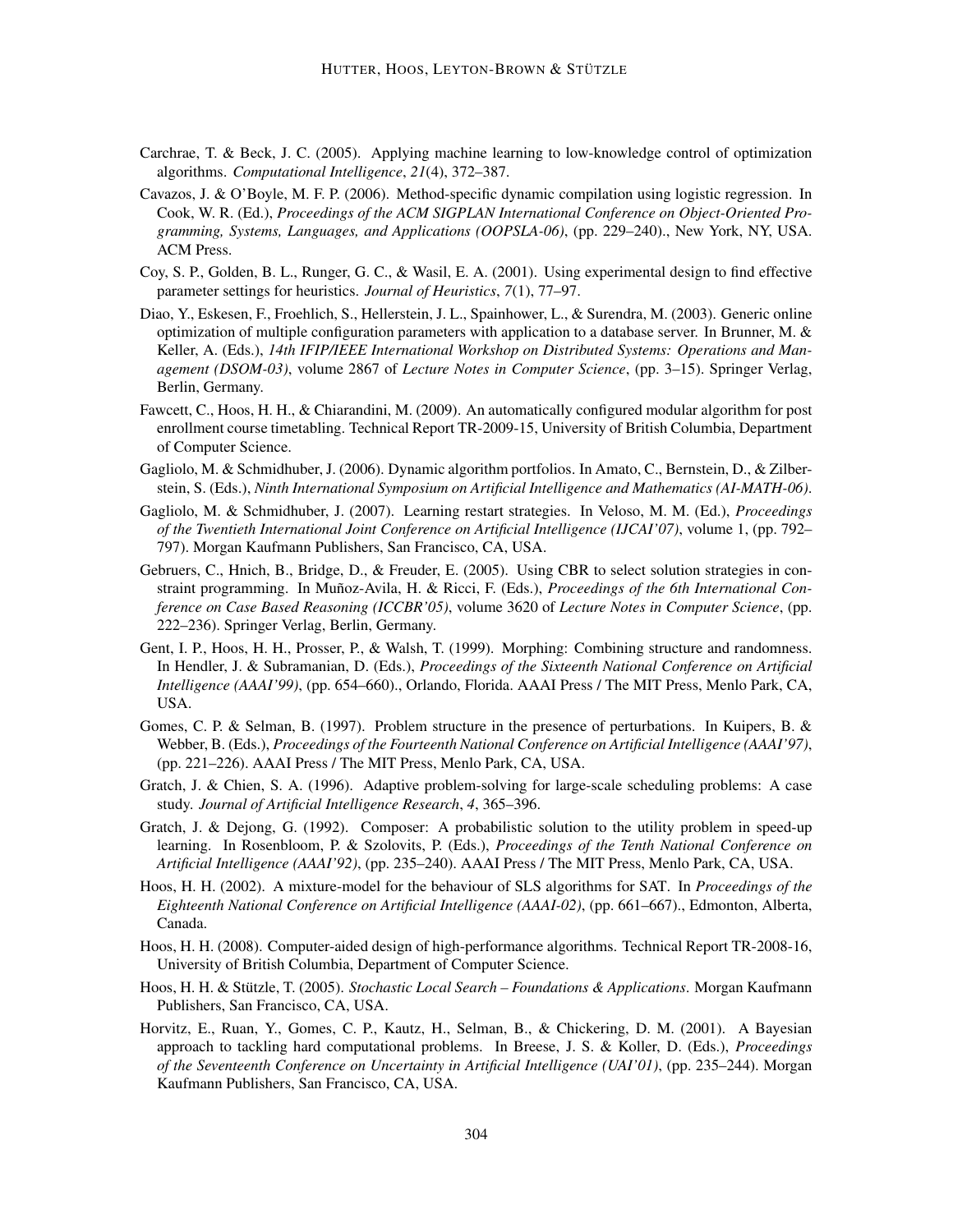- Hutter, F. (2009). *Automated Configuration of Algorithms for Solving Hard Computational Problems*. PhD thesis, University Of British Columbia, Department of Computer Science, Vancouver, Canada.
- Hutter, F., Babic, D., Hoos, H. H., & Hu, A. J. (2007). Boosting Verification by Automatic Tuning of Decision ´ Procedures. In *Proceedings of Formal Methods in Computer Aided Design (FMCAD'07)*, (pp. 27–34)., Washington, DC, USA. IEEE Computer Society.
- Hutter, F., Hamadi, Y., Hoos, H. H., & Leyton-Brown, K. (2006). Performance prediction and automated tuning of randomized and parametric algorithms. In Benhamou, F. (Ed.), *Principles and Practice of Constraint Programming – CP 2006: Twelfth International Conference*, volume 4204 of *Lecture Notes in Computer Science*, (pp. 213–228). Springer Verlag, Berlin, Germany.
- Hutter, F., Hoos, H., & Leyton-Brown, K. (2009). Tradeoffs in the empirical evaluation of competing algorithm designs. Technical Report TR-2009-21, University of British Columbia, Department of Computer Science.
- Hutter, F., Hoos, H. H., Leyton-Brown, K., & Murphy, K. P. (2009). An experimental investigation of model-based parameter optimisation: SPO and beyond. In *Proceedings of the Genetic and Evolutionary Computation Conference (GECCO-2009)*, (pp. 271–278).
- Hutter, F., Hoos, H. H., & Stützle, T. (2005). Efficient stochastic local search for MPE solving. In *Proceedings of the Nineteenth International Joint Conference on Artificial Intelligence (IJCAI'05)*, (pp. 169–174).
- Hutter, F., Hoos, H. H., & Stützle, T. (2007). Automatic algorithm configuration based on local search. In Howe, A. & Holte, R. C. (Eds.), *Proceedings of the Twenty-second National Conference on Artificial Intelligence (AAAI'07)*, (pp. 1152–1157). AAAI Press / The MIT Press, Menlo Park, CA, USA.
- Hutter, F., Tompkins, D. A. D., & Hoos, H. H. (2002). Scaling and probabilistic smoothing: Efficient dynamic local search for SAT. In Hentenryck, P. V. (Ed.), *Principles and Practice of Constraint Programming – CP 2002: Eighth International Conference*, volume 2470 of *Lecture Notes in Computer Science*, (pp. 233–248). Springer Verlag, Berlin, Germany.
- Johnson, D. S. (2002). A theoretician's guide to the experimental analysis of algorithms. In Goldwasser, M. H., Johnson, D. S., & McGeoch, C. C. (Eds.), *Data Structures, Near Neighbor Searches, and Methodology: Fifth and Sixth DIMACS Implementation Challenges*, (pp. 215–250). American Mathematical Society, Providence, RI, USA.
- Jones, D. R., Schonlau, M., & Welch, W. J. (1998). Efficient global optimization of expensive black box functions. *Journal of Global Optimization*, *13*, 455–492.
- Kask, K. & Dechter, R. (1999). Stochastic local search for Bayesian networks. In *Proceedings of the Seventh International Workshop on Artificial Intelligence and Statistics (AISTATS'99)*.
- Kautz, H., Horvitz, E., Ruan, Y., Gomes, C. P., & Selman, B. (2002). Dynamic restart policies. In Dechter, R., Kearns, M., & Sutton, R. (Eds.), *Proceedings of the Eighteenth National Conference on Artificial Intelligence (AAAI'02)*, (pp. 674–681). AAAI Press / The MIT Press, Menlo Park, CA, USA.
- KhudaBukhsh, A., Xu, L., Hoos, H. H., & Leyton-Brown, K. (2009). SATenstein: Automatically building local search sat solvers from components. In *Proceedings of the Twenty-first International Joint Conference on Artificial Intelligence (IJCAI'09)*, (pp. 517–524).
- Le Berre, D. & Simon, L. (2004). Fifty-five solvers in Vancouver: The SAT 2004 competition. In Hoos, H. H. & Mitchell, D. G. (Eds.), *Theory and Applications of Satisfiability Testing: Proceedings of the Seventh International Conference (SAT'04)*, volume 3542 of *Lecture Notes in Computer Science*, (pp. 321–344). Springer Verlag.
- Leyton-Brown, K., Nudelman, E., & Shoham, Y. (2002). Learning the empirical hardness of optimization problems: The case of combinatorial auctions. In Hentenryck, P. V. (Ed.), *Principles and Practice of Constraint Programming – CP 2002: Eighth International Conference*, volume 2470 of *Lecture Notes in Computer Science*, (pp. 556–572). Springer Verlag, Berlin, Germany.
- Leyton-Brown, K., Pearson, M., & Shoham, Y. (2000). Towards a universal test suite for combinatorial auction algorithms. In Jhingran, A., Mason, J. M., & Tygar, D. (Eds.), *EC '00: Proceedings of the 2nd*